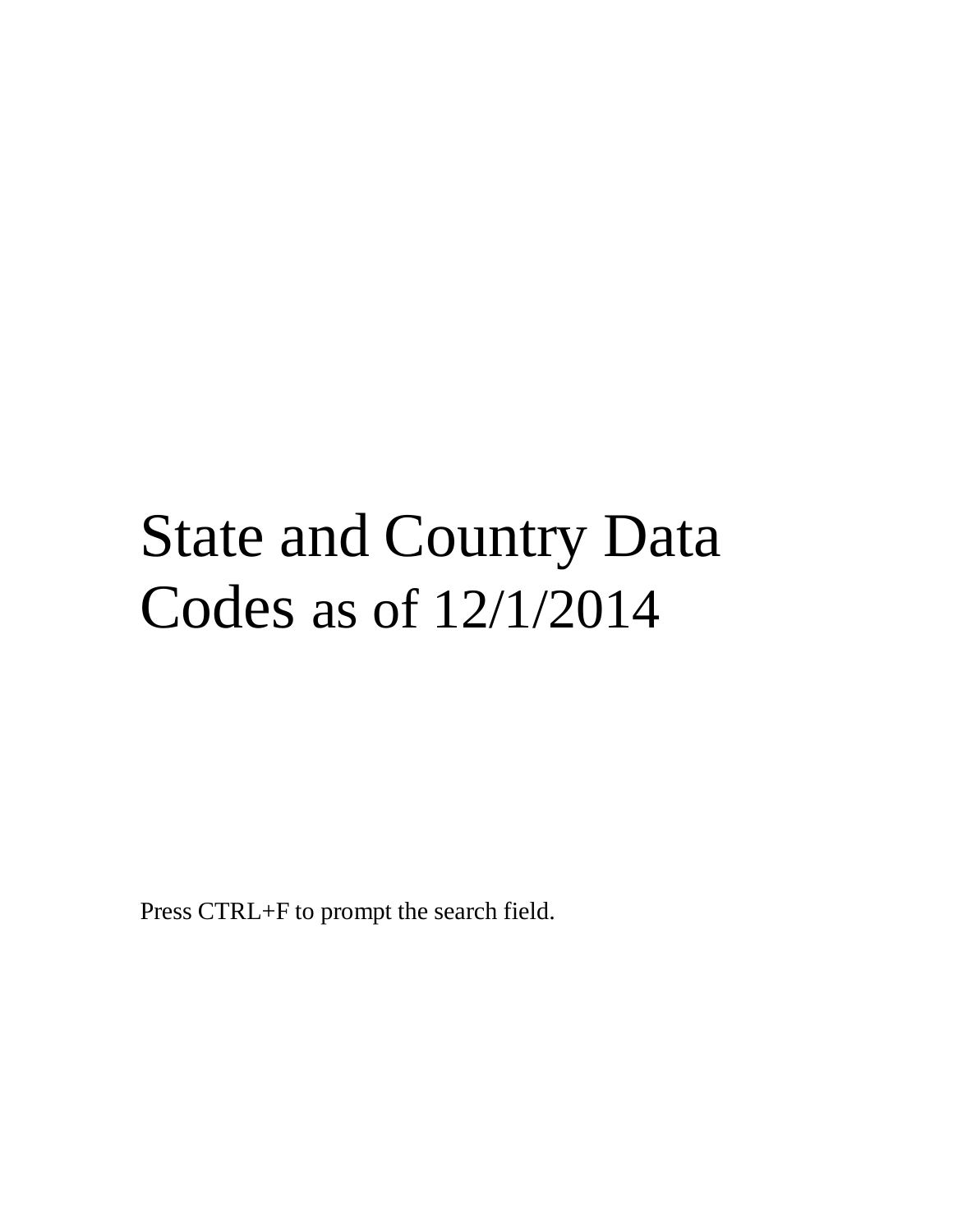#### STATE AND COUNTRY DATA CODES

#### **TABLE OF CONTENTS**

1--INTRODUCTION

#### 2--U.S. STATE CODES

- 2.1 LIS, MAK, OLS, POB, PLC, AND RES FIELDS
- 2.2 RES FIELD CODE EXCEPTIONS FOR BOAT FILE RECORDS

#### 3--U.S. TERRITORIAL POSSESSIONS

LIS, MAK, OLS, POB, PLC, AND RES FIELD CODES FOR U.S. TERRITORIAL POSSESSIONS

#### 4--INDIAN NATIONS

LIS, MAK, OLS, POB, PLC, AND RES FIELD CODES FOR INDIAN NATIONS

#### 5--CANADIAN PROVINCES

LIS, MAK, OLS, POB, PLC, AND RES FIELD CODES FOR CANADIAN PROVINCES

#### 6--MEXICAN STATES

LIS, MAK, OLS, POB, PLC, AND RES FIELD CODES FOR MEXICAN STATES

#### 7--COUNTRIES/DEPENDENCIES/TERRITORIES

- 7.1 CTZ, LIS, MAK, OLS, POB, PLC, AND RES FIELD CODES FOR COUNTRIES/DEPENDENCIES/TERRITORIES
- 7.2 CTZ, LIS, MAK, OLS, POB, PLC, AND RES FIELD CODES FOR COUNTRIES/DEPENDENCIES/TERRITORIES, INDIAN NATIONS, MEXICAN STATES, PROVINCES, STATES, AND U.S. TERRITORIAL POSSESSIONS IN ALPHABETICAL ORDER BY CODE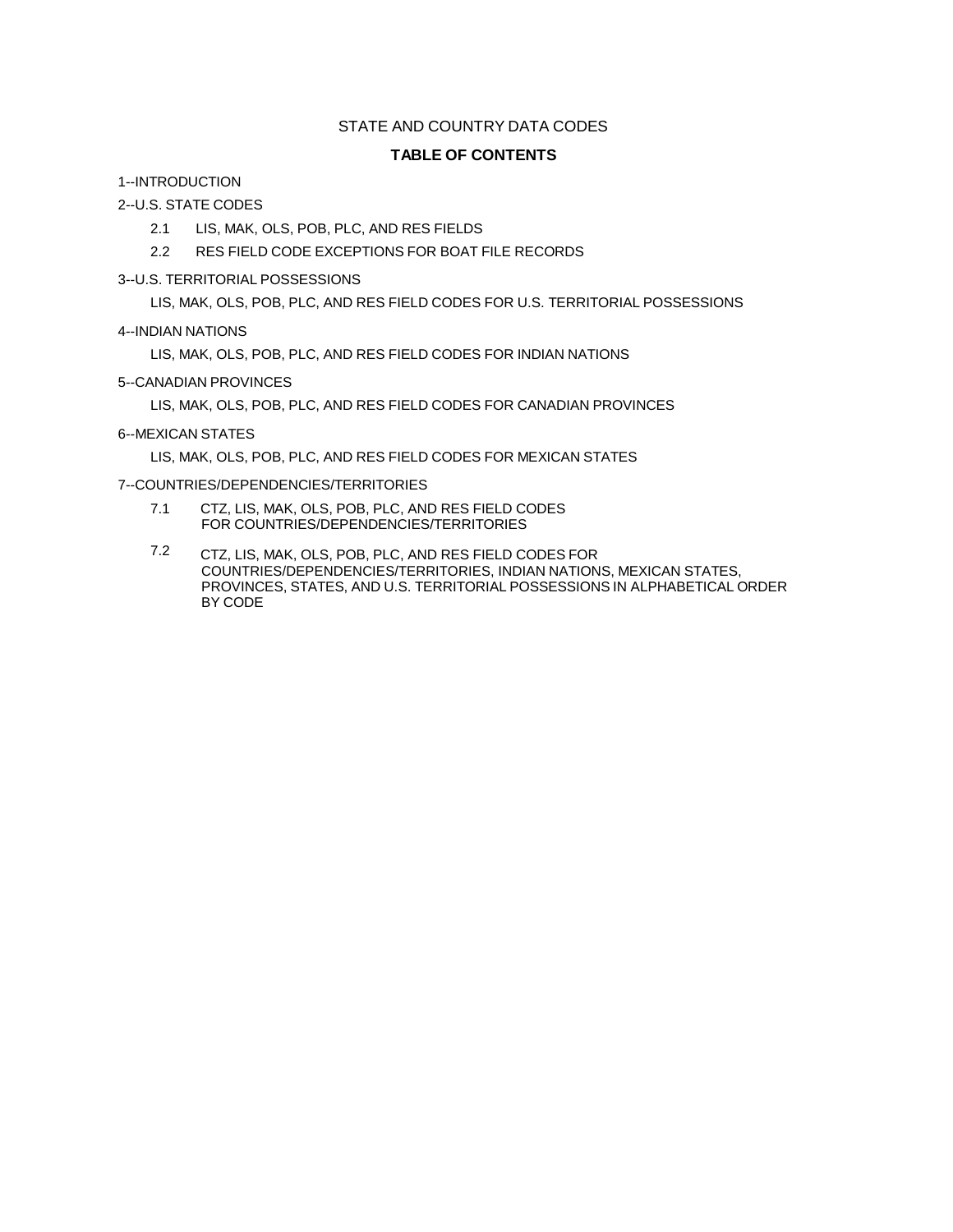#### STATE AND COUNTRY DATA CODES

#### **SECTION 1--INTRODUCTION**

The appropriate code for the state, territorial possession, Indian nation, province, or country must be used in the Citizenship (CTZ), License State (LIS), Make (MAK), Operator's License State (OLS), Place of Birth (POB), Place of Crime (PLC), and Registration State (RES) Fields.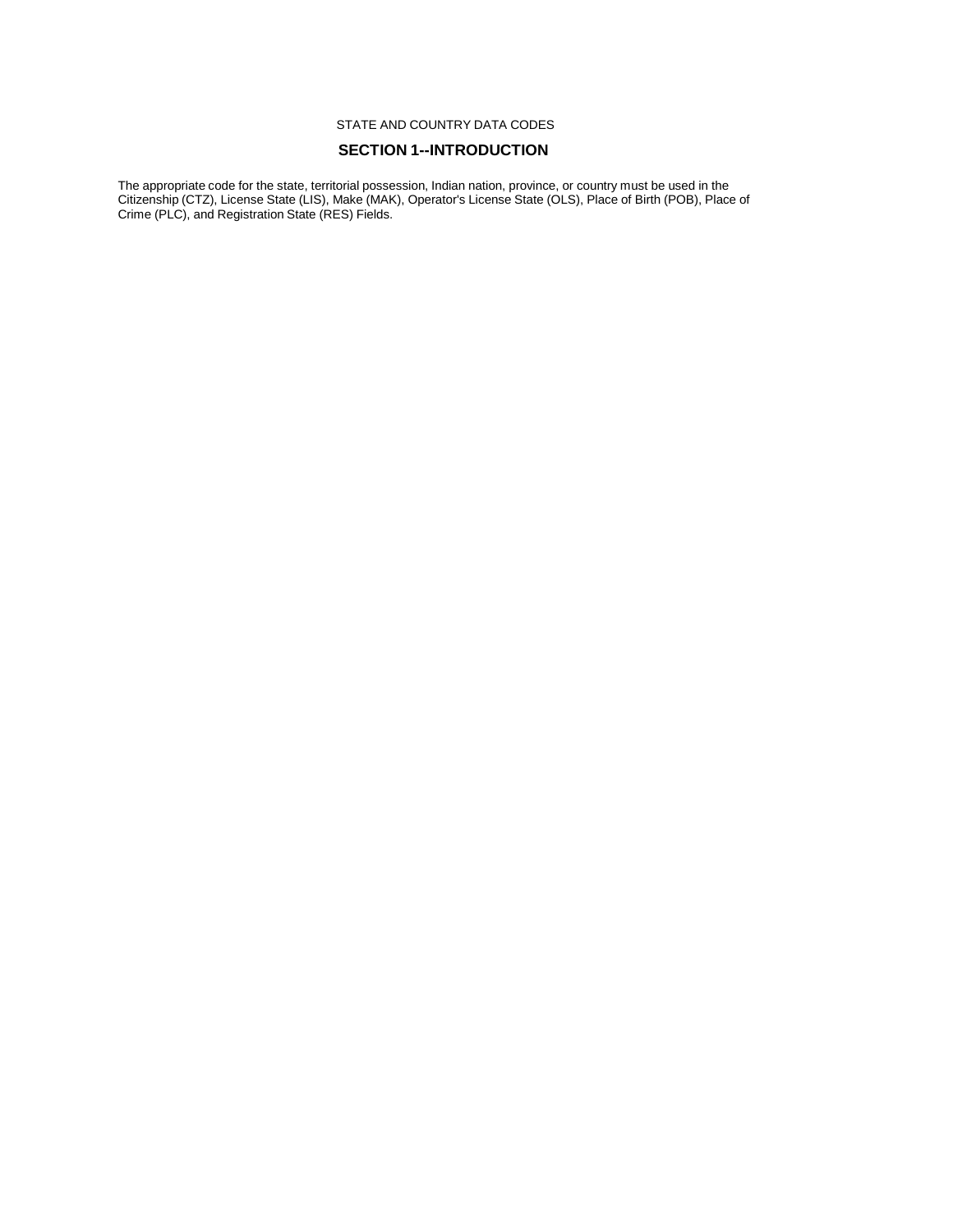# **2.1 LIS, MAK, OLS, POB, PLC, AND RES FIELDS**

| <b>State</b>         | Code      |
|----------------------|-----------|
| Alabama              | AL        |
| Alaska               | AK        |
| Arizona              | AZ        |
| Arkansas             | <b>AR</b> |
| California           | CA*       |
| Colorado             | $CO*$     |
| Connecticut          | <b>CT</b> |
| Delaware             | DE*       |
| District of Columbia | DC        |
| Florida              | <b>FL</b> |
| Georgia              | GA        |
| Hawaii               | HI*       |
| Idaho                | ID        |
| Illinois             | IL        |
| Indiana              | IN        |
| lowa                 | IA        |
| Kansas               | KS*       |
| Kentucky             | KY        |
| Louisiana            | LA        |
| Maine                | ME        |
| Maryland             | MD        |
| Massachusetts        | MA*       |
| Michigan             | MI*       |
| Minnesota            | MN        |
| Mississippi          | MS*       |
| Missouri             | <b>MO</b> |
| Montana              | МT        |
| Nebraska             | <b>NB</b> |
| Nevada               | NV        |
| New Hampshire        | NH        |
| New Jersey           | NJ        |
| New Mexico           | <b>NM</b> |
| New York             | NY        |
| North Carolina       | <b>NC</b> |
| North Dakota         | <b>ND</b> |
| Ohio                 | OН        |
| Oklahoma             | ОК        |
| Oregon               | OR        |

\* This code should not be used in the Boat File RES Field. Section 2.2 of this chapter contains the appropriate code.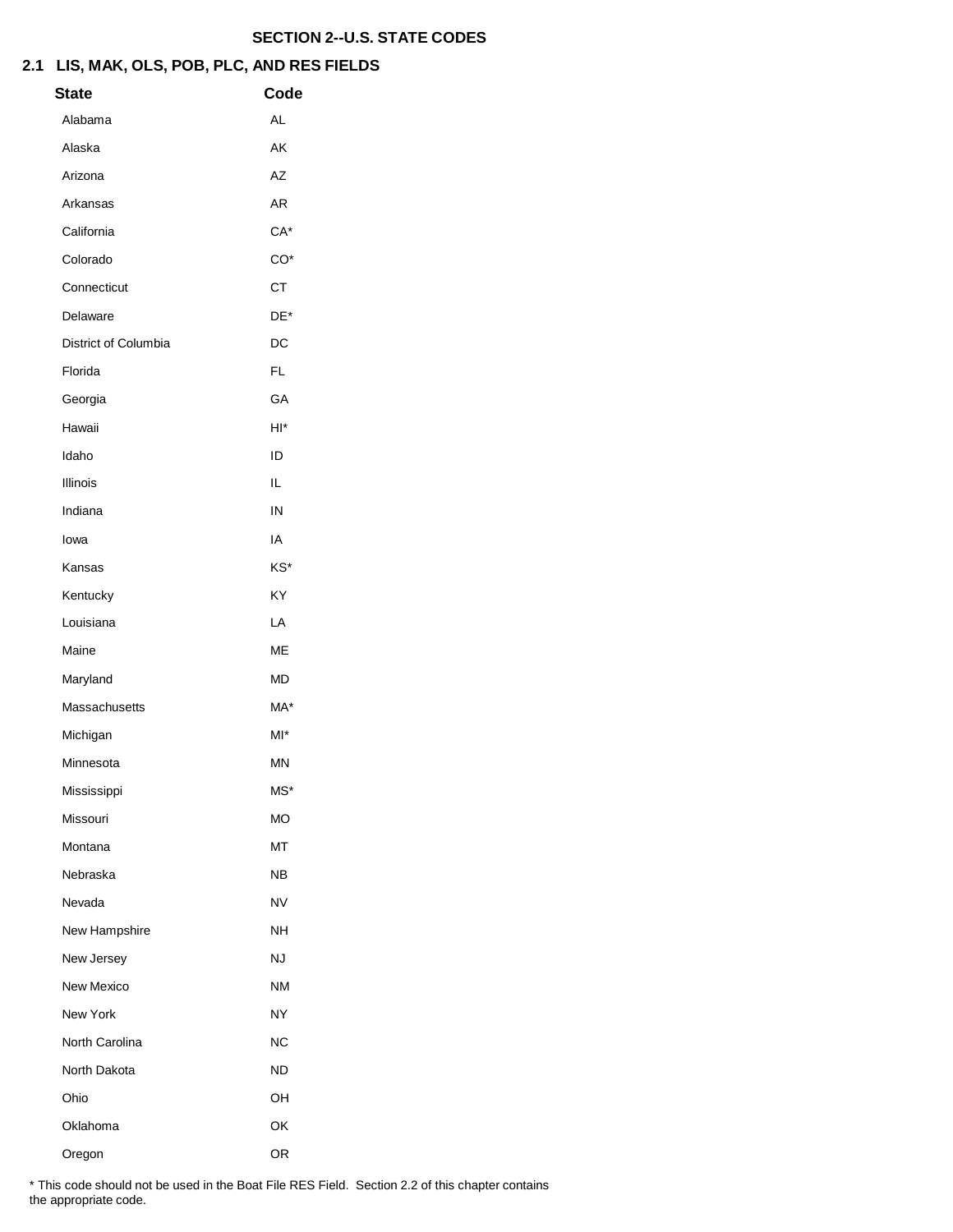# **2.1 LIS, MAK, OLS, POB, PLC, AND RES FIELDS**

| State          | Code      |
|----------------|-----------|
| Pennsylvania   | PA        |
| Rhode Island   | <b>RI</b> |
| South Carolina | SC        |
| South Dakota   | SD        |
| Tennessee      | <b>TN</b> |
| Texas          | <b>TX</b> |
| Utah           | UT        |
| Vermont        | VT        |
| Virginia       | VA        |
| Washington     | WA*       |
| West Virginia  | WV        |
| Wisconsin      | WI*       |
| Wyoming        | <b>WY</b> |
|                |           |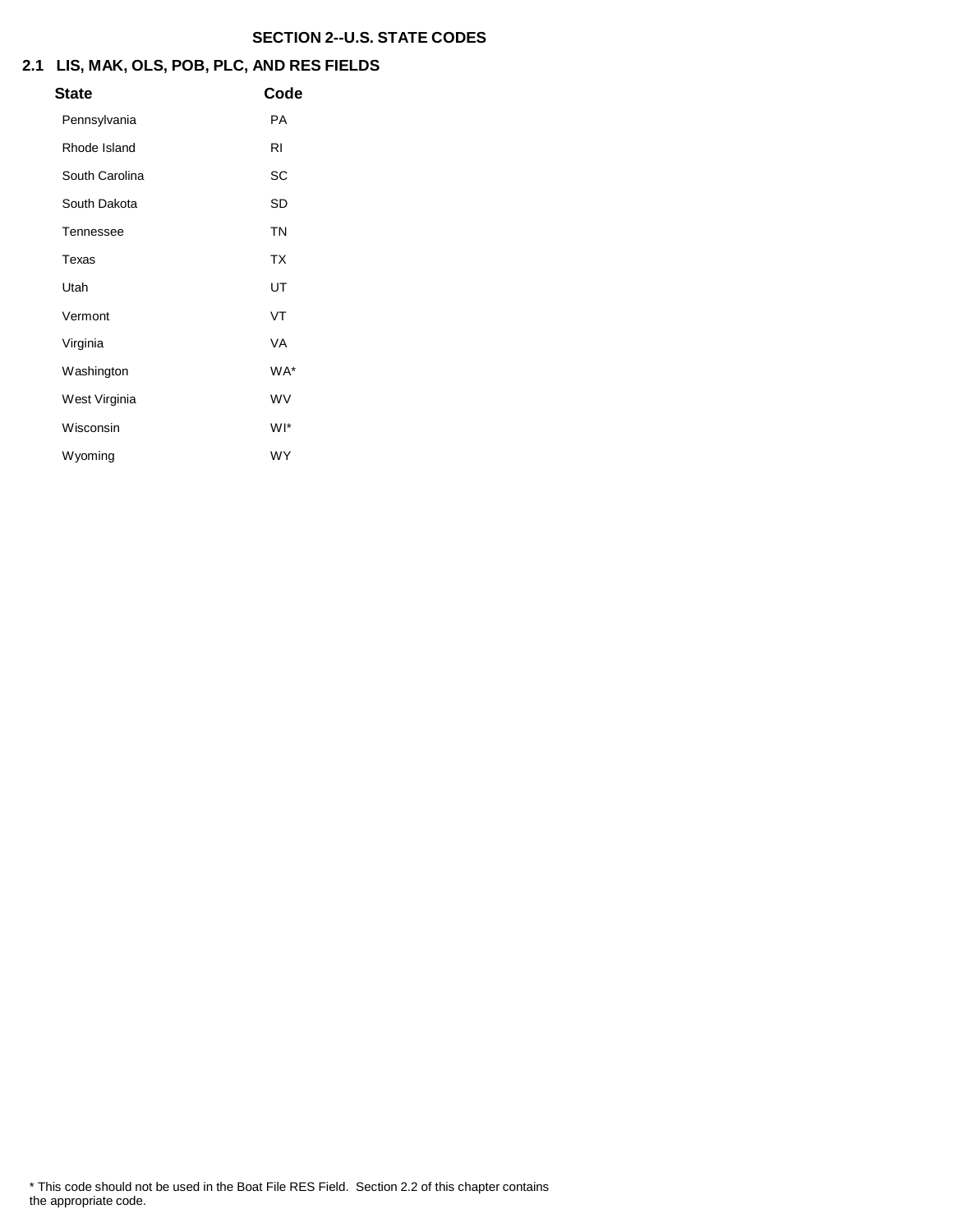#### **2.2 RES FIELD CODE EXCEPTIONS FOR BOAT FILE RECORDS**

Eleven of the Boat File RES Field Codes are different from the U.S. state and territorial possession codes. The following codes must be used in the Boat File RES Field:

| <b>State/Territorial Possession</b> | Code      |
|-------------------------------------|-----------|
| American Samoa                      | AS        |
| California                          | СF        |
| Colorado                            | СL        |
| Delaware                            | DL        |
| Hawaii                              | НA        |
| Kansas                              | KA        |
| Massachusetts                       | <b>MS</b> |
| Michigan                            | <b>MC</b> |
| Mississippi                         | MI        |
| Washington                          | <b>WN</b> |
| Wisconsin                           | WS        |
|                                     |           |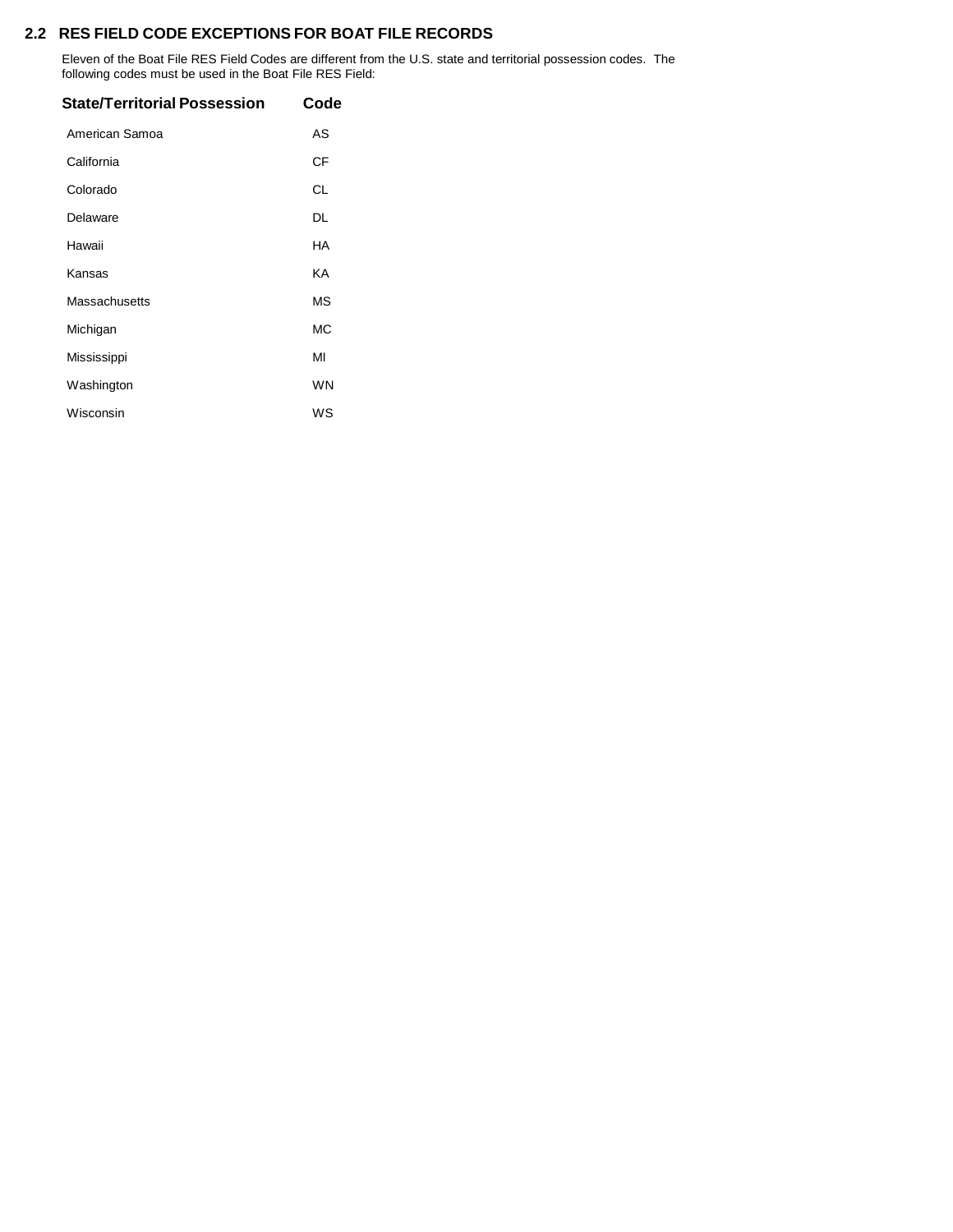## **SECTION 3--U.S. TERRITORIAL POSSESSIONS**

#### **LIS, MAK, OLS, POB, PLC, AND RES FIELD CODES FOR U.S. TERRITORIAL POSSESSIONS**

| <b>Territorial Possession</b> | Code      |
|-------------------------------|-----------|
| American Samoa                | $AM*$     |
| <b>Baker Island</b>           | BK        |
| Canal Zone                    | CZ        |
| Caroline Islands              | CG        |
| Guam                          | GM        |
| Howland Island                | HO        |
| Jarvis Island                 | JR        |
| Johnston Atoll                | JI        |
| Kingman Reef                  | ΚI        |
| Mariana Islands               | MK        |
| Marshall Islands              | MН        |
| Midway Islands                | <b>MW</b> |
| Navassa Island                | VI        |
| Northern Mariana Islands      | MK        |
| Palmyra Atoll                 | PL        |
| <b>Puerto Rico</b>            | <b>PR</b> |
| Virgin Islands                | VI        |
| Wake Island                   | WK        |

\* This code should not be used in the Boat File RES Field. Section 2.2 of this chapter contains the appropriate code.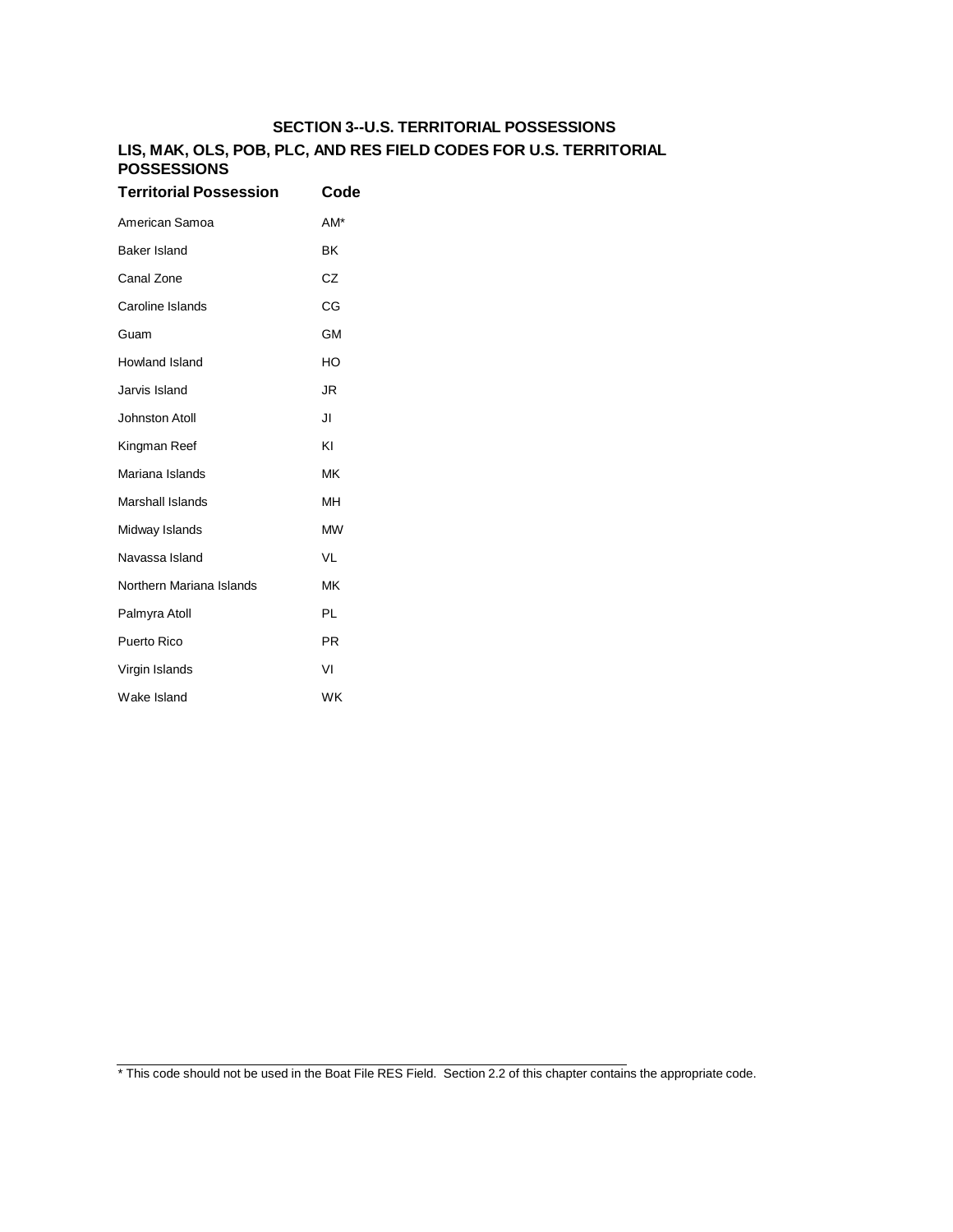| <b>Indian Nation</b>                                                                                        | Code |
|-------------------------------------------------------------------------------------------------------------|------|
| Absentee Shawnee                                                                                            | EЕ   |
| Absentee-Shawnee Tribes of<br>Indians of Oklahoma                                                           | EЕ   |
| Ak Chin Indian Community<br>of Maricopa (Ak Chin)<br>Indian Reservation, Arizona                            | DQ   |
| Alabama-Coushatta Tribes of Texas                                                                           | DX   |
| Alabama-Quassarte Tribal Town, Oklahoma                                                                     | DY   |
| <b>Apache Tribe</b>                                                                                         | AX   |
| Apache Tribe of Oklahoma                                                                                    | AX   |
| Arapahoe Tribe of the Wind River<br>Reservation, Wyoming                                                    | DZ   |
| Aroostook Band of Micmac Indians of Maine                                                                   | EА   |
| Assiniboine and Sioux Tribes of the Fort<br>Peck Indian Reservation, Montana                                | G٧   |
| Bad River Band of Lake Superior Tribe of<br>Chippewa Indians                                                | ХC   |
| Bad River Band of the Lake Superior Tribe of<br>Chippewa Indians of the Bad River<br>Reservation, Wisconsin | ХC   |
| Bay Mills Indian Community, Michigan                                                                        | EВ   |
| Blackfeet Tribe of the Blackfeet Indian<br>Reservation of Montana                                           | EС   |
| Bois Forte Band (Nett Lake) of Chippewa,<br>Minnesota                                                       | ХP   |
| Bois Forte Band of Chippewa                                                                                 | ХP   |
| Burns Paiute Tribe of the Burns Paiute Indian<br>Colony of Oregon                                           | ED   |
| Caddo Nation of Oklahoma                                                                                    | XD   |
| Caddo Tribe                                                                                                 | XD   |
| Catawba Indian Nation, South Carolina (aka-<br>Catawba Tribe of South Carolina)                             | VP   |
| Cayuga Nation of New York                                                                                   | EF   |
| <b>Cherokee Nation</b>                                                                                      | XЕ   |
| Cherokee Nation of Oklahoma                                                                                 | XЕ   |
| Cheyenne & Arapaho Tribes                                                                                   | DA   |
| Cheyenne & Arapaho Tribes Of Oklahoma<br>(formerly the Cheyenne-Arapaho Tribes of<br>Oklahoma)              | DA   |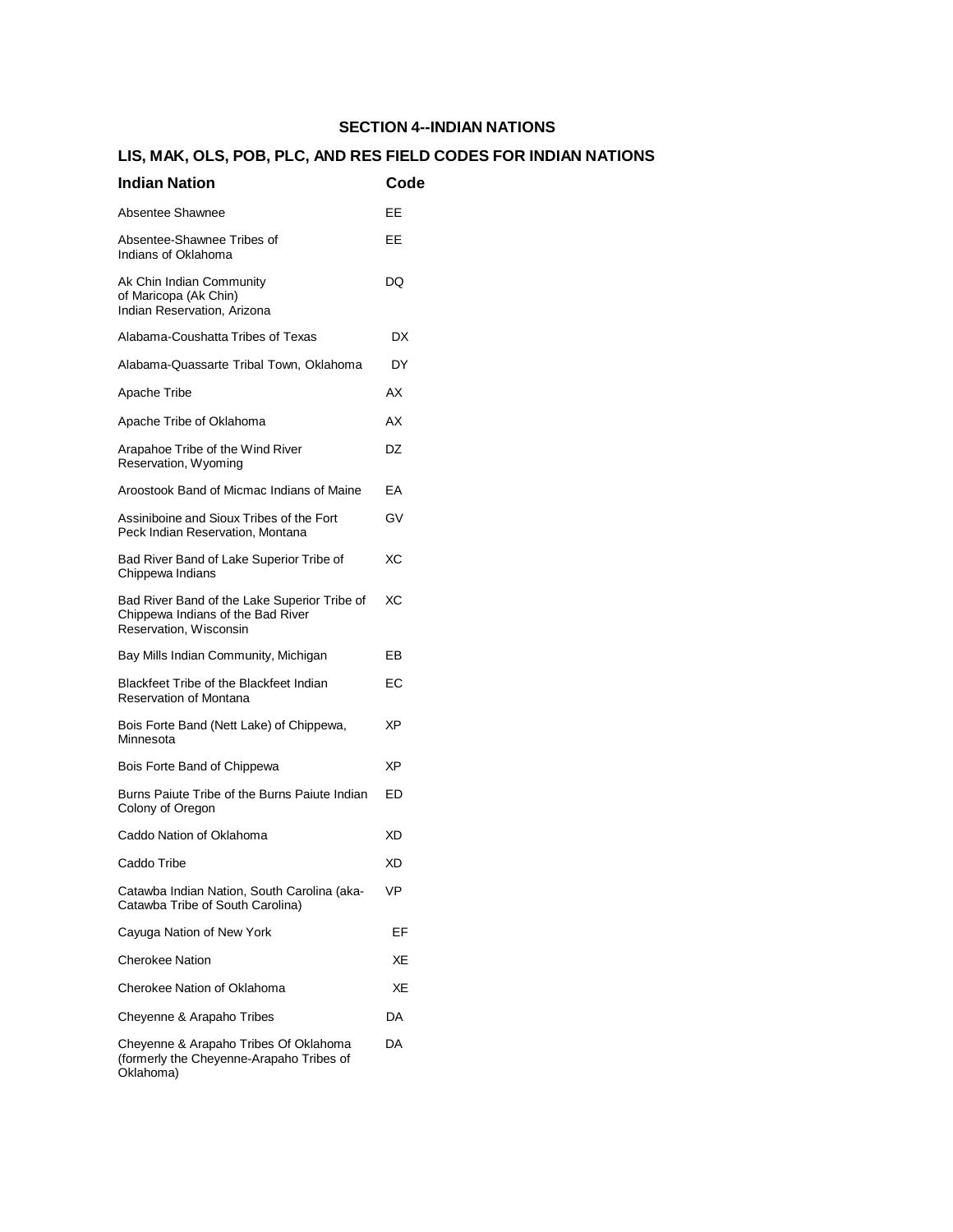| <b>Indian Nation</b>                                                                                                              | Code      |
|-----------------------------------------------------------------------------------------------------------------------------------|-----------|
| Cheyenne River Sioux Tribe of the Cheyenne<br>River Reservation, South Dakota                                                     | EG        |
| Chickasaw Nation, Oklahoma                                                                                                        | EН        |
| Chippewa-Cree Indians of the Rocky Boy's<br>Reservation, Montana                                                                  | ΕI        |
| Chitimacha Tribe of Louisiana                                                                                                     | EJ        |
| Citizen Band Pottawatomie Tribe                                                                                                   | <b>DW</b> |
| Citizen Potawatomi Nation                                                                                                         | DW        |
| Citizen Potawatomi Nation of Oklahoma                                                                                             | <b>DW</b> |
| Cocopah Tribe of Arizona                                                                                                          | EP        |
| Coeur d'Alene Tribe of the Coeur d'Alene<br>Reservation, Idaho                                                                    | EQ        |
| Colorado River Indian Tribe of the Colorado<br>River Indian Reservation, Arizona and<br>California                                | EV        |
| <b>Comanche Nation</b>                                                                                                            | DP        |
| Comanche Nation of Oklahoma                                                                                                       | DP        |
| Confederated Salish & Kootenai Tribes of the<br><b>Flathead Reservation, Montana</b>                                              | VQ        |
| Confederated Tribes and Bands of the<br>Yakama Nation, Washington                                                                 | VX        |
| Confederated Tribes of Siletz Indians of<br>Oregon (previously listed as the<br>Confederated Tribes of the Siletz<br>Reservation) | VW        |
| Confederated Tribes of the Chehalis<br>Reservation, Washington                                                                    | EW        |
| Confederated Tribes of the Colville<br>Reservation, Washington                                                                    | ЕX        |
| Confederated Tribes of the Coos, Lower<br>Umpqua and Siuslaw Indians of Oregon                                                    | VR        |
| Confederated Tribes of the Goshute<br>Reservation, Nevada and Utah                                                                | FB        |
| Confederated Tribes of The Grand Ronde<br>Community of Oregon                                                                     | VU        |
| Confederated Tribes of the Umatilla<br>Reservation, Oregon                                                                        | FE        |
| Confederated Tribes of the Warm Springs<br>Reservation of Oregon                                                                  | FF        |
| Coquille Tribe of Oregon                                                                                                          | WC        |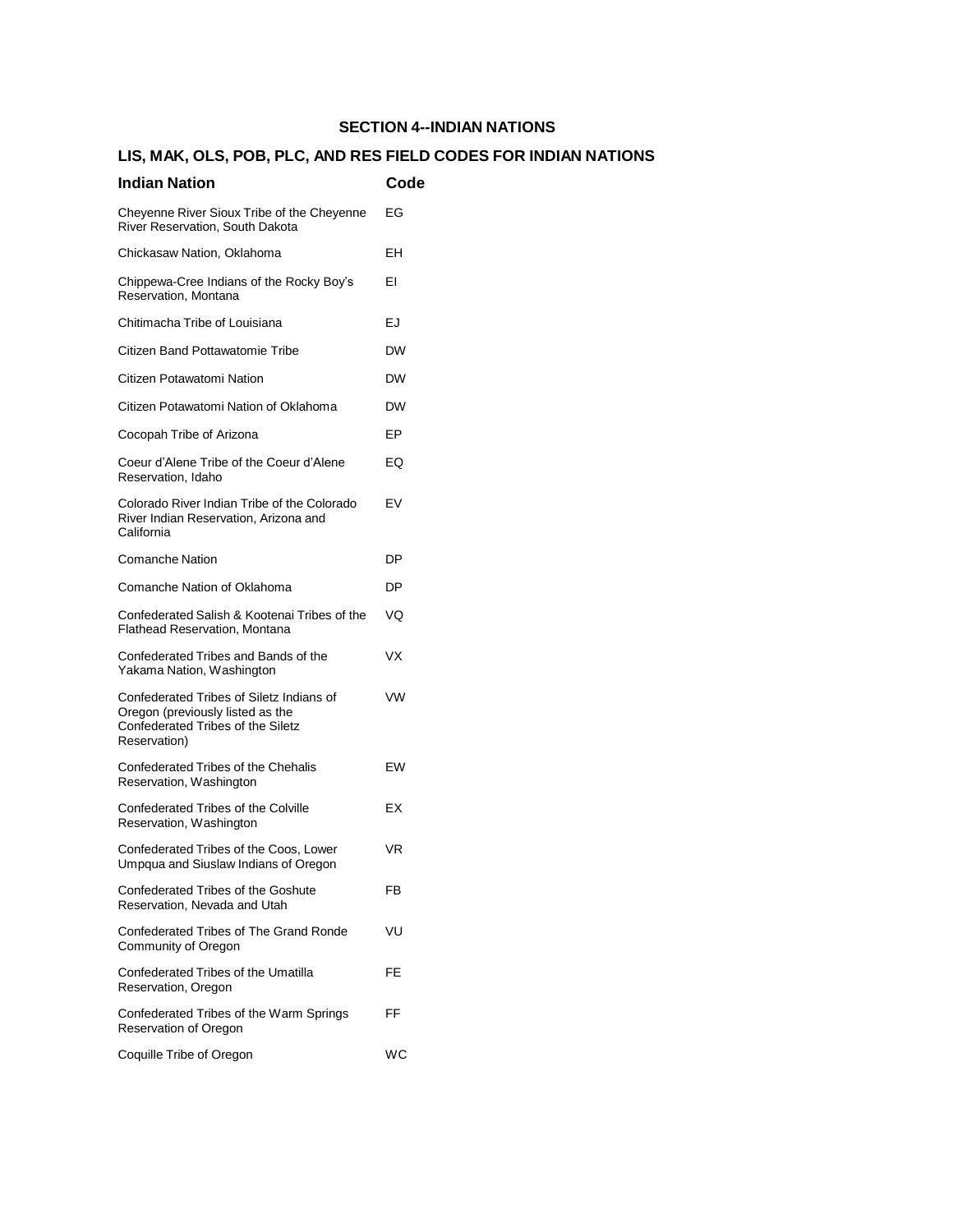| <b>Indian Nation</b>                                                                                        | Code      |
|-------------------------------------------------------------------------------------------------------------|-----------|
| Coushatta Tribe of Louisiana                                                                                | FH        |
| Cow Creek Band of Umpqua Indians of<br>Oregon                                                               | WH        |
| Cowlitz Indian Tribe, Washington                                                                            | WJ        |
| Crow Creek Sioux Tribe of the Crow Creek<br>Reservation, South Dakota                                       | FK        |
| Crow Tribe of Montana                                                                                       | FM        |
| Delaware Nation                                                                                             | ХF        |
| Delaware Nation of Oklahoma (formerly<br>Western Delaware Tribe, Oklahoma [XM])                             | XF        |
| Delaware Tribe of Oklahoma                                                                                  | XQ        |
| Devil's Lake Sioux Tribe North Dakota (FOR<br>REFERNCE ONLY) - Now Spirit Lake Tribe<br>North Dakota (RK)   | DI.       |
| Devil's Lake Sioux Tribe                                                                                    | DL        |
| Duckwater Shoshone Tribe of the Duckwater<br>Reservation, Nevada                                            | WМ        |
| Eastern Band of Cherokee Indians of North<br>Carolina                                                       | FQ        |
| Eastern Shawnee Tribe                                                                                       | ХG        |
| Eastern Shawnee Tribe of Oklahoma                                                                           | ХG        |
| Eastern Shoshone Tribe, Wyoming                                                                             | FT        |
| Ely Shoshone Tribe of Nevada                                                                                | FU        |
|                                                                                                             |           |
| Flandreau Santee Sioux Tribe of South<br>Dakota                                                             | <b>FW</b> |
| Fond du Lac                                                                                                 | FC        |
| Fond Du Lac Band of Lake Superior<br>Chippewa, Minnesota                                                    | FC        |
| Forest County Potawatomi Community,<br>Wisconsin                                                            | W0        |
| Fort Belknap Indian Community of the Fort<br>Belknap Reservaton of Montana                                  | FY        |
| Fort Mcdermitt Paiute and Shoshone Tribes<br>of the Fort McDermitt Indian Reservation,<br>Nevada and Oregon | WP        |
| Fort McDowell Yavapai Nation, Arizona                                                                       | FZ        |
| Fort Mojave Indian Tribe of Arizona,<br>California, and Nevada                                              | GQ        |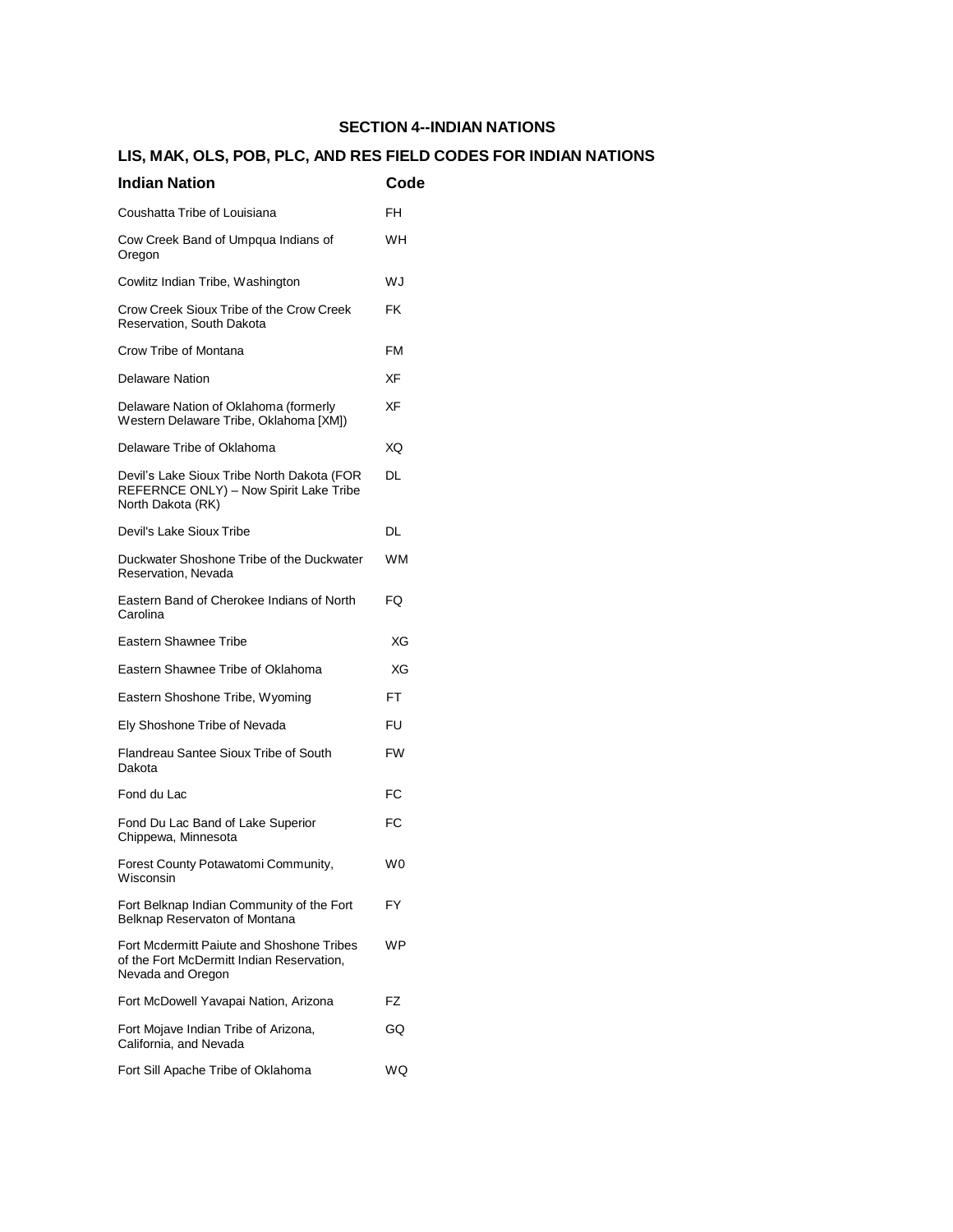| <b>Indian Nation</b>                                                         | Code |
|------------------------------------------------------------------------------|------|
| Gila River Indian Community of the Gila River<br>Indian Reservation, Arizona | GX   |
| Grand Portage Band of Lake Superior<br>Chippewa                              | XO   |
| Grand Portage Band of Lake Superior<br>Chippewa, Minnesota                   | M0   |
| Grand Traverse Band of Ottawa and<br>Chippewa Indians, Michigan              | НB   |
| Hannahville Indian Community, Michigan                                       | ΗF   |
| Havasupai Tribe of the Havasupai<br>Reservation, Arizona                     | ΗG   |
| Hoh Indian Tribe of the Hoh Indian<br>Reservation, Washington                | HJ   |
| Hopi Tribe of Arizona                                                        | НM   |
| Houlton Band of Maliseet Indians of Maine                                    | WR   |
| Hualapai Indian Tribe of the Hualapai Indian<br>Reservation, Arizona         | ΗP   |
| Iowa Tribe                                                                   | IW   |
| lowa Tribe of Kansas and Nebraska                                            | HQ   |
| Iowa Tribe of Oklahoma                                                       | IW   |
| Jamestown S'klallam Tribe of Washington                                      | HW   |
| Jena Band of Choctaw Indians, Louisiana                                      | НX   |
| Jicarilla Apache Nation, New Mexico                                          | HZ   |
| Kaibab Band of Paiute Indians of the Kaibab<br>Indian Reservation, Arizona   | ΙF   |
| Kalispel Indian Community of Kalispel Indian<br>Reservation, Washington      | IG   |
| Kaw Nation, Oklahoma                                                         | IН   |
| Kewa Pueblo, New Mexico (formerly Pueblo<br>of Santo Domingo, New Mexico)    | 0Y   |
| Keweenaw Bay Indian Community, Michigan                                      | ΙK   |
| Kialegee Tribe Town, Oklahoma                                                | ΖE   |
| Kickapoo Traditional Tribe of Texas                                          | wu   |
| Kickapoo Tribe                                                               | ΚK   |
| Kickapoo Tribe of Indians of the Kickapoo<br><b>Reservation in Kansas</b>    | I۷   |
| Kickapoo Tribe of Oklahoma                                                   | KΚ   |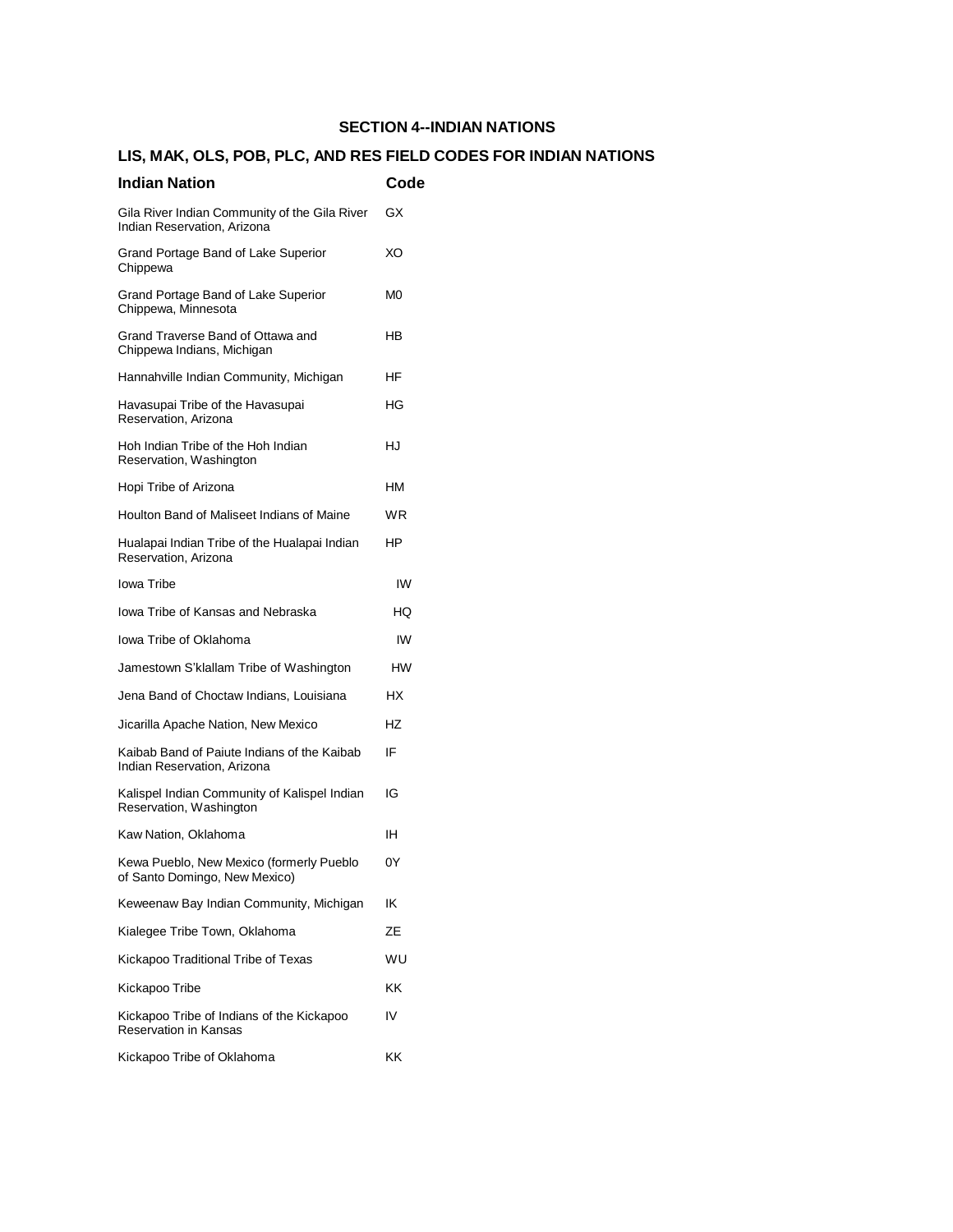| <b>Indian Nation</b>                                                                                       | Code      |
|------------------------------------------------------------------------------------------------------------|-----------|
| Kiowa                                                                                                      | KW        |
| Kiowa Indian Tribe of Oklahoma                                                                             | <b>KW</b> |
| Klamath Tribes, Oregon                                                                                     | <b>WX</b> |
| Kootenai Tribe of Idaho                                                                                    | ΙZ        |
| Lac Courte Oreilles Band of Lake Superior<br>Chippewa Indians of Wisconsin                                 | WZ        |
| Lac du Flambeau - Band of Lake Superior<br>Chippewa                                                        | LP        |
| Lac Du Flambeau Band of Lake Superior<br>Chippewa Indians of the Lac Du Flambeau<br>Reservation, Wisconsin | LP        |
| Lac Vieux Desert Band of Lake Superior<br>Chippewa Indians, Michigan                                       | JB        |
| Las Vegas Tribe of Paiute Indians of the Las<br>Vegas Indian Colony, Nevada                                | XR        |
| Leech Lake Band of Chippewa                                                                                | LL        |
| Leech Lake Band of Chippewa, Minnesota                                                                     | LL        |
| Little River Band of Ottawa Indians, Michigan                                                              | JD        |
| Little Traverse Bay Bands of Odawa Indians,<br>Michigan                                                    | JF        |
| Lovelock Paiute Tribe of the Lovelock Indian<br>Colony, Nevada                                             | JG        |
| Lower Brule Sioux Tribe of the Lower Brule<br>Reservation, South Dakota                                    | JH        |
| Lower Elwha Tribal Community of the Lower<br>Elwha Reservation, Washington                                 | JJ        |
| Lower Sioux Indian Community in the State<br>of Minnesota                                                  | ХS        |
| Lummi Tribe of the Lummi Reservation,<br>Washington                                                        | JK        |
| Makah Indian Tribe of the Makah Indian<br>Reservation, Washington                                          | JP        |
| Mashantucket Pequot Tribe of Connecticut                                                                   | JQ        |
| Mashpee Wampanoag Tribe, Massachusetts                                                                     | ХT        |
| Match-E-Be-Nash-She-Wish Band of<br>Pottawatomi Indians of Michigan                                        | JS        |
| Menominee                                                                                                  | IX        |
| Menominee Indian Tribe of Wisconsin                                                                        | IX        |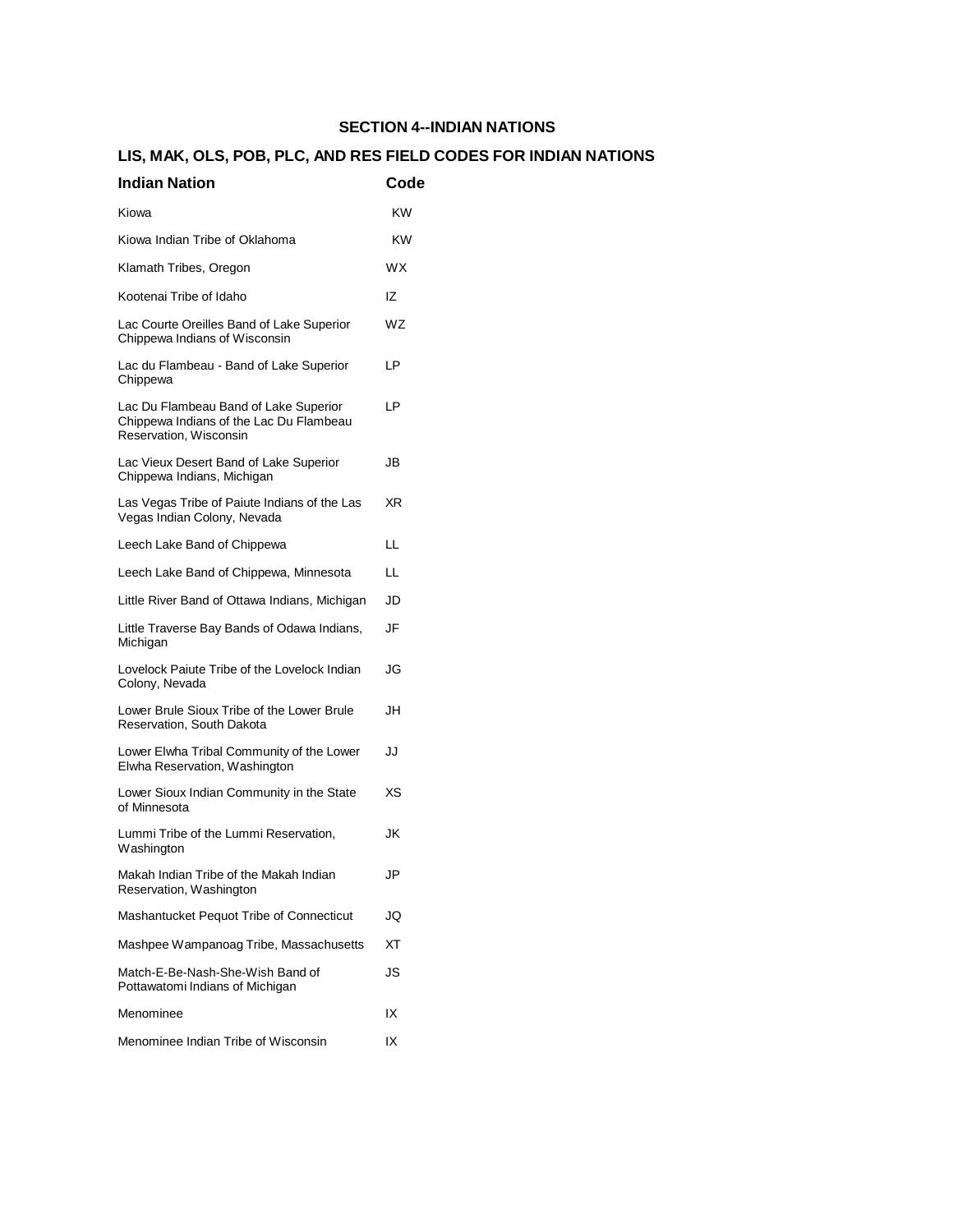| <b>Indian Nation</b>                                                                                                                                                                                | Code |
|-----------------------------------------------------------------------------------------------------------------------------------------------------------------------------------------------------|------|
| Mescalero Apache Tribe of the Mescalero<br>Reservation, New Mexico                                                                                                                                  | JT   |
| Metlakatla Indian Community, Annette Island,<br>Alaska                                                                                                                                              | JV   |
| Miami Tribe                                                                                                                                                                                         | DS   |
| Miami Tribe of Oklahoma                                                                                                                                                                             | DS   |
| Miccosukee Tribe of Indians, Florida                                                                                                                                                                | JW   |
| Mille Lacs                                                                                                                                                                                          | LC   |
| Mille Lacs Band of Chippewa, Minnesota                                                                                                                                                              | LC   |
| Minnesota Chippewa Tribe, Minnesota (six<br>component reservations: Bois Forte Band<br>(Nett Lake); Fond Du Lac Band; Grand<br>Portage Band; Leech Lake Band; Lille Lacs<br>Band; White Earth Band) | XU   |
| Mississippi Band of Choctaw Indians                                                                                                                                                                 | JХ   |
| Moapa Band of Paiute Indians of the Moapa<br>River Indian Reservation, Nevada                                                                                                                       | XV   |
| Modoc Tribe                                                                                                                                                                                         | XН   |
| Modoc Tribe of Oklahoma                                                                                                                                                                             | XН   |
| Mohegan Indian Tribe of Connecticut                                                                                                                                                                 | XW   |
| Muckleshoot Indian Tribe of the Muckleshoot<br>Reservation, Washington                                                                                                                              | JY   |
| Muscogee (Creek) Tribe                                                                                                                                                                              | DT   |
| Muscogee (Creek) Tribe of Oklahoma                                                                                                                                                                  | DT   |
| Narragansett Indian Tribe of Rhode Island                                                                                                                                                           | JZ   |
| Navajo Nation, Arizona, New Mexico, and<br>Utah                                                                                                                                                     | KD   |
| Nez Perce Tribe, Idaho (formerly listed Nez<br>Perce Tribe of Idaho)                                                                                                                                | ΚF   |
| Nisqually Indian Tribe of the Nisqually<br>Reservation, Washington                                                                                                                                  | ΚG   |
| Nooksack Indian Tribe of Washington                                                                                                                                                                 | ΚJ   |
| Northern Cheyenne Tribe of the Northern<br>Cheyenne Indian Reservation, Montana                                                                                                                     | ΚL   |
| Northwestern Band Shoshoni Nation Utah<br>(Washakie)                                                                                                                                                | ΥZ   |
| Nottawaseppi Huron Band of the<br>Potawatomi, Michigan (formerly the Huron<br>Potawatomi, Inc.)                                                                                                     | ΚM   |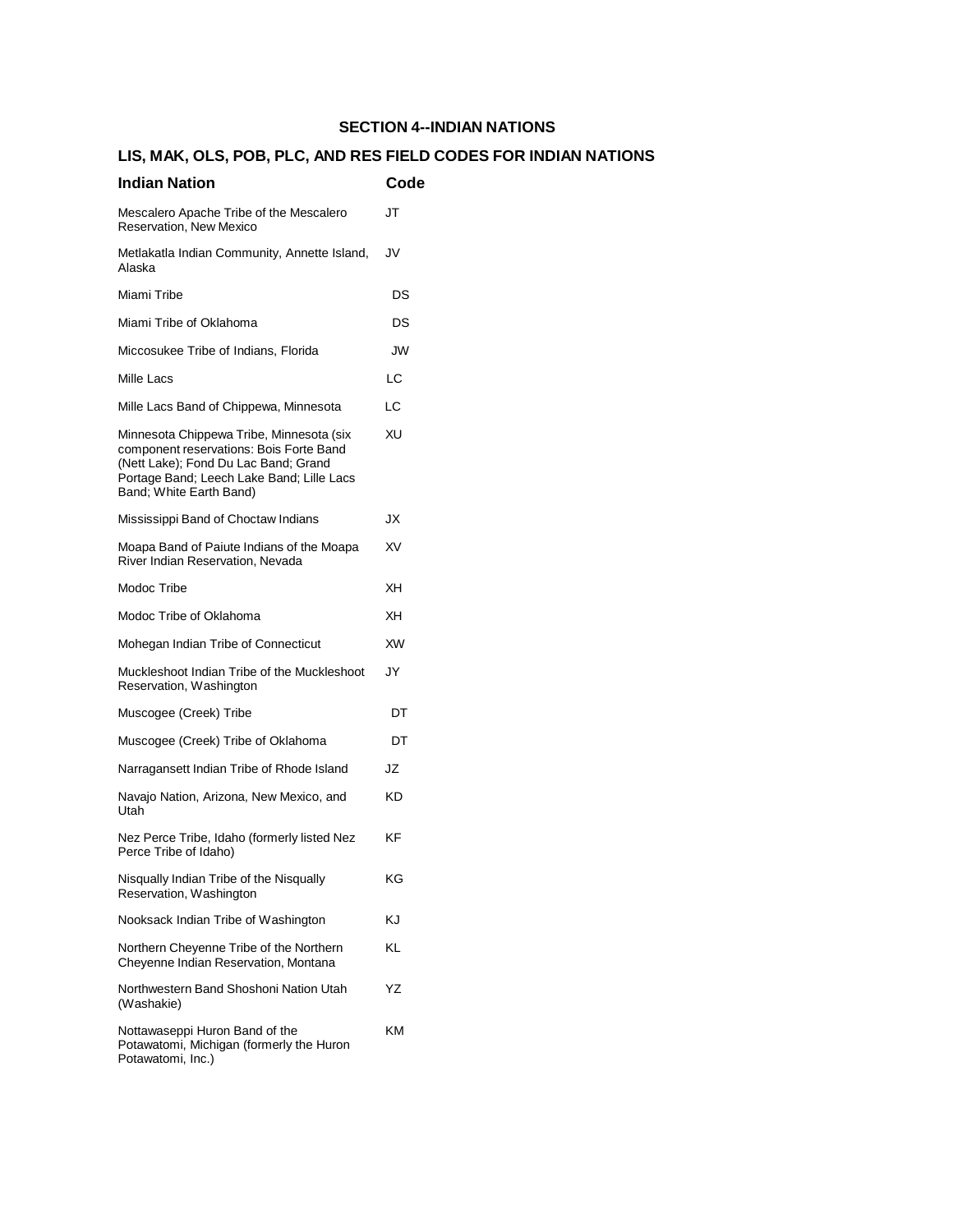| <b>Indian Nation</b>                                                                                                                                                                                                                                                                                                                                                         | Code      |
|------------------------------------------------------------------------------------------------------------------------------------------------------------------------------------------------------------------------------------------------------------------------------------------------------------------------------------------------------------------------------|-----------|
| Oglala Sioux                                                                                                                                                                                                                                                                                                                                                                 | ОS        |
| Oglala Sioux of Pine Ridge Reservation,<br>South Dakota                                                                                                                                                                                                                                                                                                                      | 0S        |
| Ohkay Owingeh, New Mexico (formerly the<br>Pueblo of San Juan)                                                                                                                                                                                                                                                                                                               | ΚQ        |
| Omaha Tribe of Nebraska                                                                                                                                                                                                                                                                                                                                                      | ΚX        |
| Oneida Nation of New York                                                                                                                                                                                                                                                                                                                                                    | 0Z        |
| Oneida Tribe of Indians of Wisconsin                                                                                                                                                                                                                                                                                                                                         | ОТ        |
| Oneida Tribe of Indians of Wisconsin                                                                                                                                                                                                                                                                                                                                         | 0Т        |
| Onondaga Nation of New York                                                                                                                                                                                                                                                                                                                                                  | LG        |
| Osage Nation                                                                                                                                                                                                                                                                                                                                                                 | OG        |
| Osage Nation of Oklahoma (formerly Osage<br>Tribe)                                                                                                                                                                                                                                                                                                                           | 0G        |
| Otoe-Missouria Tribe                                                                                                                                                                                                                                                                                                                                                         | OO        |
| Otoe-Missouria Tribe of Indians of Oklahoma                                                                                                                                                                                                                                                                                                                                  | 00        |
| Ottawa Tribe                                                                                                                                                                                                                                                                                                                                                                 | ΧI        |
| Ottawa Tribe of Oklahoma                                                                                                                                                                                                                                                                                                                                                     | ΧI        |
| Paiute Indian Tribe of Utah (Cedar Band of<br>Paiutes, Kanosh Band of Paiutes,<br>Koosharem Band of Paiutes, Indian Peaks<br>Band of Paiutes and Shivwits Band of Paiutes)<br>(formerly Paiute Indian Tribe of Utah [Cedar<br>City Band of Paiutes, Kanosh Band of<br>Paiutes, Koosharem Band of Paiutes, Indian<br>Peaks Band of Paiutes, And Shivwits Band of<br>Paiutes]) | XZ        |
| Paiute-Shoshone Tribe of the Fallon<br>Reservation and Colony, Nevada                                                                                                                                                                                                                                                                                                        | FV        |
| Pascua Yaqui Tribe of Arizona                                                                                                                                                                                                                                                                                                                                                | LJ        |
| Passamaquoddy Tribe of Maine                                                                                                                                                                                                                                                                                                                                                 | LK        |
| Pawnee Nation of Oklahoma                                                                                                                                                                                                                                                                                                                                                    | PW        |
| Pawnee Tribe                                                                                                                                                                                                                                                                                                                                                                 | <b>PW</b> |
| Penobscot Tribe of Maine                                                                                                                                                                                                                                                                                                                                                     | LM        |
| Peoria Tribe                                                                                                                                                                                                                                                                                                                                                                 | XJ        |
| Peoria Tribe of Indians of Oklahoma                                                                                                                                                                                                                                                                                                                                          | XJ        |
| Poarch Band of Creek Indians of Alabama                                                                                                                                                                                                                                                                                                                                      | LQ        |
| Pokagon Band of Potawatomi Indians,<br>Michigan, and Indiana                                                                                                                                                                                                                                                                                                                 | LR        |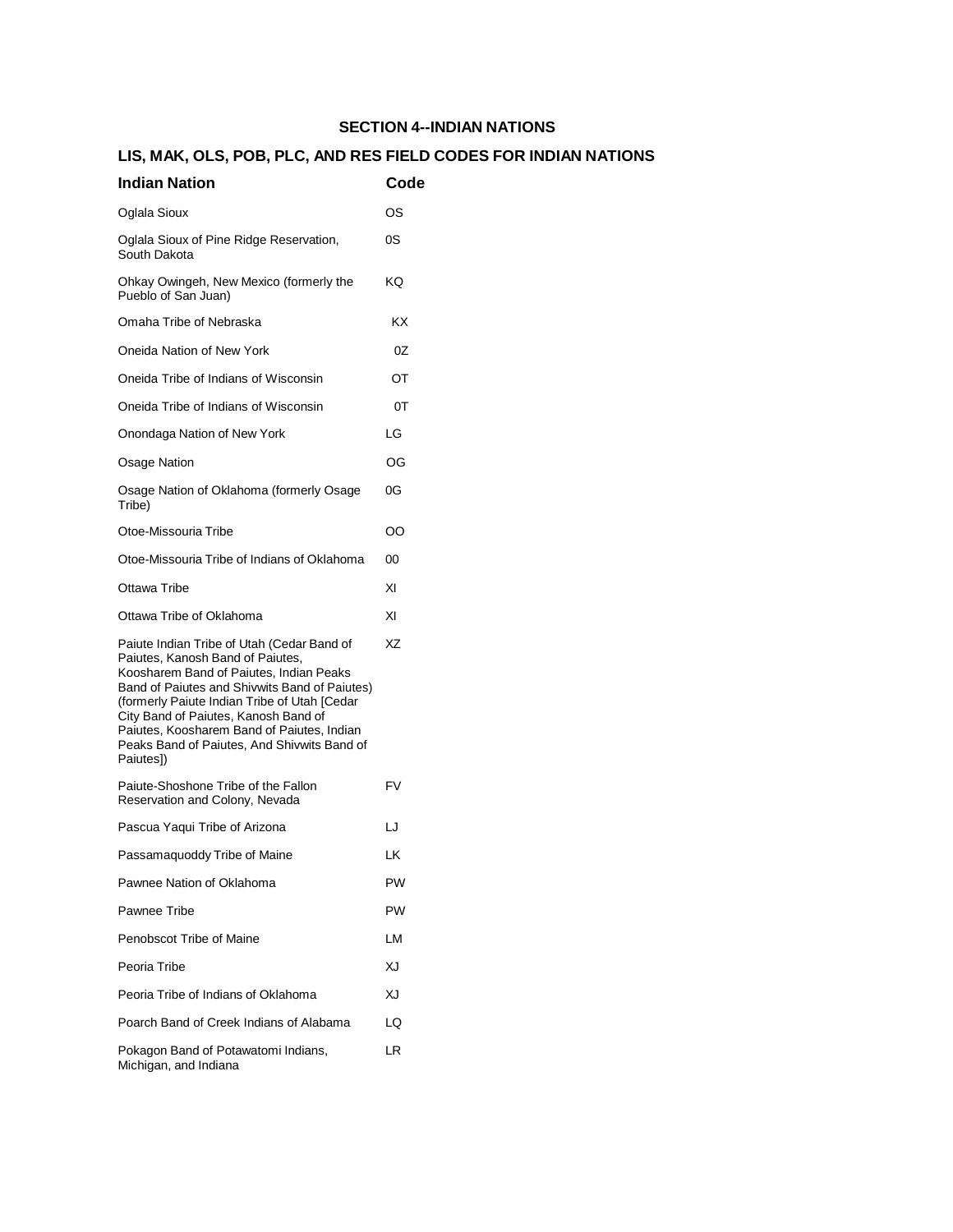| Indian Nation                                                                 | Code |
|-------------------------------------------------------------------------------|------|
| Ponca Tribe                                                                   | PN   |
| Ponca Tribe of Indians of Oklahoma                                            | PN   |
| Ponca Tribe of Nebraska                                                       | YB   |
| Port Gamble of Indian Community of the Port<br>Gamble Reservation, Washington | LV   |
| Prairie Band of Potawatomi Nation, Kansas                                     | LW   |
| Prairie Island Indian Community in the State<br>of Minnesota                  | YD   |
| Pueblo of Acoma, New Mexico                                                   | LZ   |
| Pueblo of Cochiti, New Mexcio                                                 | 0Β   |
| Pueblo of Isleta, New Mexico                                                  | 0D   |
| Pueblo of Jemez, New Mexico                                                   | 0Ε   |
| Pueblo of Laguna, New Mexico                                                  | 0J   |
| Pueblo of Nambe, New Mexico                                                   | 0L   |
| Pueblo of Picuris, New Mexico                                                 | 0P   |
| Pueblo of Pojoaque, New Mexico                                                | YF   |
| Pueblo of San Felipe, New Mexico                                              | 0Q   |
| Pueblo of San Ildefonso, New Mexico                                           | 0U   |
| Pueblo Of Sandia, New Mexico                                                  | 0V   |
| Pueblo of Santa Ana, New Mexico                                               | 0W   |
| Pueblo of Santa Clara, New Mexico                                             | 0X   |
| Pueblo of Taos, New Mexico                                                    | PН   |
| Pueblo of Tesuque, New Mexico                                                 | PJ   |
| Pueblo of Zia, New Mexico                                                     | ΡP   |
| Pueblo of Zuni, New Mexico                                                    | РX   |
| Puyallup Tribe of the Puyallup Reservation,<br>Washington                     | PY   |
| Pyramid Lake Paiute Tribe of the Pyramid<br>Lake Reservation, Nevada          | PZ   |
| Quapaw Tribe                                                                  | ХK   |
| Quapaw Tribe of Indians of Oklahoma                                           | XK   |
| Quechan Tribe of the Fort Yuma Indian<br>Reservation, California, and Arizona | OΒ   |
| Quileute Tribe of the Quileute Reservation,<br>Washington                     | QC   |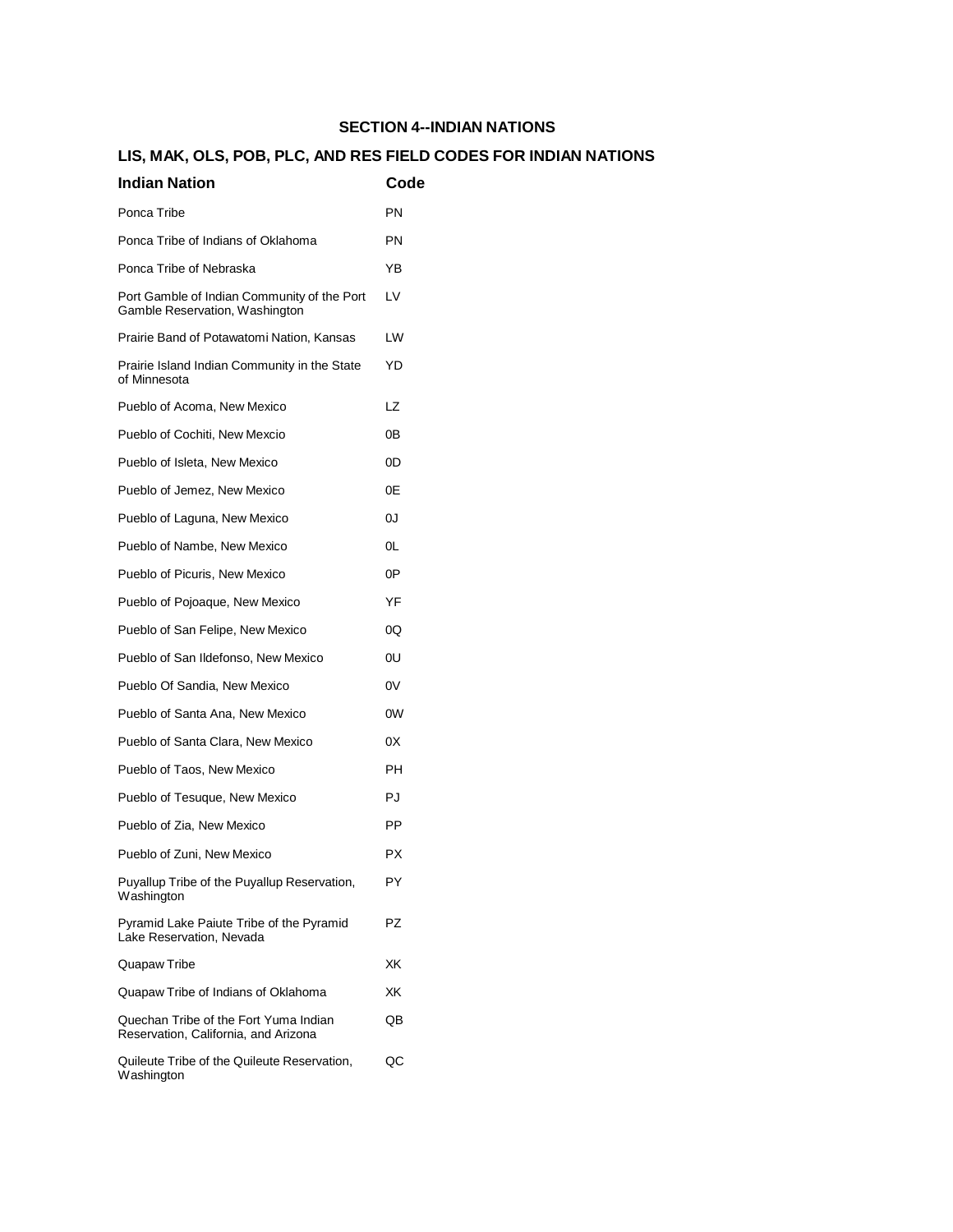| <b>Indian Nation</b>                                                                                 | Code |
|------------------------------------------------------------------------------------------------------|------|
| Quinault Tribe of the Quinault Reservation,<br>Washington                                            | QD   |
| Red Cliff Band of Lake Superior Chippewa<br>Indians Wisconsin                                        | YH   |
| Red Lake                                                                                             | RL   |
| Red Lake Band of Chippewa                                                                            | RL   |
| Red Lake Band of Chippewa Indians of<br>Minnesota                                                    | RL   |
| Reno-Sparks Indian Colony, Nevada                                                                    | QE   |
| Rosebud Sioux Tribe of the Rosebud Indian<br>Reservation, South Dakota                               | QF   |
| Sac & Fox                                                                                            | FX   |
| Sac & Fox Nation of Missouri in Kansas and<br>Nebraska                                               | QG   |
| Sac & Fox Nation of Oklahoma                                                                         | FX   |
| Sac & Fox Tribe of the Mississippi in Iowa                                                           | QH   |
| Saginaw Chippewa Indian Tribe of Michigan                                                            | QI   |
| Saint Regis Mohawk Tribe, New York<br>(formerly the St. Regis Band of Mohawk<br>Indians of New York) | QJ   |
| Salt River Pima-Maricopa Indian Community<br>of the Salt River Reservation, Arizona                  | QK   |
| Samish Indian Tribe, Washington                                                                      | QL   |
| San Carlos Apache Tribe of the San Carlos<br>Reservation, Arizona                                    | QM   |
| San Juan Southern Paiute Tribe of Arizona                                                            | YJ   |
| Santee Sioux Nation, Nebraska                                                                        | QN   |
| Sauk-Suiattle Indian Tribe of Washington                                                             | Q0   |
| Sault Sainte Maire Tribe of Chippewa Indians<br>of Michigan                                          | QP   |
| Seminole Nation                                                                                      | SK   |
| Seminole Nation Of Oklahoma                                                                          | SK   |
| Seminole Tribe Of Florida (Dania, Big<br>Cypress, Brighton, Hollywood, and Tampa<br>reservations)    | QQ   |
| Seneca Nation of New York                                                                            | QS   |
| Seneca-Cayuga Tribes                                                                                 | DV   |
| Seneca-Cayuga Tribes of Oklahoma                                                                     | DV   |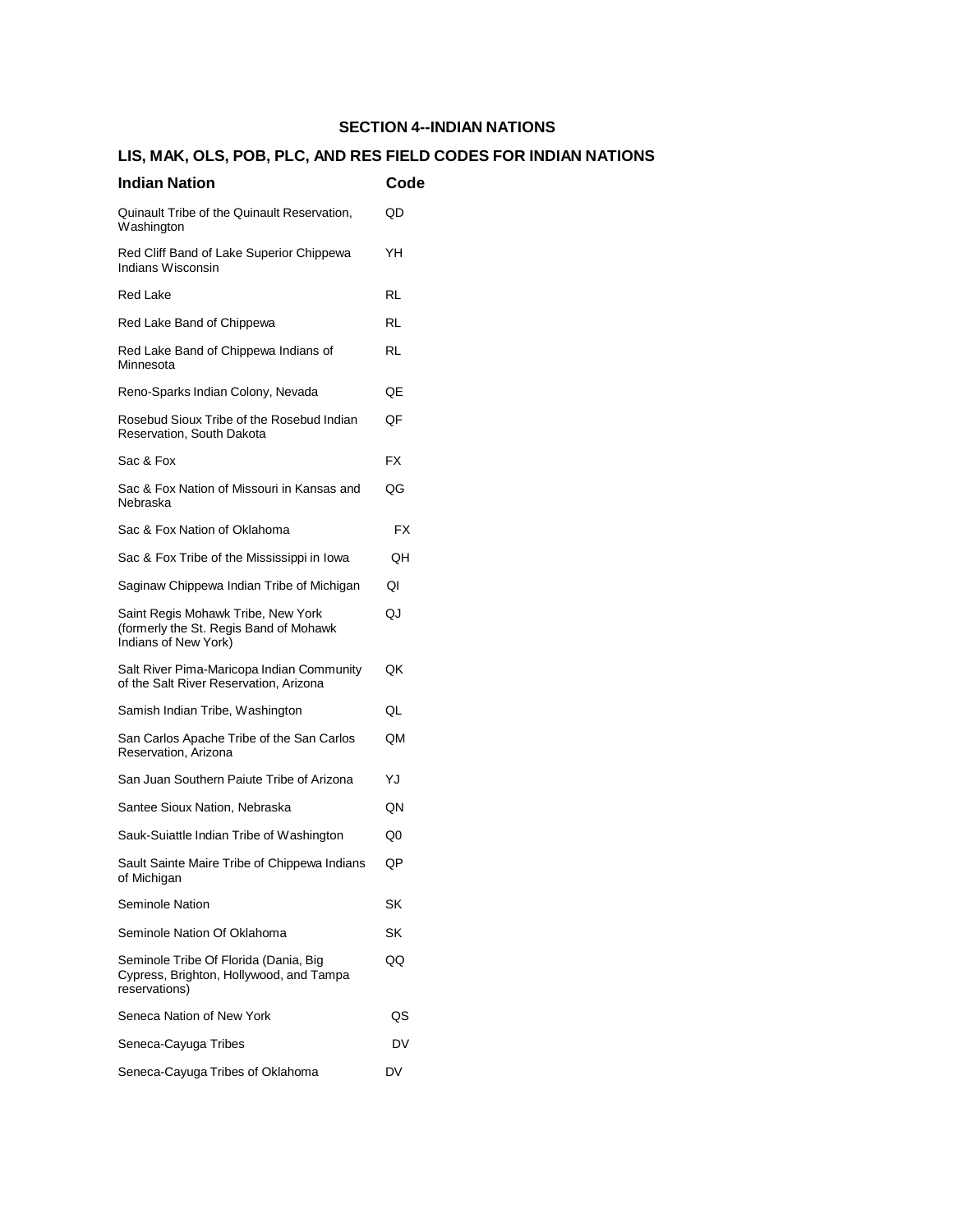| <b>Indian Nation</b>                                                                      | Code |
|-------------------------------------------------------------------------------------------|------|
| Shakopee                                                                                  | ΚP   |
| Shakopee Mdewakanton Sioux Community of<br>Minnesota                                      | YK   |
| Shawnee Tribe, Oklahoma                                                                   | YL   |
| Shoalwater Bay Tribe of the Shoalwater Bay<br>Indian Reservation, Washington              | QT   |
| Shoshoe Tribe of the Wind River<br>Reservation, Wyoming                                   | YM   |
| Shoshone-Bannock Tribes of the Fort Hall<br>Reservation of Idaho                          | QV   |
| Shoshone-Paiute Tribes of the Duck Valley<br>Reservation, Nevada                          | QW   |
| Sisseton-Wahpeton Oyate of the Lake<br>Traverse Reservation, South Dakota                 | QX   |
| Skokomish Indian Tribe of the Skokomish<br>Reservation, Washington                        | QY   |
| Skull Valley Band of Goshute Indians of Utah                                              | QZ   |
| Snoqualmie Tribe, Washington                                                              | RD   |
| Sokaogon Chippewa Community, Wisconsin                                                    | YN   |
| Southern Ute Indian Tribe of the Southern<br>Ute Reservation, Colorado                    | RJ   |
| Spirit Lake Tribe, North Dakota (formerly<br>Devil's Lake Sioux Tribe, North Dakota [DL]) | RK   |
| Spokane Tribe of the Spokane Reservation,<br>Washington                                   | RM   |
| Squaxin Island Tribe of Squaxin Island<br>Reservation, Washington                         | RN   |
| St. Croix Chippewa Indians of Wisconsin                                                   | YI   |
| Standing Rock Sioux Tribe of North and<br>South Dakota                                    | R0   |
| Stillaguamish Tribe of Washington                                                         | YQ   |
| Stockbridge Munsee Community, Wisconsin                                                   | YP   |
| Summit Lake Paiute Tribe of Nevada                                                        | RP.  |
| Suquamish Indian Tribe of the Port Madison<br>Reservation, Washington                     | RQ.  |
| Swinomish Indians of the Swinomish<br>Reservation, Washington                             | RT   |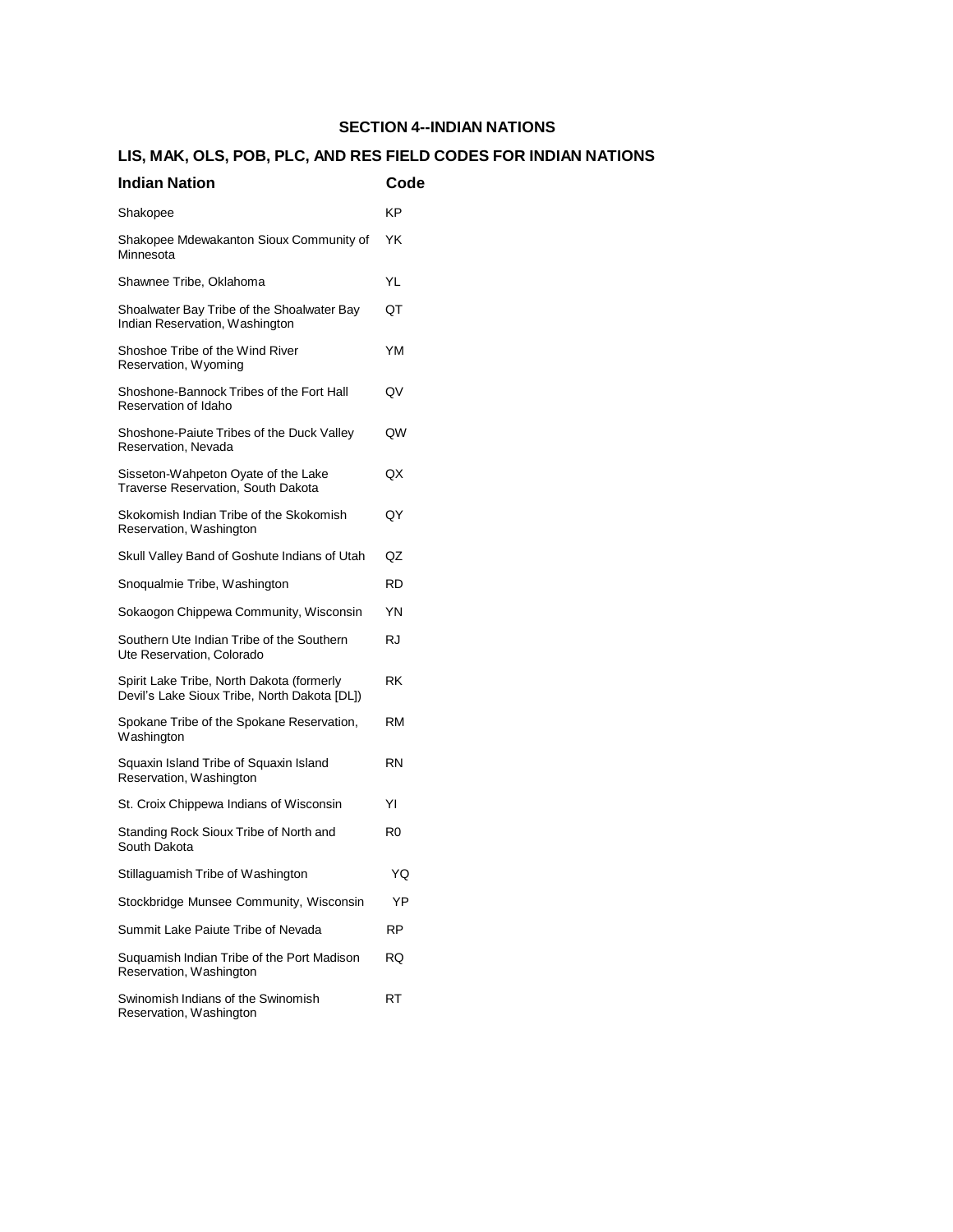| <b>Indian Nation</b>                                                                                                                                    | Code |
|---------------------------------------------------------------------------------------------------------------------------------------------------------|------|
| Te-Moak Tribe of Western Shoshone Indians<br>of Nevada (four constituent bands: Battle<br>Mountain Band; Elko Band; South Fork<br>Band, and Wells Band) | RX   |
| Thlopthlocco Tribal Town, Oklahoma                                                                                                                      | YR   |
| Three Affiliated Tribes of the Fort Berthold<br>Reservation, North Dakota                                                                               | RZ   |
| Tohono O'odham Nation of Arizona                                                                                                                        | UB   |
| Tonawanda Band of Seneca Indians of New<br>York                                                                                                         | UD   |
| Tonkawa Tribe of Indians of Oklahoma                                                                                                                    | UE   |
| Tonto Apache Tribe of Arizona                                                                                                                           | UF   |
| Tulalip Tribes of the Tulalip Reservation,<br>Washington                                                                                                | UН   |
| Tunica-Biloxi Indian Tribe of Louisiana                                                                                                                 | UI   |
| Turtle Mountain Band of Chippewa                                                                                                                        | UC   |
| Turtle Mountain Band of Chippewa Indians of<br>North Dakota                                                                                             | UC   |
| <b>Tuscarora Nation of New York</b>                                                                                                                     | UJ   |
| United Keetoowah Band of Cherokee Indians                                                                                                               | XL   |
| United Keetoowah Band of Cherokee Indians<br>of Oklahoma                                                                                                | XL   |
| Upper Sioux Community, Minnesota                                                                                                                        | YS   |
| Upper Skagit Indian Tribe of Washington                                                                                                                 | UL   |
| Ute Indian Tribe of the Uintah & Ouray<br>Reservation, Utah                                                                                             | U0   |
| Ute Mountain Tribe of the Ute Mountain<br>Reservation, Colorado, New Mexico, and Utah                                                                   | UP   |
| Vakama Nation, Washington                                                                                                                               | VF   |
| Walker River Paiute Tribe of the Walker<br>River Reservation, Nevada                                                                                    | UQ   |
| Wampanoag Tribe of Gay Head (Aquinnah)<br>of Massachusetts                                                                                              | UU   |
| Washoe Tribe of Nevada and California<br>(Carson Colony, Dresslerville Colony,<br>Woodfords Community, Stewart Community,<br>& Washoe Ranches)          | UW   |
| <b>Western Delaware Tribe</b>                                                                                                                           | XМ   |
| Western Delaware Tribe, Oklahoma (now<br>Delaware Nation, Oklahoma [XF])                                                                                | XМ   |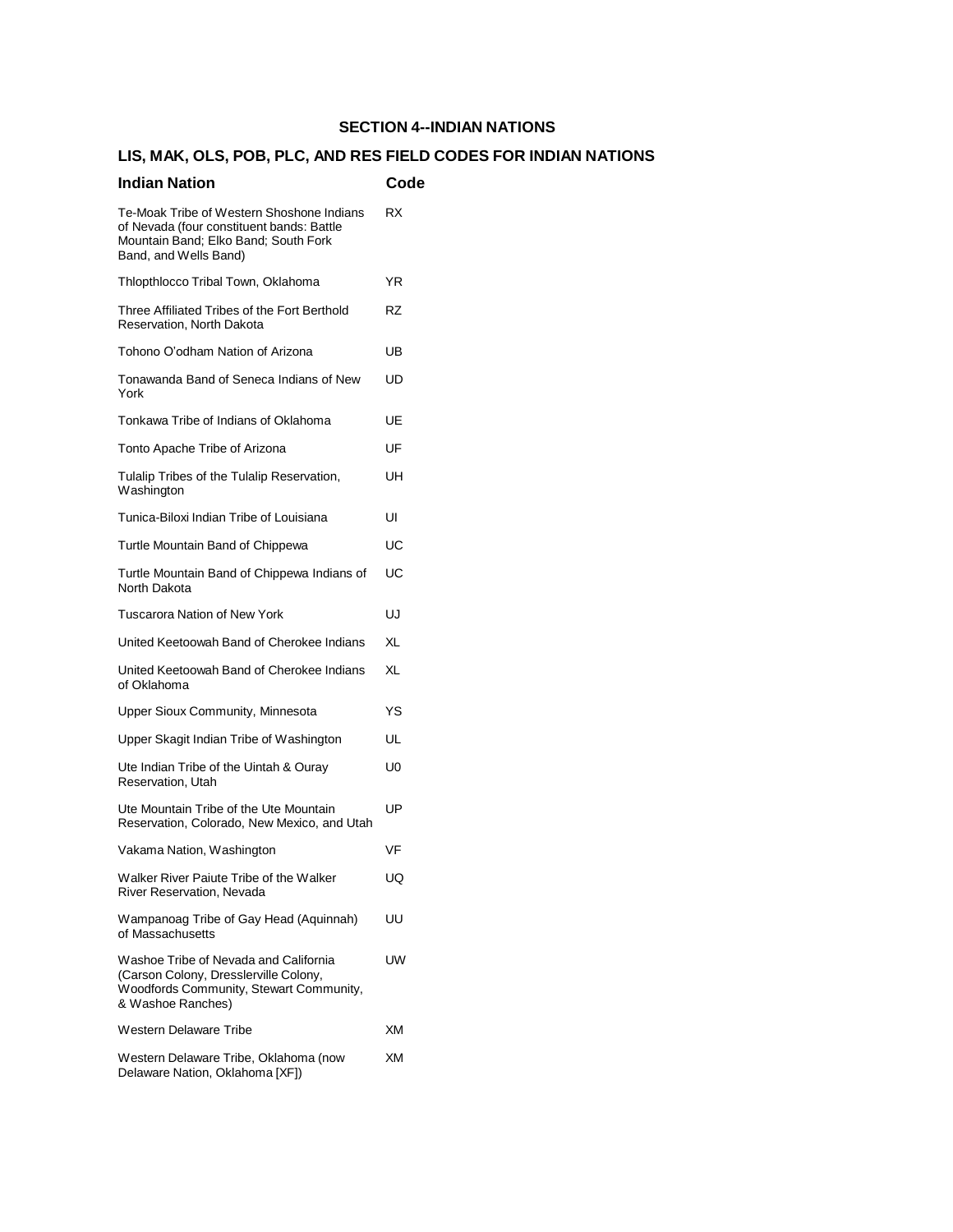| <b>Indian Nation</b>                                                            | Code      |
|---------------------------------------------------------------------------------|-----------|
| <b>White Earth</b>                                                              | WF        |
| White Earth Band of Chippewa                                                    | WE        |
| White Earth Band of Chippewa, Minnesota                                         | WE        |
| White Mountain Apache Tribe of the Fort<br>Apache Reservation, Arizona          | <b>UX</b> |
| Wichita and Affiliated Tribes, Oklahoma<br>(Wichita, Keechi, Waco, & Tawakonie) | wт        |
| <b>Wichita Tribe</b>                                                            | WT        |
| Winnebago Tribe of Nebraska                                                     | VD        |
| Winnemucca Indian Colony of Nevada                                              | YV        |
| Wyandotte Nation, Oklahoma                                                      | VE        |
| <b>Wyandotte Tribe</b>                                                          | <b>WD</b> |
| Wyandotte Tribe, Oklahoma                                                       | WD        |
| Yakton Sioux Tribe of South Dakota                                              | VG        |
| Yavapai-Apache Nation of the Camp Verde<br>Indian Reservation, Arizona          | VH        |
| Yavapai-Prescott Tribe of the Yavapai<br>Reservation, Arizona                   | VJ        |
| Yerington Paiute Tribe of the Yerington<br>Colony & Campbell Ranch, Nevada      | VK        |
| Yomba Shoshone Tribe of the Yomba<br>Reservation, Nevada                        | V0        |
| Ysleta del Sur Pueblo of Texas                                                  | YW        |
| Zuni Tribe of the Zuni Reservation, New<br>Mexico                               | YΧ        |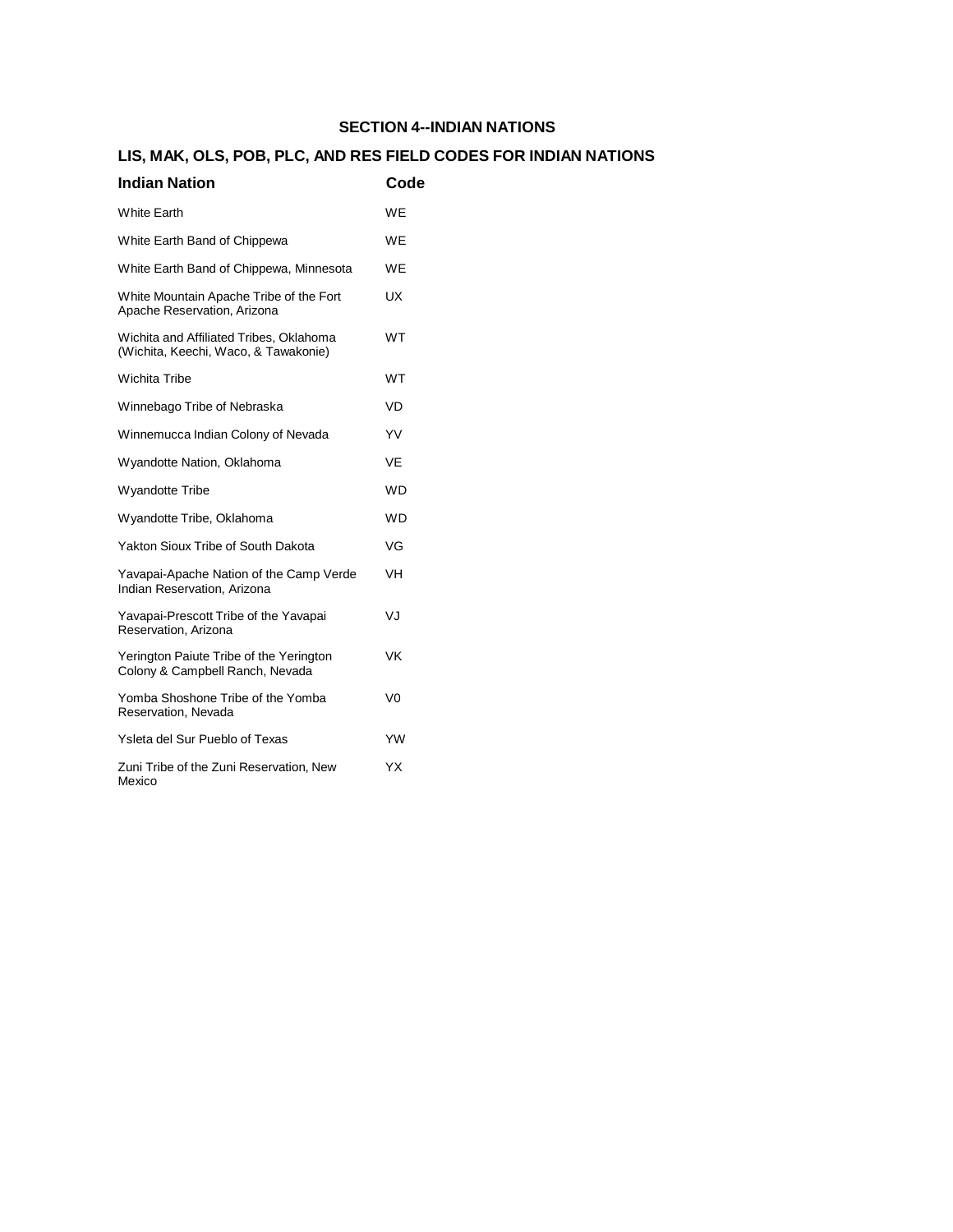## **SECTION 5--CANADIAN PROVINCES**

# **LIS, MAK, OLS, POB, PLC, AND RES FIELD CODES FOR CANADIAN PROVINCES**

| <b>Canadian Province</b>            | Code      |
|-------------------------------------|-----------|
| Alberta                             | AB        |
| British Columbia                    | ВC        |
| Manitoba                            | <b>MB</b> |
| <b>New Brunswick</b>                | ΝK        |
| Newfoundland (includes<br>Labrador) | NF        |
| Northwest Territories               | NT        |
| Nova Scotia                         | NS        |
| Nunavut (Navavut)                   | XN        |
| Nunavut Providence                  | XN        |
| Ontario                             | ΟN        |
| <b>Prince Edward Island</b>         | ΡF        |
| Quebec                              | PQ        |
| Saskatchewan                        | SΝ        |
| Yukon (Territory)                   | YT        |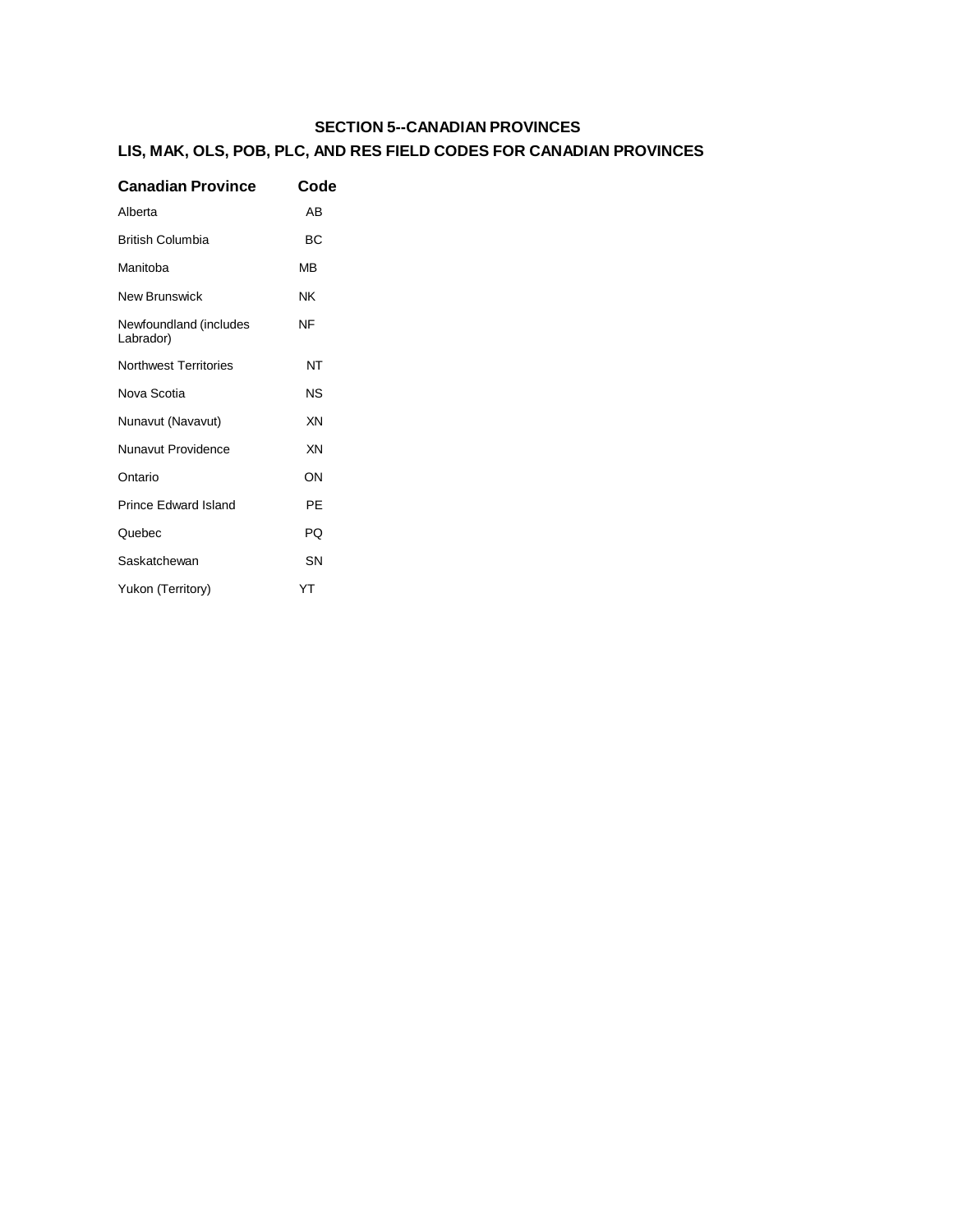## **SECTION 6--MEXICAN STATES**

# **LIS, MAK, OLS, POB, PLC, AND RES FIELD CODES FOR MEXICAN STATES**

| <b>Mexican State</b>                      | Code      |
|-------------------------------------------|-----------|
| Aguascalientes                            | AG        |
| Baja California (Northern Section)        | BA        |
| Baja California Sur (Southern<br>Section) | BJ        |
| Campeche                                  | CЕ        |
| Chiapas                                   | СI        |
| Chihuahua                                 | CН        |
| Coahuila                                  | CU        |
| Colima                                    | <b>CL</b> |
| Distrito Federal (Mexico, D. F.)          | DF        |
| Durango                                   | DO        |
| Guanajuato                                | GU        |
| Guerrero                                  | GR        |
| Hidalgo                                   | HL        |
| Jalisco                                   | JL        |
| Mexico, D. F. (Distrito Federal)          | DF        |
| Mexico (State)                            | МX        |
| Michoacan                                 | МC        |
| Morelos                                   | ΜR        |
| Nayarit                                   | NA        |
| Nuevo Leon                                | NL        |
| Oaxaca                                    | OA        |
| Puebla                                    | РB        |
| Queretaro                                 | QU        |
| Quintana Roo                              | ΟR        |
| San Luis Potosi                           | SL        |
| Sinaloa                                   | SI        |
| Sonora                                    | SO        |
| Tabasco                                   | TB        |
| Tamaulipas                                | <b>TA</b> |
| Tlaxcala                                  | TL        |
| Veracruz                                  | VC        |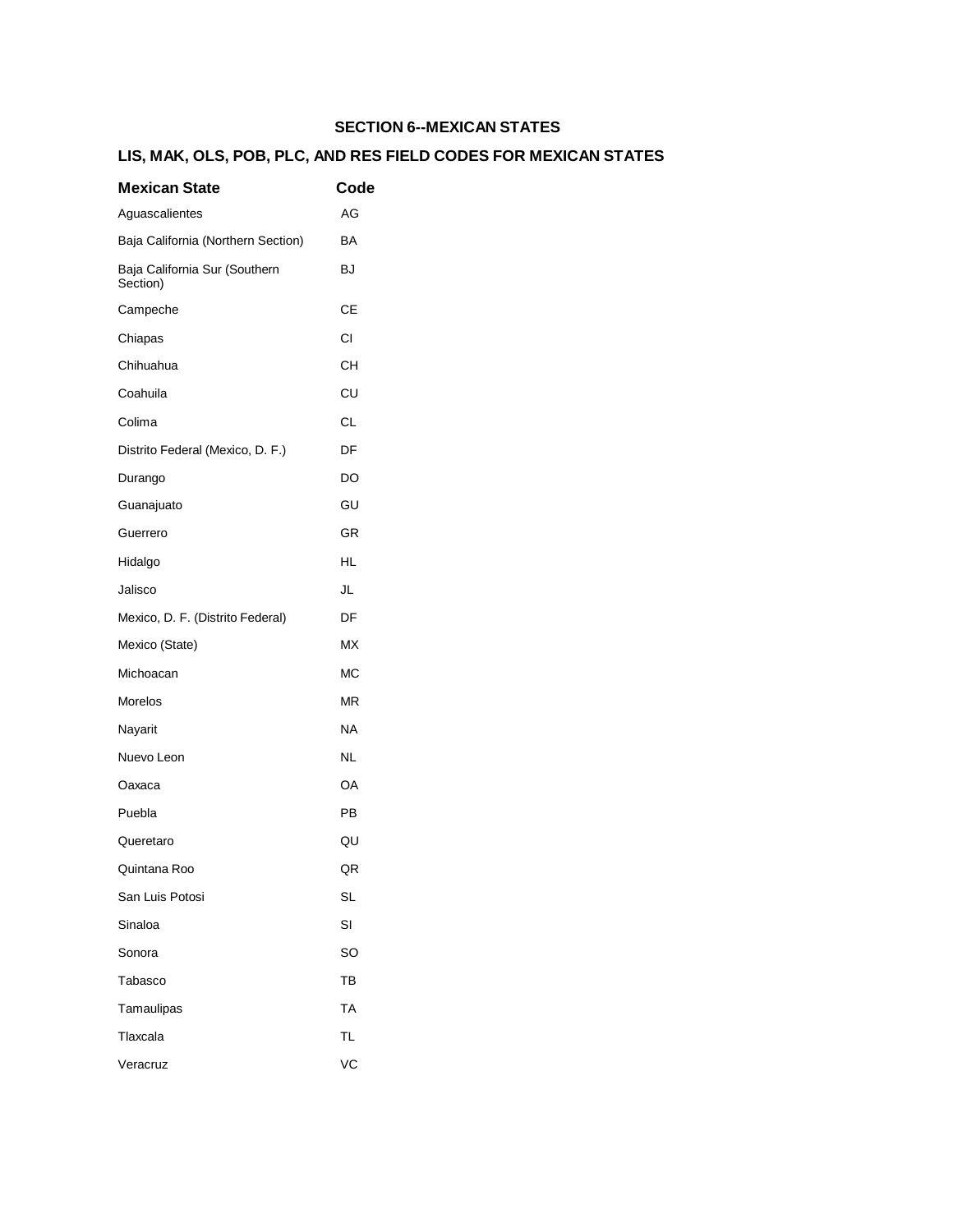## **SECTION 6--MEXICAN STATES**

# **LIS, MAK, OLS, POB, PLC, AND RES FIELD CODES FOR MEXICAN STATES**

| <b>Mexican State</b> | Code |
|----------------------|------|
| Yucatan              | YH   |
| Zacatecas            | 7A   |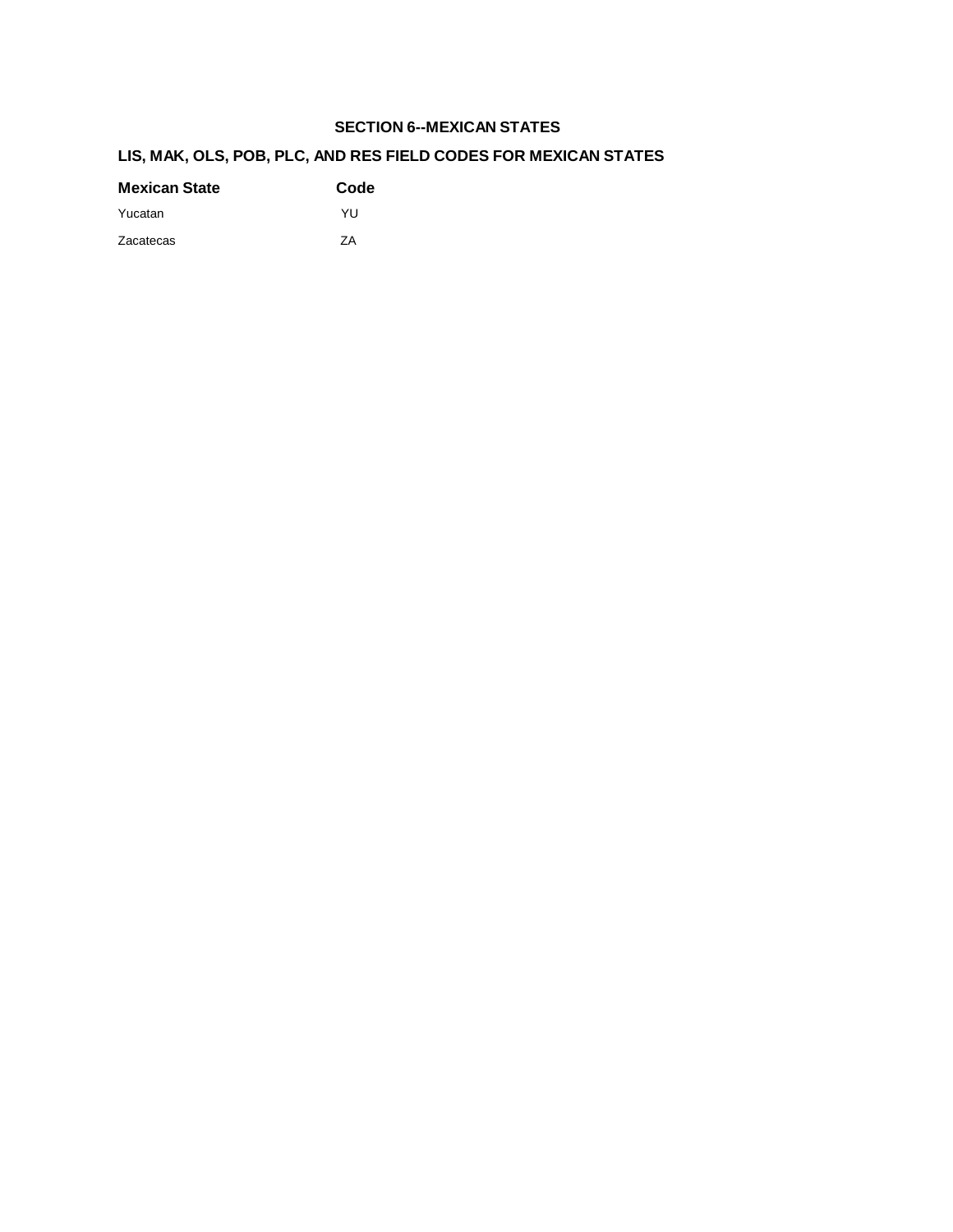#### **SECTION 7--COUNTRIES/DEPENDENCIES/TERRITORIES**

#### **7.1 CTZ, LIS, MAK, OLS, POB, PLC, AND RES FIELD CODES FOR COUNTRIES/DEPENDENCIES/TERRITORIES**

| Country/Dependency/Territory                                                                         | Code  |
|------------------------------------------------------------------------------------------------------|-------|
| Afghanistan                                                                                          | AF(1) |
| Africa (AC for reference only)                                                                       |       |
| Albania                                                                                              | AA(1) |
| Algeria                                                                                              | AN(1) |
| All others (use the code YY for any<br>country/dependency/territory not<br>included in this listing) | YY(1) |
| Andorra                                                                                              | AD(1) |
| Angola                                                                                               | AO(1) |
| Anguilla (dependent territory of United<br>Kingdom)                                                  | AE    |
| Antarctica (AY for reference only)                                                                   | --    |
| Antigua and Barbuda (formerly<br>Antigua)                                                            | AI(1) |
| Argentina                                                                                            | AT(1) |
| Armenia                                                                                              | AP(1) |
| Aruba (now independent of<br>Netherlands Antilles)                                                   | AJ(1) |
| Ashmore and Cartier Islands, Territory<br>of (Australian external territory)                         | AH    |
| Australia                                                                                            | AS(1) |
| Austria                                                                                              | AU(1) |
| Azerbaijan                                                                                           | AV(1) |
| Azores Islands                                                                                       | AQ(1) |
| Bahamas, The                                                                                         | BD(1) |
| Bahrain/Bahrein                                                                                      | BE(1) |
| <b>Balearic Islands</b>                                                                              | BW(1) |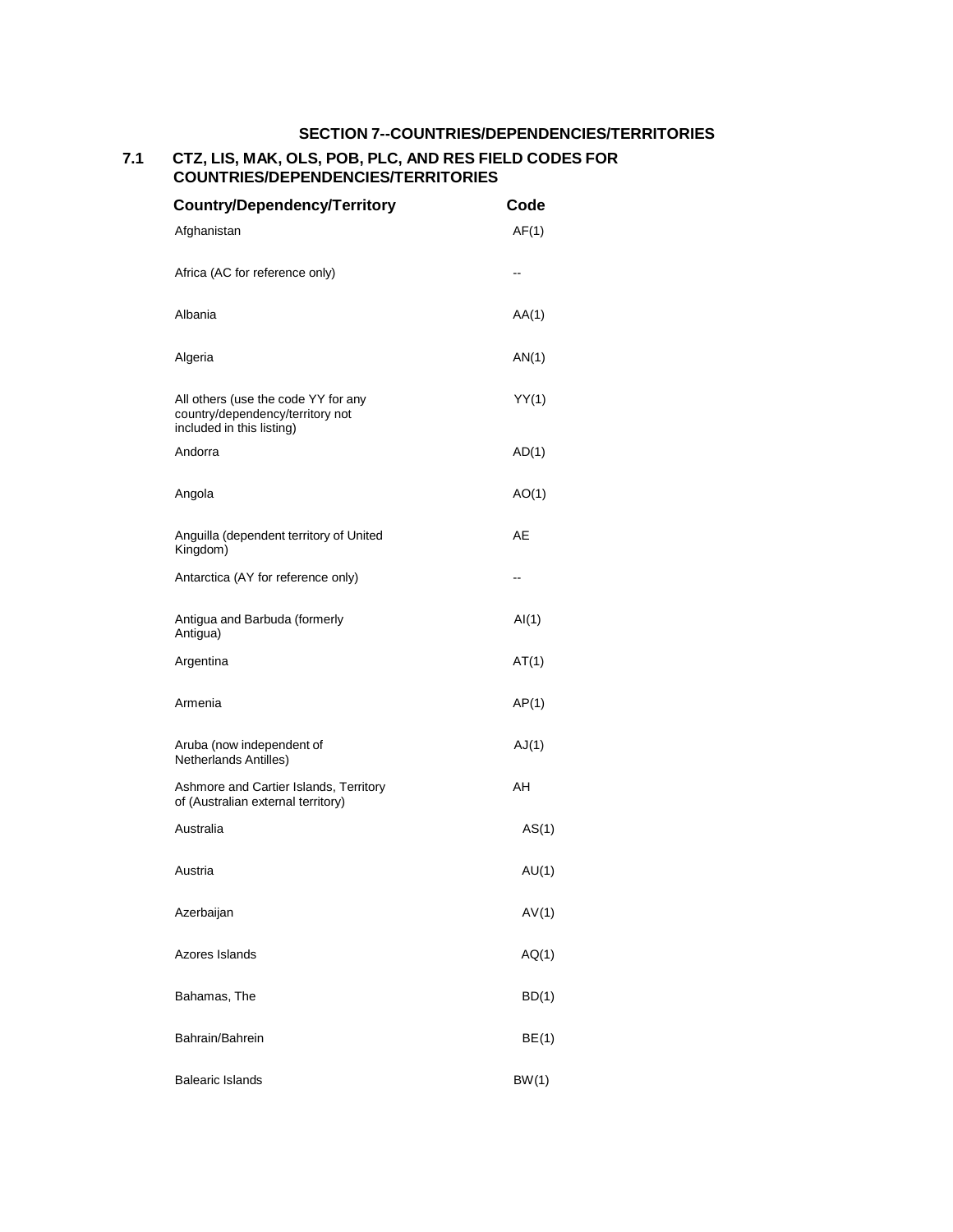| Bangladesh                                                                   | BL(1) |
|------------------------------------------------------------------------------|-------|
| <b>Barbados</b>                                                              | BB(1) |
| Barbuda, Antigua and (formerly<br>Antigua)                                   | AI(1) |
| Bassas Da India (French possession)                                          | ΒF    |
| <b>Belarus</b>                                                               | BY    |
| Belgium                                                                      | BG(1) |
| Belize (formerly British Honduras)                                           | BH(1) |
| Benin (formerly Dahomey)                                                     | DH(1) |
| Bermuda (dependent territory of<br>United Kingdom)                           | BM    |
| <b>Bhutan</b>                                                                | BN(1) |
| Bolivia                                                                      | BV(1) |
| Bonaire (Netherlands Antilles)                                               | NX(1) |
| Bosnia and Herzegovina                                                       | BP(1) |
| Botswana                                                                     | BT(1) |
| Bouvet Island (Norwegian territory)                                          | BQ    |
| Brazil                                                                       | BZ(1) |
| British Honduras (now Belize)                                                | BH(1) |
| British Indian Ocean Territory<br>(Dependent territory of United<br>Kingdom) | BO    |
| British Solomon Islands (now<br>Solomon Islands)                             | BS(1) |
| British Virgin Islands                                                       | VB    |
| Brunei                                                                       | BX(1) |
| Bulgaria                                                                     | BU(1) |
| Burkina Faso (known as Burkina,<br>formerly Upper Volta)                     | UV(1) |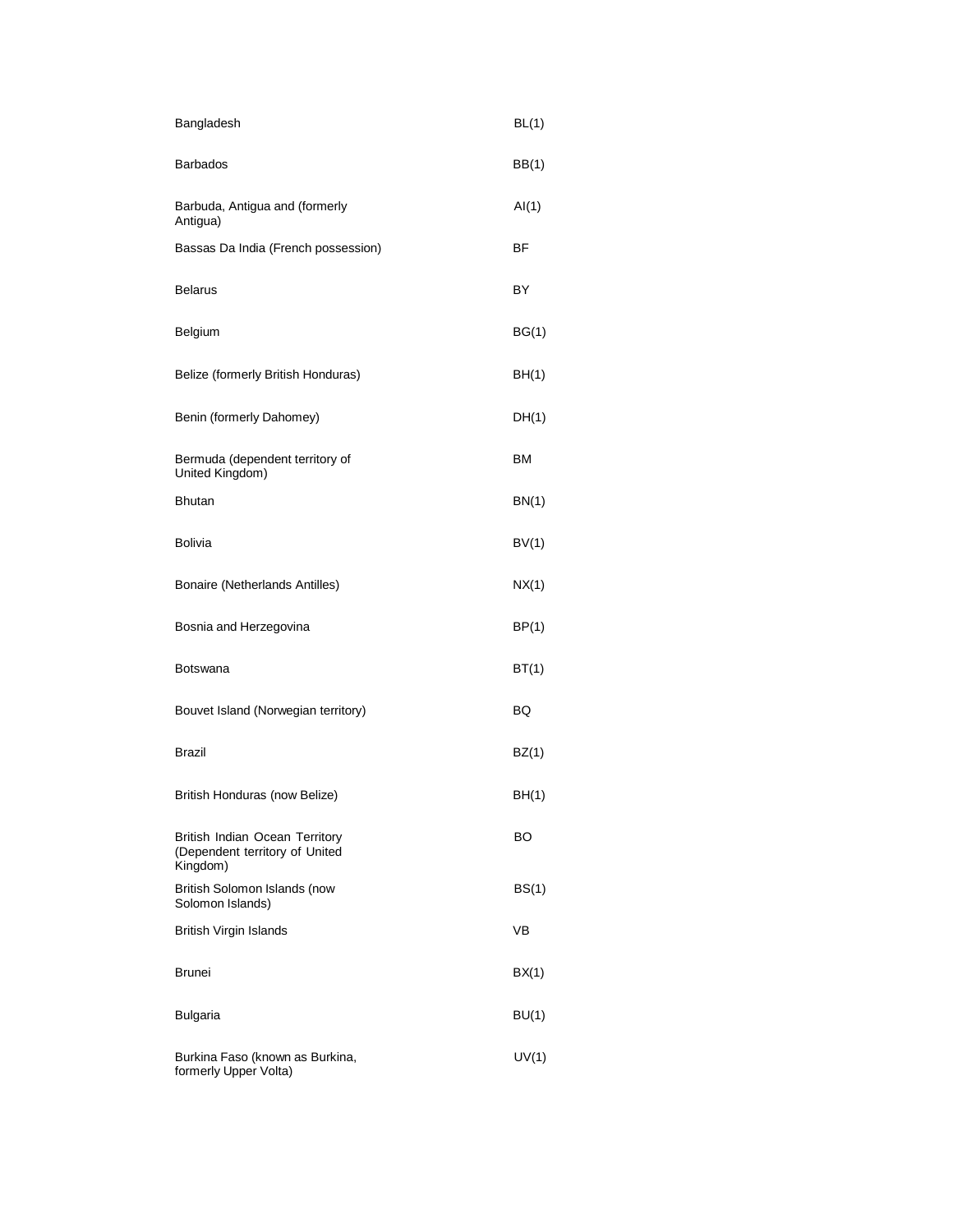| Burma                                                                                             | BR(1) |
|---------------------------------------------------------------------------------------------------|-------|
| Burundi                                                                                           | BI(1) |
| <b>Byelarus</b>                                                                                   | BY(1) |
| Cambodia (formerly Khmer Republic<br>& Kampuchea)                                                 | CJ(1) |
| Cameroon                                                                                          | CM(1) |
| Canada (see separate list of<br>Canadian Provinces; use code CD<br>only when province is unknown) | CD(1) |
| Canary Islands                                                                                    | ZI(1) |
| Cape Verde Islands                                                                                | CV(1) |
| Cayman Islands (Dependent territory<br>of United Kingdom)                                         | СP    |
| Central African Republic                                                                          | CW(1) |
| Ceylon (now Sri Lanka)                                                                            | CY(1) |
| Chad                                                                                              | CF(1) |
| Chile, Republic of                                                                                | CQ(1) |
| China - People's Republic of China                                                                | RC(1) |
| China - Taiwan, Republic of China                                                                 | TW(1) |
| China (CN for reference only)                                                                     |       |
| Christmas Island, Territory of<br>(Australian external territory)                                 | ΗR    |
| Clipperton Island (French possession)                                                             | DB    |
| Cocos (Keeling) Islands, Territory of<br>(Australian territory)                                   | DD    |
| Colombia, Republic of                                                                             | CB(1) |
| Comoros, Federal Islamic Republic of<br>the                                                       | DG(1) |
| Congo (or Republic of Congo) (CX for<br>reference only)                                           | RB(1) |
| Congo Kinshasa, now Zaire                                                                         | ZR(1) |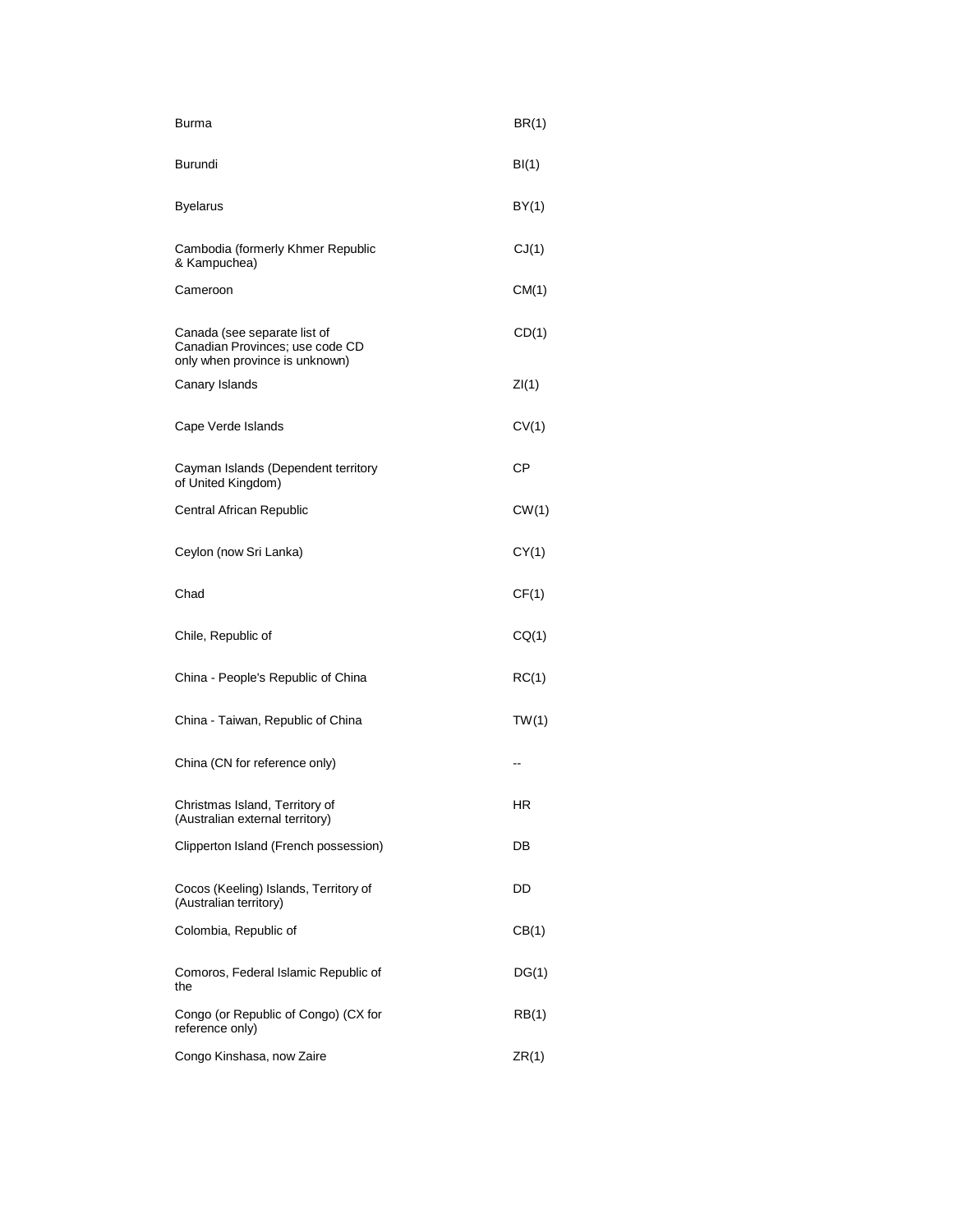| Cook Islands                                                                                  | DI(1) |
|-----------------------------------------------------------------------------------------------|-------|
| Coral Sea Islands, Territory of<br>(Australian external territory)                            | DJ    |
| Costa Rica, Republic of                                                                       | CR(1) |
| Cote d'Ivoire, Republic of (Ivory Coast)                                                      | IY(1) |
| Croatia                                                                                       | KC(1) |
| Cuba, Republic of                                                                             | CC(1) |
| Curacao (Netherlands Antilles)                                                                | NX(1) |
| Cyprus, Republic of                                                                           | CS(1) |
| Czech Republic                                                                                | EZ(1) |
| Czechoslovakia (CK for reference<br>only)                                                     |       |
| Dahomey (now Benin)                                                                           | DH(1) |
| Denmark, Kingdom of                                                                           | DK(1) |
| Djibouti, Republic of                                                                         | DN(1) |
| Dominica                                                                                      | DM(1) |
| Dominican Republic                                                                            | DR(1) |
| Ducie Islands (DU for reference only;<br>see Pitcairn, Henderson, Ducie, and<br>Oeno Islands) | PC    |
| East Germany (German Democratic<br>Republic, 1945-1989; EM for<br>reference only)             |       |
| Ecuador                                                                                       | EU(1) |
| Egypt (formerly United Arab Republic)                                                         | EY(1) |
| El Salvador                                                                                   | EL(1) |
| Ellice - Gilbert Islands now Kiribati                                                         | KB(1) |
| Ellice and Gilbert Islands (GL for<br>reference only)                                         |       |
| Ellice Islands (now Tuvalu)                                                                   | TV(1) |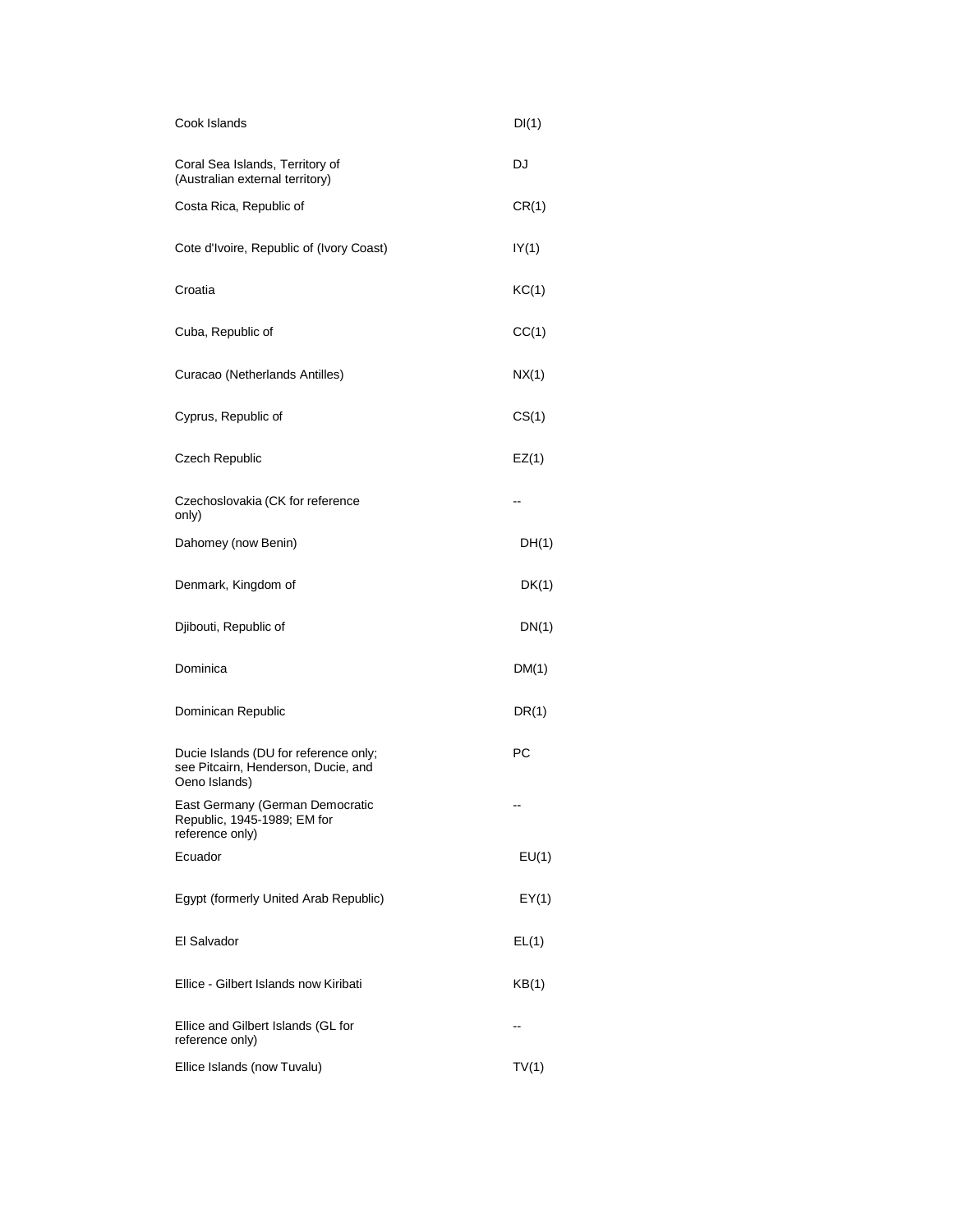| England                                                                                                            | EN(1) |
|--------------------------------------------------------------------------------------------------------------------|-------|
| <b>Equatorial Guinea</b>                                                                                           | EK(1) |
| Eritrea                                                                                                            | EТ    |
| Estonia                                                                                                            | ES(1) |
| Ethiopia                                                                                                           | EO(1) |
| Europa Island (French possession)                                                                                  | ER    |
| Falkland Islands, Colony of the (Islas<br>Malvinas)                                                                | FA    |
| Faroe Islands                                                                                                      | FO(1) |
| Federal Republic of Germany (West<br>Germany, 1945-1989; WG for<br>reference only)                                 | --    |
| Fiji                                                                                                               | FJ(1) |
| Finland                                                                                                            | FD(1) |
| France                                                                                                             | FN(1) |
| French Guiana (Department of<br>Guiana)                                                                            | FG    |
| French Polynesia, Territory of (French<br>overseas territory)                                                      | FP(1) |
| French Southern and Antarctic Lands,<br>Territory of the (French overseas<br>territory)                            | FR(1) |
| Gabon                                                                                                              | GB(1) |
| Gambia, The                                                                                                        | GK(1) |
| Gaza                                                                                                               | GZ(1) |
| Georgia (formerly Gruzinskaya)                                                                                     | GD(1) |
| German Democratic Republic (East<br>Germany, 1945-1989; EM for<br>reference only)                                  |       |
| Germany (East Germany, 1945-1989;<br>EM for reference only) (West<br>Germany, 1945-1989; WG for<br>reference only) | GE(1) |
| Ghana                                                                                                              | GG(1) |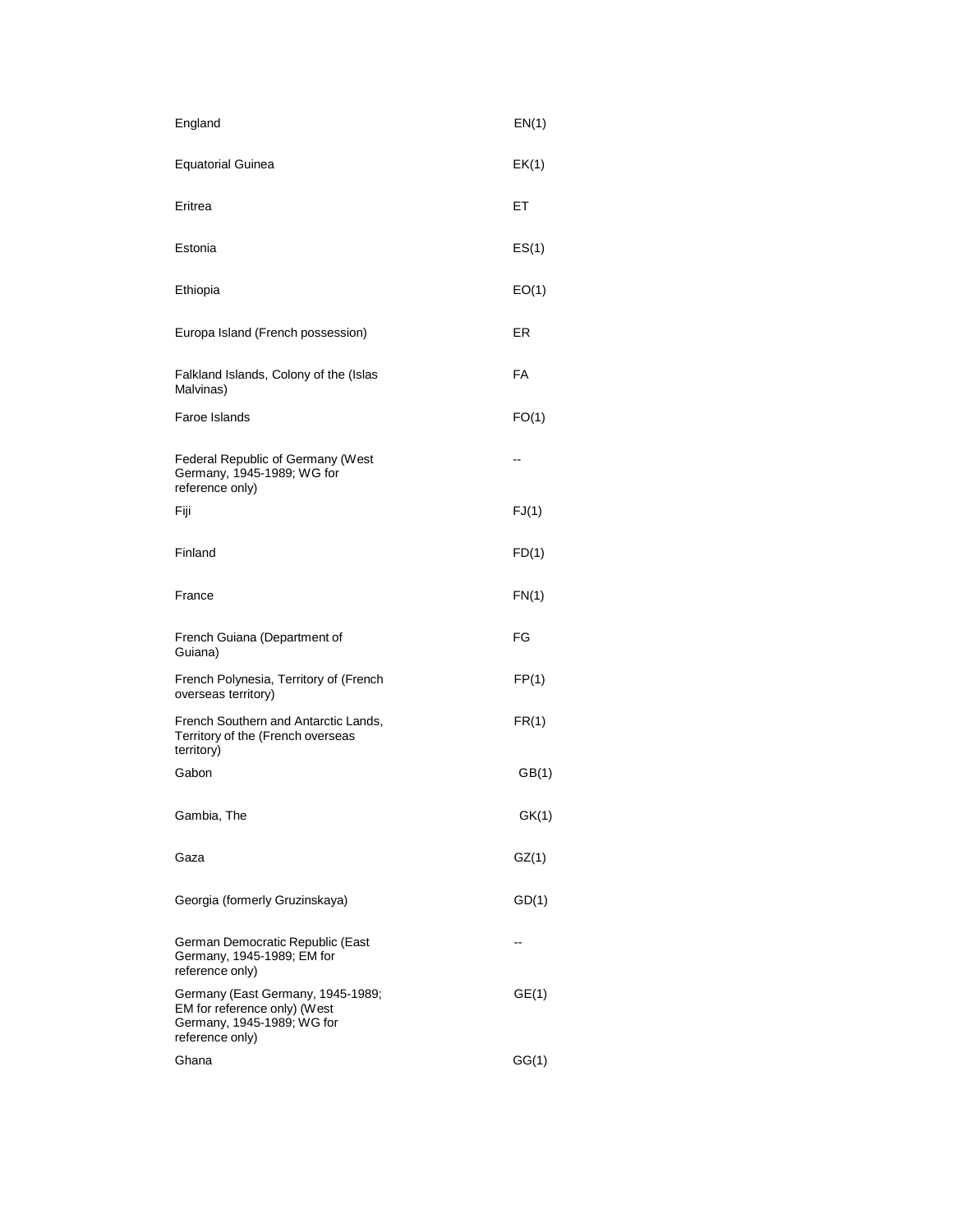| Gibraltar (dependent territory of<br>United Kingdom)                                  | <b>RG</b> |
|---------------------------------------------------------------------------------------|-----------|
| Gilbert - Ellice Islands (now Tuvalu)                                                 | TV(1)     |
| Gilbert and Ellice Islands<br>(GL for reference only)                                 | --        |
| Gilbert Islands (now Kiribati)                                                        | KB(1)     |
| Glorioso Islands (French possession)                                                  | GO        |
| Great Britain (see England, Scotland,<br>Wales, Northern Ireland)                     |           |
| Greece                                                                                | GC(1)     |
| Greenland                                                                             | GN(1)     |
| Grenada                                                                               | GJ(1)     |
| Guadeloupe, Department of                                                             | GP        |
| Guatemala                                                                             | GT(1)     |
| Guernsey, Bailiwick of (British Crown<br>dependency)                                  | GF        |
| Guiana, French                                                                        | FG        |
| Guinea                                                                                | GI(1)     |
| Guinea-Bissau (formerly Portuguese<br>Guinea)                                         | PG(1)     |
| Guyana                                                                                | GY(1)     |
| Haiti                                                                                 | HT(1)     |
| Heard Island and McDonald Islands,<br>Territory of (Australian external<br>territory) | HE        |
| Herzegovina, Bosnia and (HC for<br>reference only)                                    | BP(1)     |
| Holland (Netherlands)                                                                 | NE(1)     |
| Honduras                                                                              | HD        |
| Hong Kong                                                                             | HK(1)     |
| Hungary                                                                               | HU(1)     |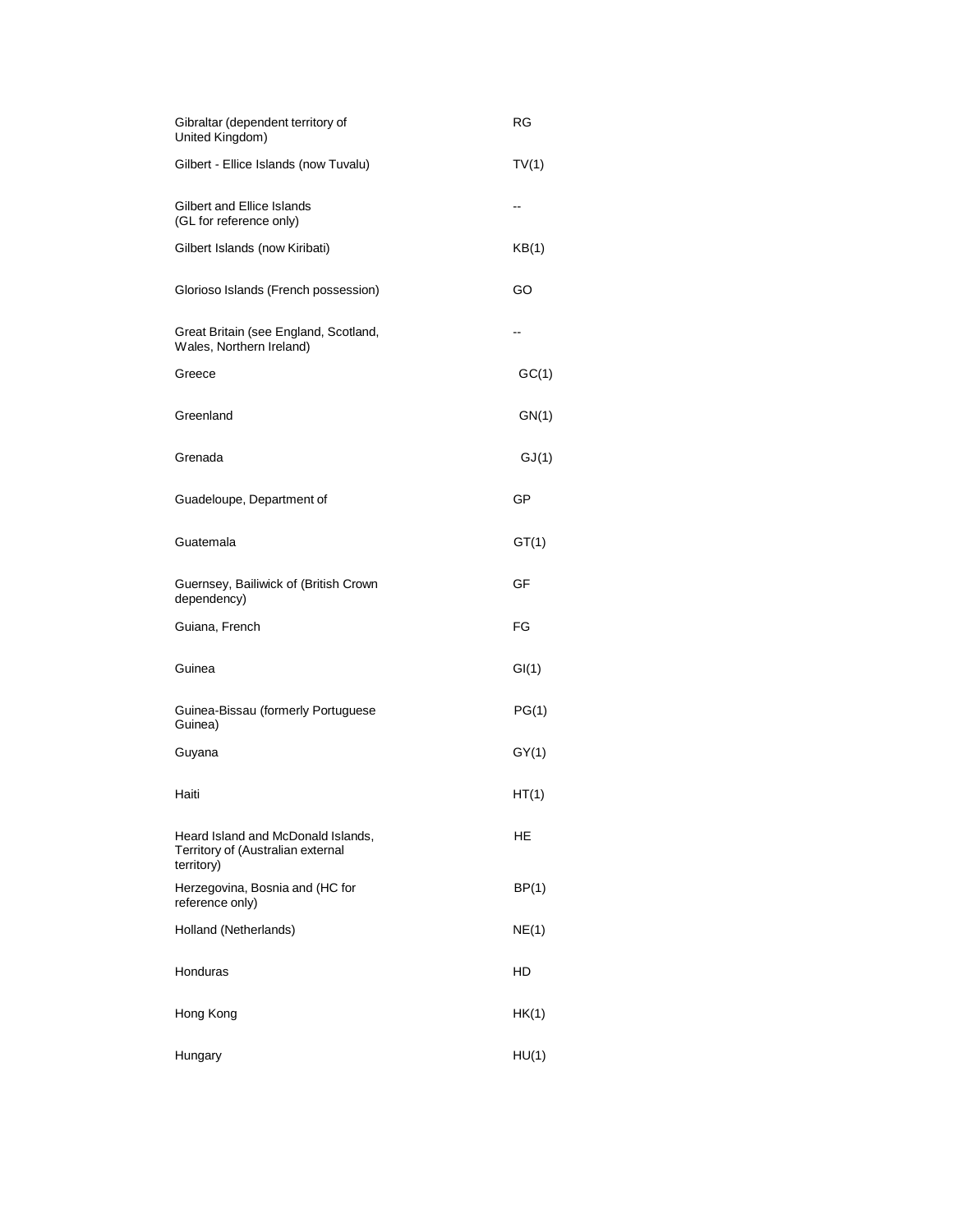| Iceland                                                              | IC(1) |
|----------------------------------------------------------------------|-------|
| India<br>Sikkim                                                      | II(1) |
| Indonesia (now includes Portuguese<br>Timor)                         | IO(1) |
| Iran                                                                 | IR(1) |
| Iraq                                                                 | IQ(1) |
| Ireland (does not include Northern<br>Ireland; see Northern Ireland) | IE(1) |
| Islas Malvinas (Falkland Islands)                                    | FA    |
| Isle of Man                                                          | IB    |
| Israel                                                               | IS(1) |
| Italy (includes Sicily and Sardinia)                                 | IT(1) |
| Ivory Coast (Cote d'Ivoire)                                          | IY(1) |
| Jamaica                                                              | JM(1) |
| Jan Mayen (Norwegian territory)                                      | JN    |
| Japan                                                                | JA(1) |
| Jersey, Bailiwick of (British Crown<br>dependency)                   | JE    |
| Jordan                                                               | JO(1) |
| Juan de Nova Island                                                  | JU(1) |
| Kampuchea (now Cambodia)                                             | CJ(1) |
| Kazakhstan                                                           | KT(1) |
| Keeling (Cocos) Islands (Australian<br>dependency)                   | DD    |
| Kenya                                                                | KE(1) |
| Khmer Republic (now Cambodia)                                        | CJ(1) |
| Kiribati (formerly Gilbert Islands)                                  | KB(1) |
| Korea - North Korea                                                  | KN(1) |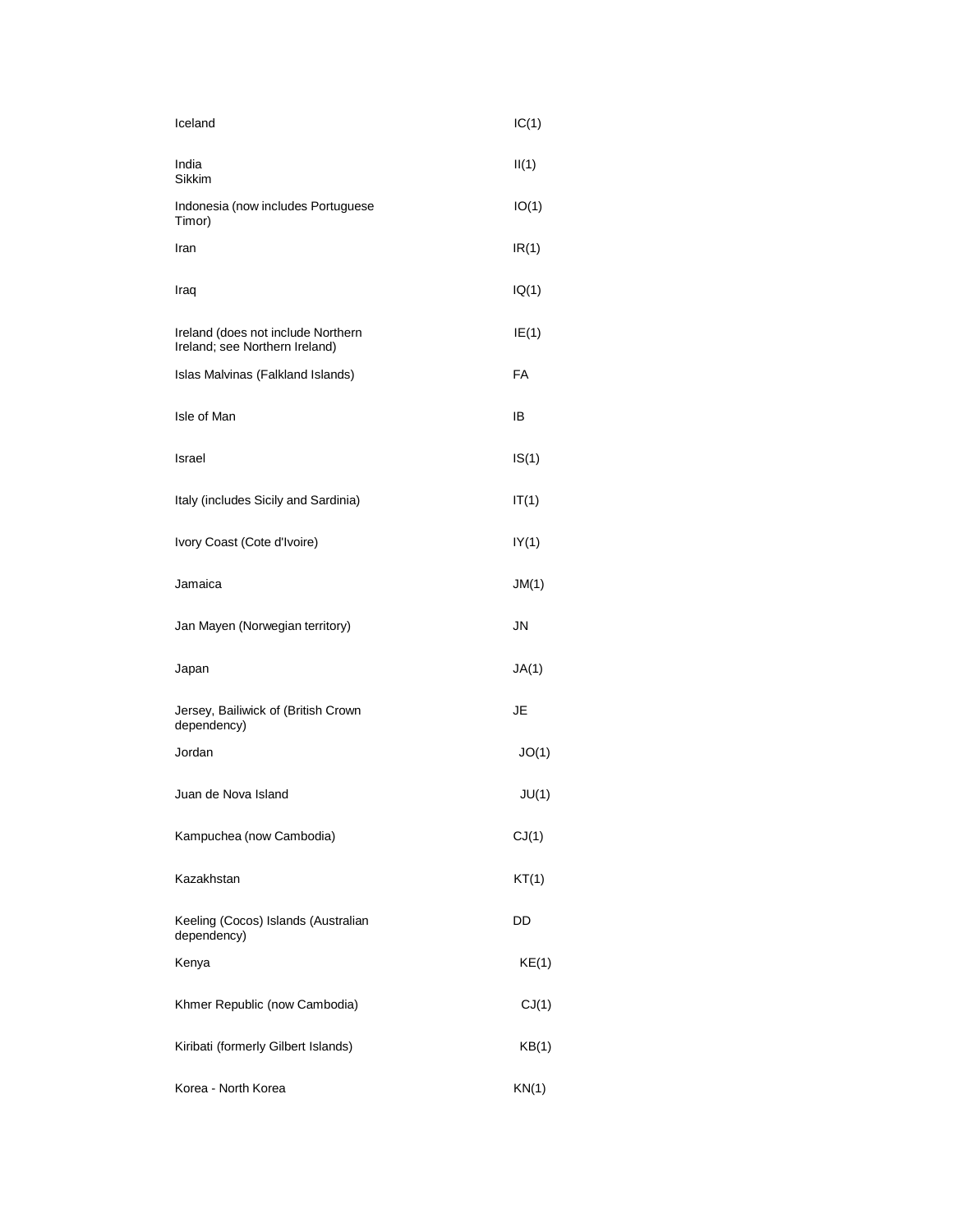| Korea - South Korea                           | KO(1) |
|-----------------------------------------------|-------|
| Korea (KR for reference only)                 | --    |
| Kosovo                                        | KV    |
| Kuwait                                        | KU(1) |
| Kyrgyzstan                                    | KZ(1) |
| Labrador (included in Newfoundland)           | NF(1) |
| Laos                                          | LS(1) |
| Latvia                                        | LT(1) |
| Lebanon                                       | LN(1) |
| Lesotho                                       | LE(1) |
| Liberia                                       | LB(1) |
| Libya                                         | LY(1) |
| Liechtenstein                                 | LI(1) |
| Lithuania                                     | LH(1) |
| Luxembourg                                    | LX(1) |
| Macao (now spelled Macau)                     | OC(1) |
| Macau (formerly spelled Macao)                | OC(1) |
| Macedonia                                     | ZD(1) |
| Madagascar (included in Malagasy<br>Republic) | MP(1) |
| Madeira Islands                               | IM    |
| Malagasy Republic (includes<br>Madagascar)    | MP(1) |
| Malawi                                        | MF(1) |
| Malaysia                                      | MZ(1) |
| Maldives                                      | MV(1) |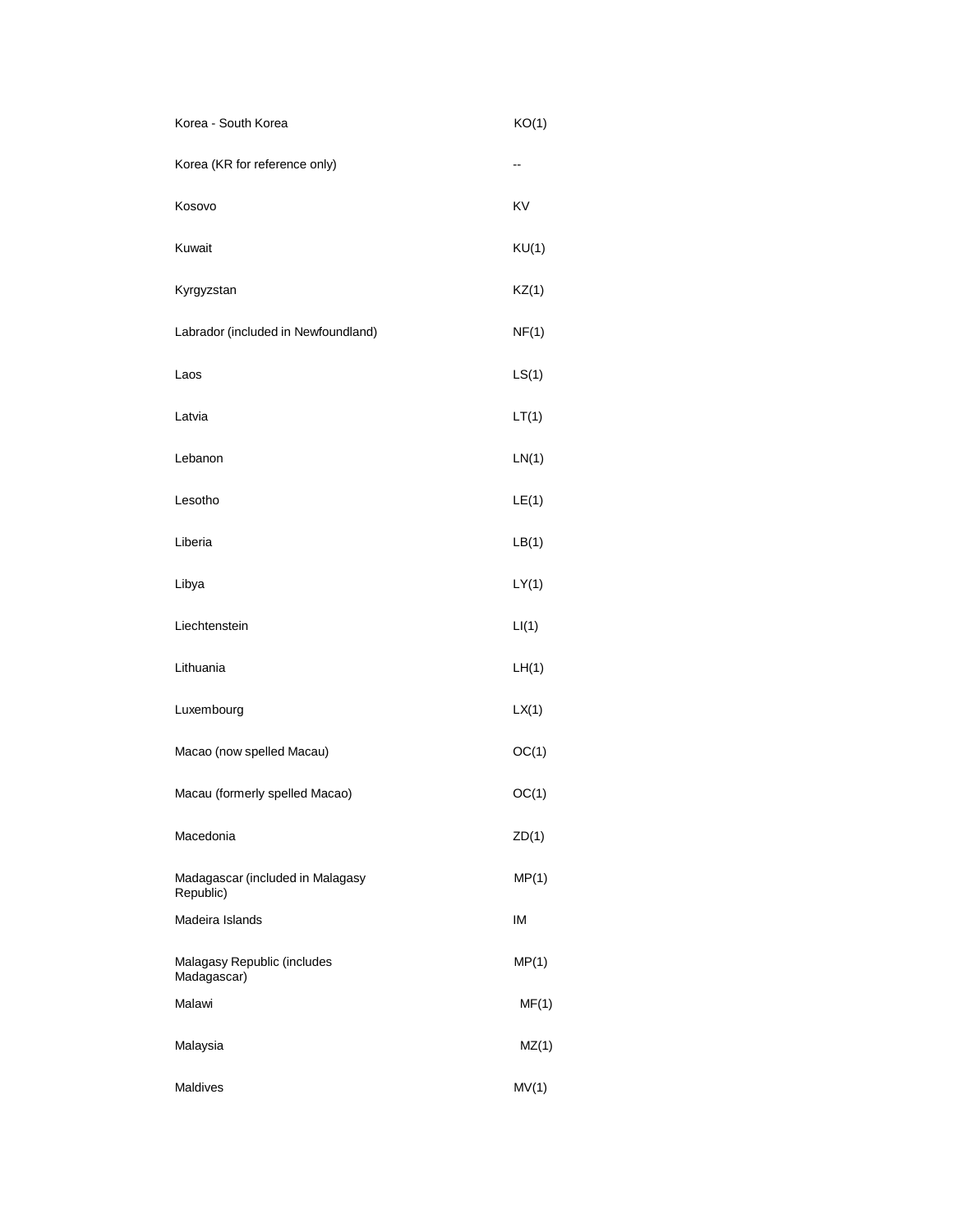| Mali                                                                                       | ML(1)     |
|--------------------------------------------------------------------------------------------|-----------|
| Malta                                                                                      | MY(1)     |
| Man, Isle of (British Crown<br>dependency)                                                 | IB        |
| Manahiki Island                                                                            | KH(1)     |
| Martinique                                                                                 | ZB(1)     |
| Mauritania                                                                                 | MU(1)     |
| <b>Mauritius</b>                                                                           | UM(1)     |
| Mayotte, Territorial Collectivity of                                                       | YO(1)     |
| McDonald Island and Heard Island                                                           | HE        |
| Mexico (see separate list of Mexican<br>States; use code MM only when state<br>is unknown) | MM(1)     |
| Micronesia, Federated States of                                                            | FS(1)     |
| Moldova                                                                                    | LD(1)     |
| Monaco                                                                                     | MJ(1)     |
| Mongolia                                                                                   | MG(1)     |
| Montenegro                                                                                 | ХB        |
| Montserrat (dependent territory of<br>United Kingdom)                                      | <b>RR</b> |
| Morelos                                                                                    | <b>MR</b> |
| Morocco                                                                                    | MQ(1)     |
| Mozambique                                                                                 | ZO(1)     |
| Namibia (South-West Africa)                                                                | SJ(1)     |
| Nauru                                                                                      | NR(1)     |
| Nepal                                                                                      | NP(1)     |
| Netherlands (Holland)                                                                      | NE(1)     |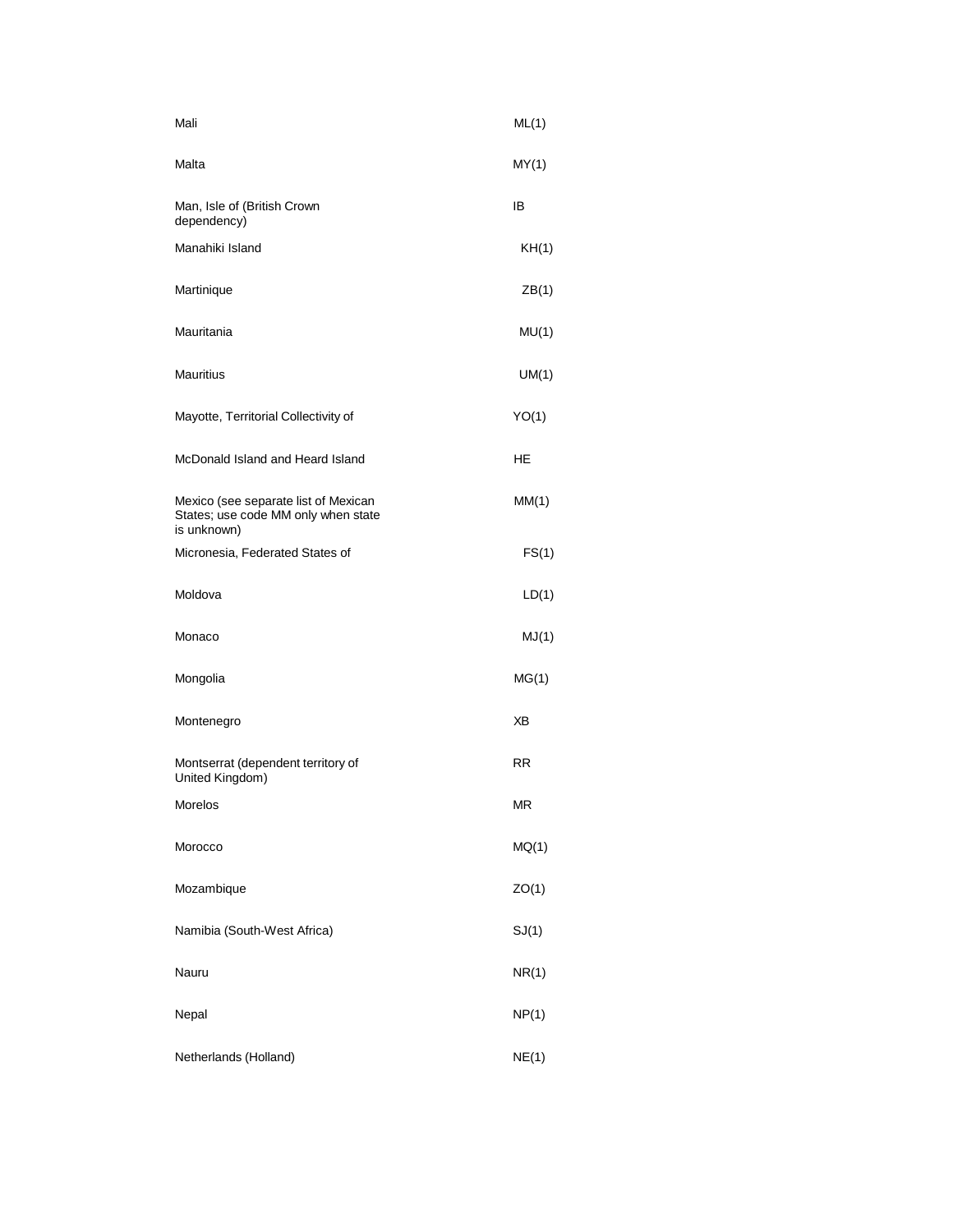| <b>Netherlands Antilles</b>                                                 | NX(1) |
|-----------------------------------------------------------------------------|-------|
| Nevis and Saint Christopher (or Saint<br>Kitts)                             | TS(1) |
| New Caledonia and Dependencies,<br>Territory of (French overseas territory) | NQ    |
| New Guinea (now Papua New Guinea)                                           | NO(1) |
| New Hebrides (now Vanuatu)                                                  | HN(1) |
| New Zealand                                                                 | NZ(1) |
| Nicaragua                                                                   | NU(1) |
| Niger                                                                       | NN(1) |
| Nigeria                                                                     | NG(1) |
| Niue                                                                        | IU(1) |
| Norfolk Island, Territory of (Australian<br>external territory)             | OF    |
| North Korea                                                                 | KN(1) |
| North Vietnam (VN for reference only)                                       | --    |
| Northern Ireland                                                            | ΝI    |
| Norway                                                                      | NW(1) |
| Okinawa                                                                     | Οl    |
| Oman                                                                        | OM(1) |
| Pakistan                                                                    | PK(1) |
| Palau, Republic of                                                          | PD(1) |
| Panama                                                                      | PM(1) |
| Papua New Guinea (formerly New<br>Guinea)                                   | NO(1) |
| Paracel Islands                                                             | PF(1) |
| Paraguay                                                                    | PV(1) |
| People's Democratic Republic of                                             |       |

Yemen (ST for reference only)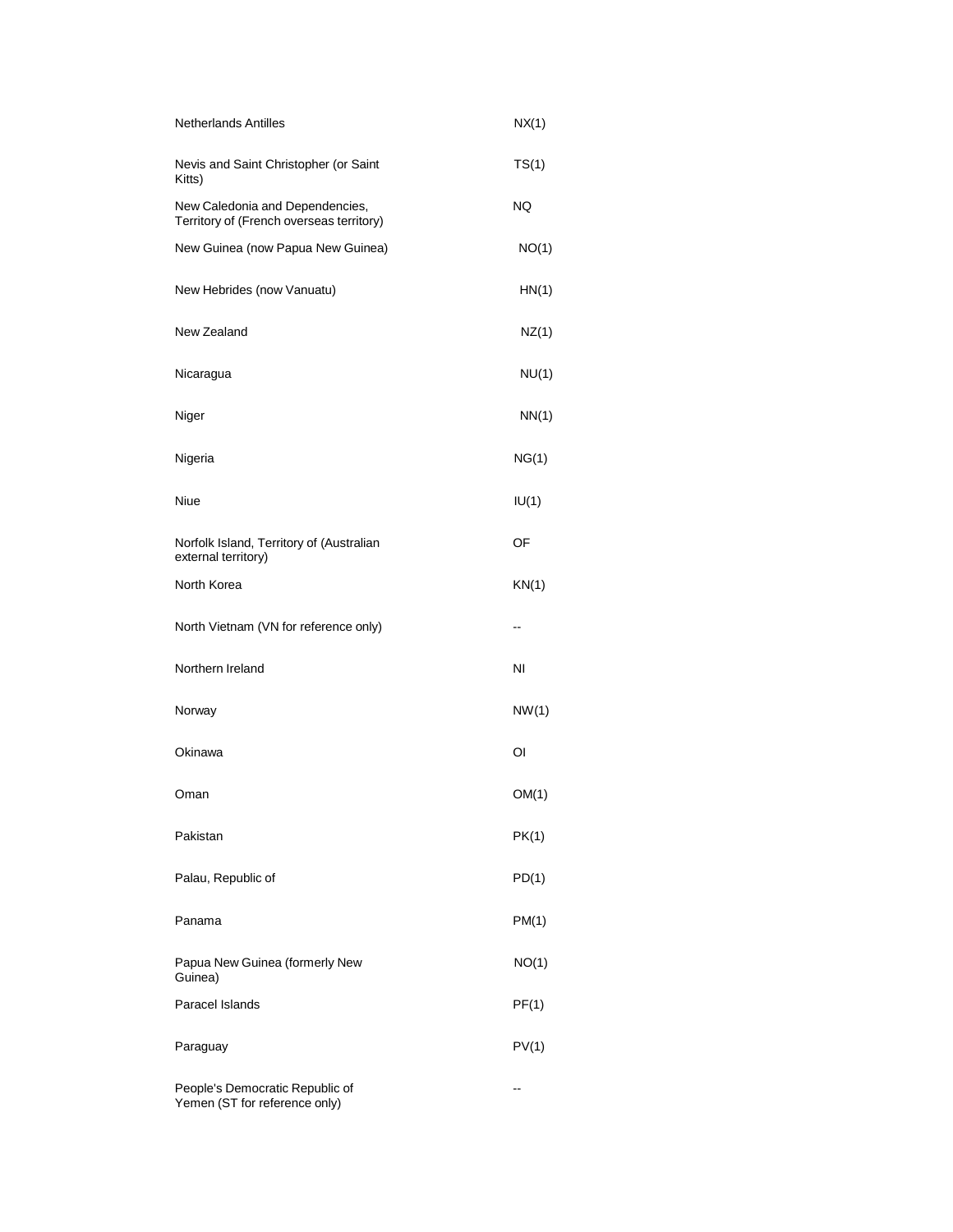| People's Republic of China                                                                 | RC(1) |
|--------------------------------------------------------------------------------------------|-------|
| Peru                                                                                       | PU(1) |
| Philippines                                                                                | PI(1) |
| Pitcairn, Henderson, Ducie, and Oeno<br>Islands (dependent territory of United<br>Kingdom) | РC    |
| Poland                                                                                     | PO(1) |
| Polynesia, French                                                                          | FP(1) |
| Portugal                                                                                   | PT(1) |
| Portuguese Guinea (now Guinea-<br>Bissau)                                                  | PG(1) |
| Portuguese Timor (now included in<br>Indonesia; TI for reference only)                     | --    |
| Qatar                                                                                      | QA(1) |
| Republic of Congo                                                                          | RB(1) |
| Republic of Yemen                                                                          | RY(1) |
| Reunion, Department of                                                                     | RE    |
| Rhodesia (now Zimbabwe)                                                                    | RH(1) |
| Romania/Rumania                                                                            | RU(1) |
| Russia (USSR; SX for reference only)                                                       | RA(1) |
| <b>Russian Federation</b>                                                                  | RF    |
| Rwanda                                                                                     | RW(1) |
| Saint Christopher (or Saint Kitts) and<br><b>Nevis</b>                                     | TS(1) |
| Saint Helena (dependent territory of<br>United Kingdom)                                    | НS    |
| Saint Kitts - Anguilla (now separate)                                                      | AE    |
| Saint Kitts - Saint Christopher (or<br>Saint Kitts) & Nevis                                | TS(1) |
| Saint Kitts (or Saint Christopher) and<br>Nevis                                            | TS(1) |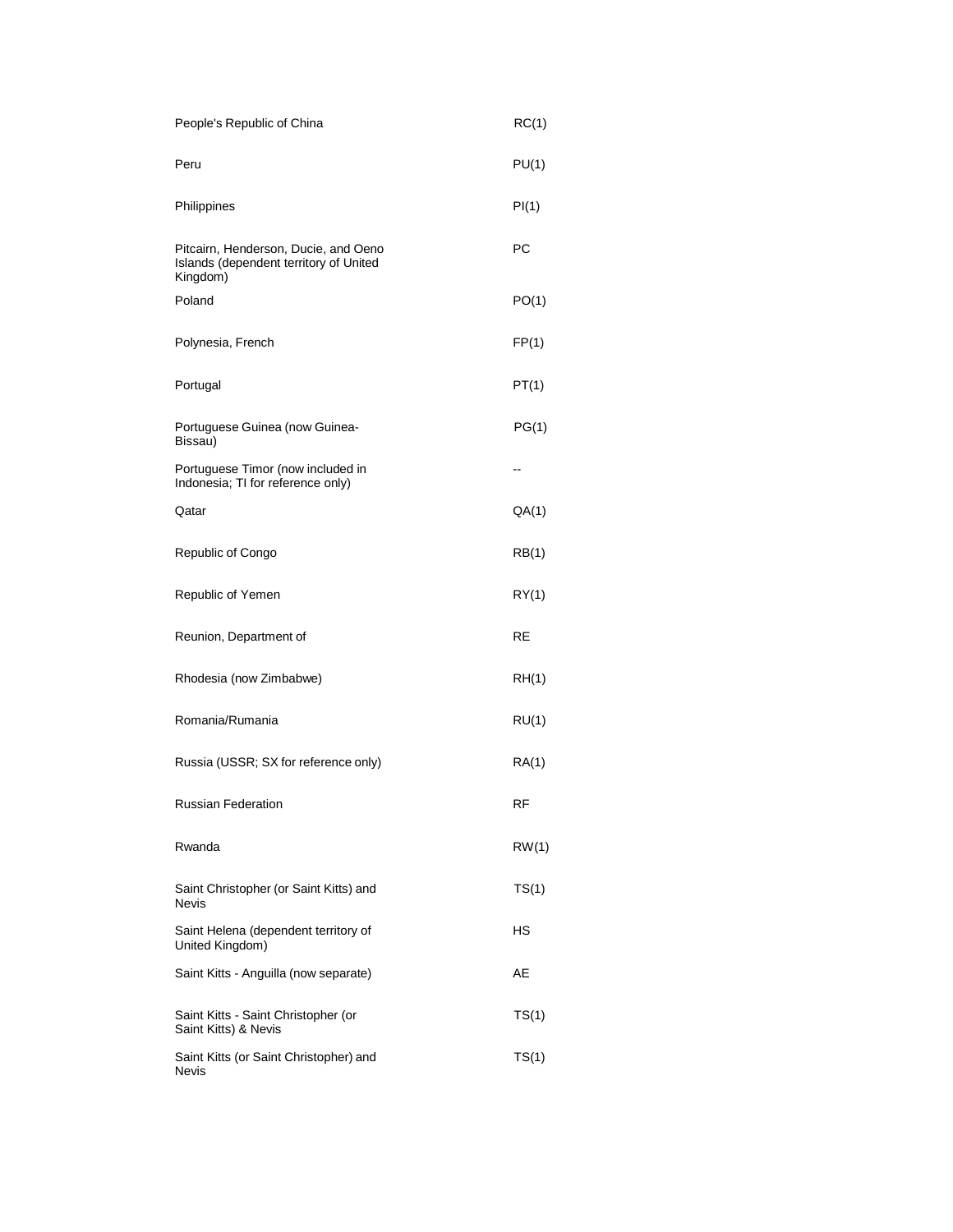| Saint Kitts-Nevis-Anguilla (AW for<br>reference only)     | --    |
|-----------------------------------------------------------|-------|
| Saint Lucia                                               | LU(1) |
| Saint Pierre and Miquelon, Territorial<br>Collectivity of | PS    |
| Saint Vincent and the Grenadines                          | VV(1) |
| San Marino                                                | SH(1) |
| Sao Tome and Principe                                     | TP(1) |
| Sardinia (included in Italy)                              | IT(1) |
| Saudi Arabia                                              | SB(1) |
| Scotland                                                  | SS(1) |
| Senegal                                                   | SG(1) |
| Serbia                                                    | XA    |
| Seychelles                                                | SE(1) |
| Sicily (included in Italy)                                | IT(1) |
| Sierre Leone/Sierra Leone                                 | SA(1) |
| Sikkim (now code as India; SK for<br>reference only)      | II(1) |
| Singapore                                                 | SR(1) |
| Slovakia                                                  | LF(1) |
| Slovenia                                                  | LO(1) |
| Socialist Republic of Vietnam                             | RV(1) |
| Solomon Islands (formerly British<br>Solomon Islands)     | BS(1) |
| Somalia                                                   | SM(1) |
| South Africa                                              | SF(1) |
| South Georgia and the South<br>Sandwich Islands           | GS(1) |
| South Korea                                               | KO(1) |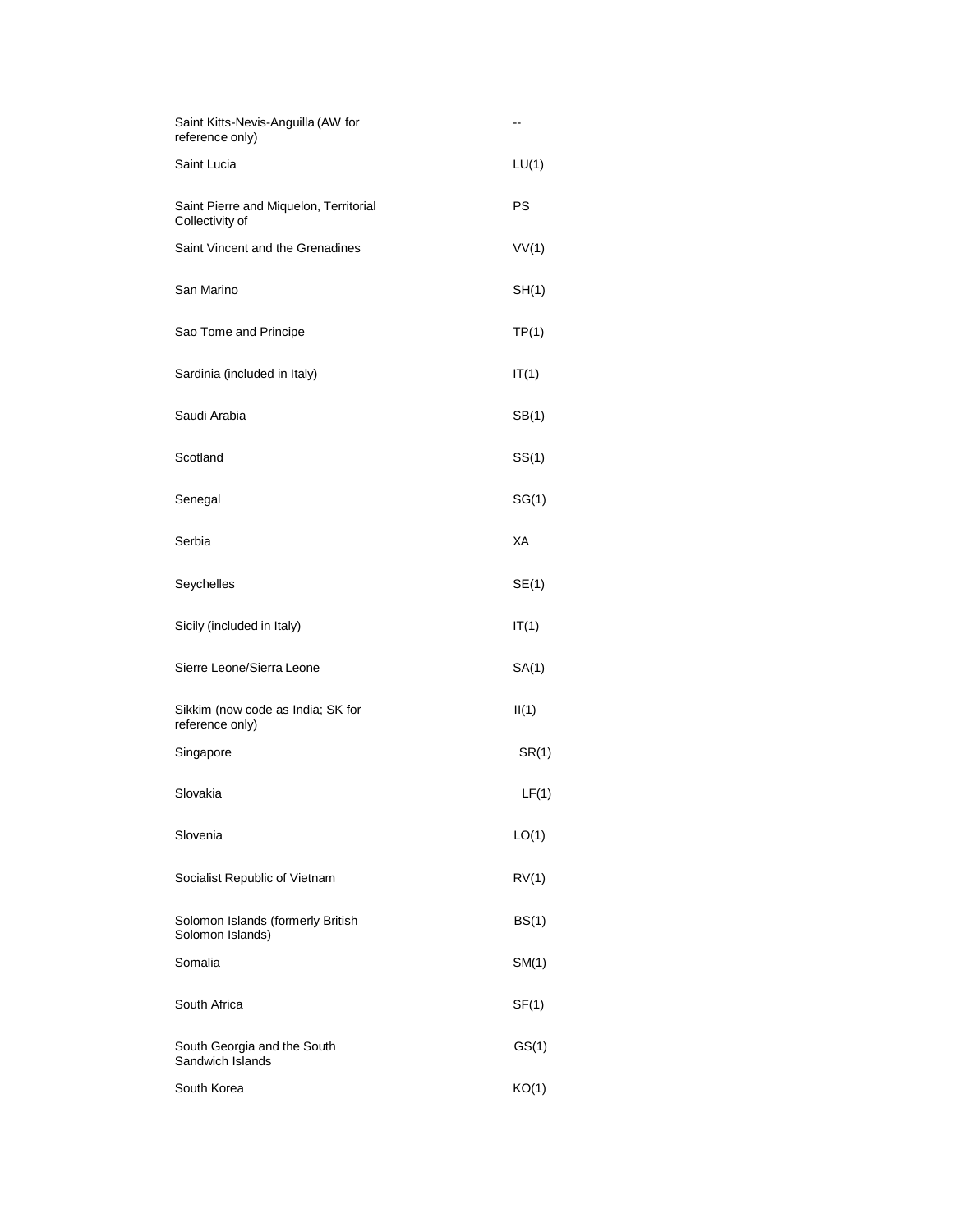| South Sudan                                                             | ΖF    |
|-------------------------------------------------------------------------|-------|
| South Vietnam (for reference only)                                      |       |
| Southern Yemen (now Republic of<br>Yemen; ST for reference only)        | --    |
| South-West Africa (Namibia)                                             | SJ(1) |
| Soviet Union (USSR; SX for reference<br>only)                           | --    |
| Spain                                                                   | SP(1) |
| Spanish Sahara (now Western<br>Sahara)                                  | RS(1) |
| Spratly Islands                                                         | TE(1) |
| Sri Lanka (formerly Ceylon)                                             | CY(1) |
| Sudan                                                                   | SU(1) |
| Surinam                                                                 | ZC(1) |
| Svalbard (Norwegian territory)                                          | SV    |
| Swaziland                                                               | SW(1) |
| Sweden                                                                  | SQ(1) |
| Switzerland                                                             | SZ(1) |
| Syria                                                                   | SY(1) |
| Taiwan, Republic of China                                               | TW(1) |
| Tajikistan                                                              | TJ(1) |
| Tanzania, United Republic of                                            | TZ(1) |
| Thailand                                                                | TH(1) |
| Timor, Portuguese (now included in<br>Indonesia; TI for reference only) |       |
| Togo                                                                    | TO(1) |
| Tokelau (New Zealand territory)                                         | ТK    |
| Tonga                                                                   | TG(1) |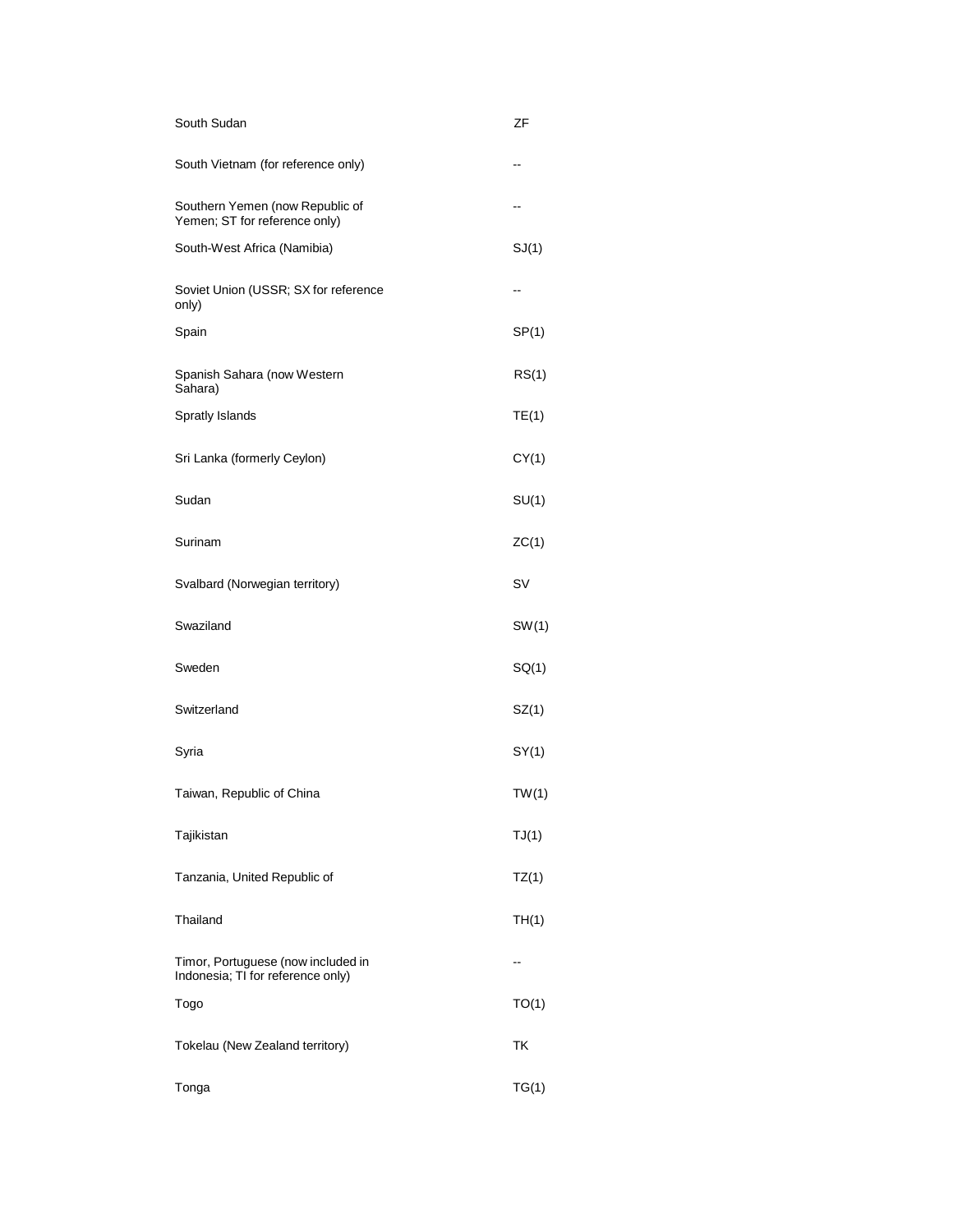| Tongareva                                                           | TQ        |
|---------------------------------------------------------------------|-----------|
| <b>Trinidad and Tobago</b>                                          | TT(1)     |
| Tromelin Island (French possession)                                 | ТM        |
| <b>Trucial States (now United Arab</b><br>Emirates)                 | TC(1)     |
| Trust Territory of the Pacific Islands                              | TD        |
| Tuamotu Archipelago                                                 | TF(1)     |
| Tunisia                                                             | TU(1)     |
| Turkey                                                              | TY(1)     |
| Turkmenistan                                                        | UR(1)     |
| Turks and Caicos Islands (dependent<br>territory of United Kingdom) | TR(1)     |
| Tuvalu (formerly Ellice Islands)                                    | TV(1)     |
| Uganda                                                              | UG(1)     |
| Ukraine                                                             | UK(1)     |
| United Arab Emirates (formerly Trucial<br>States)                   | TC(1)     |
| United Arab Republic (now code as<br>Egypt; UA for reference only)  | EY(1)     |
| United Kingdom                                                      | UN        |
| United Kingdom (see England,<br>Scotland, Wales, Northern Ireland)  |           |
| United States of America (USA)                                      | $US^*(1)$ |
| Unknown Place of Birth                                              | XX(1)     |
| Upper Volta (now Burkina Faso)                                      | UV(1)     |
| Uruguay                                                             | UY(1)     |
| USSR (Soviet Union; SX for reference<br>only)                       |           |
| Uzbekistan, Republic of                                             | UZ(1)     |
| Vanuatu, Republic of (formerly New<br>Hebrides)                     | HN(1)     |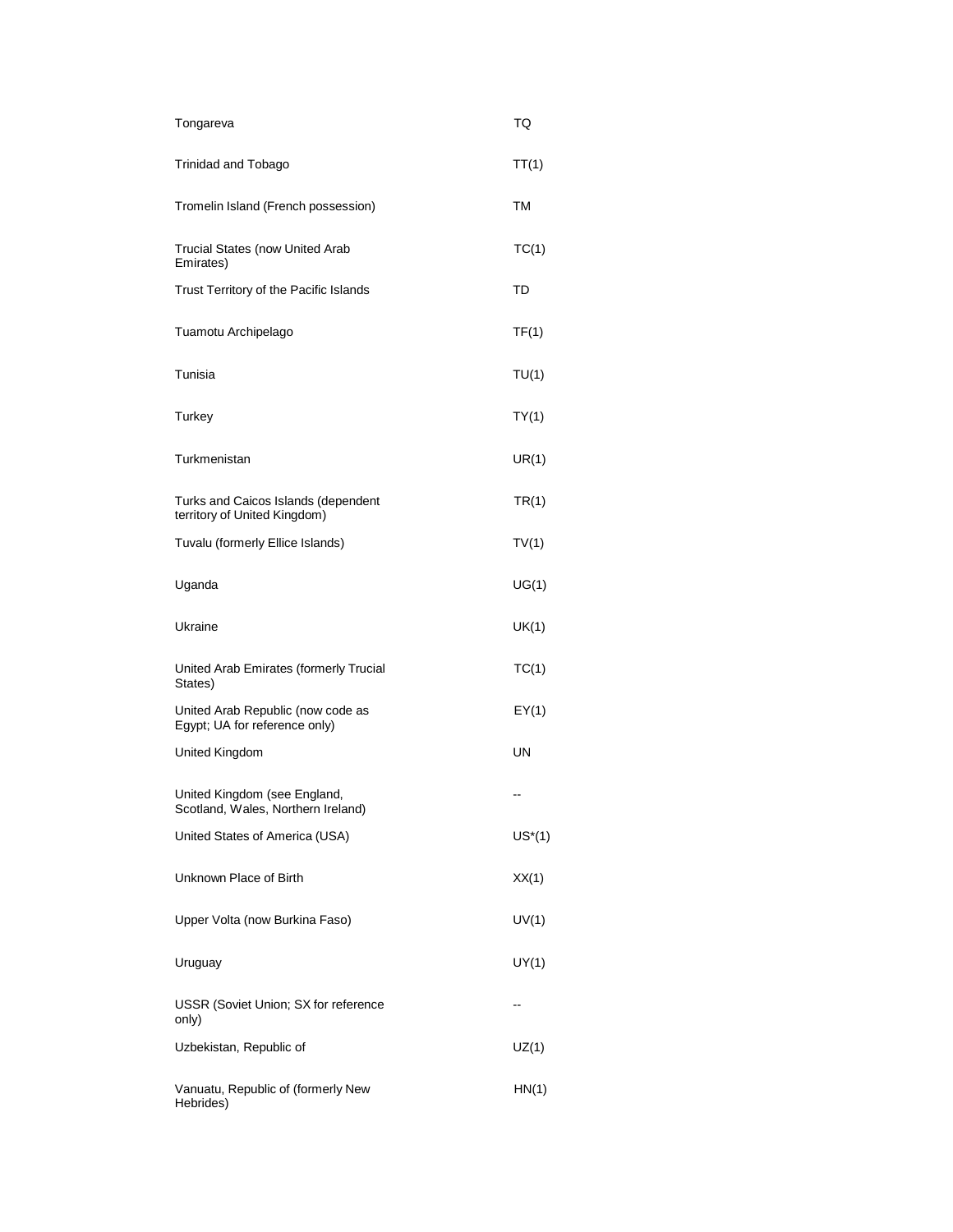| <b>Vatican City</b>                                                               | VY    |
|-----------------------------------------------------------------------------------|-------|
| Venezuela, Republic of                                                            | VZ(1) |
| Vietnam - North Vietnam (VN for<br>reference only)                                | --    |
| Vietnam - South Vietnam (VS for<br>reference only)                                |       |
| Vietnam (VM for reference only)                                                   | --    |
| Vietnam, Socialist Republic of                                                    | RV(1) |
| Wales                                                                             | WL(1) |
| Wallis and Futuna, Territory of the<br>(French overseas territory)                | WF    |
| West Bank                                                                         | WB(1) |
| West Germany<br>Federal Republic of Germany;<br>1945-1989 (WG for reference only) |       |
| West Indies (for West Indies Islands<br>not found in this listing)                | WN(1) |
| Western Sahara, Independent State<br>of (formerly Spanish Sahara)                 | RS(1) |
| Western Samoa                                                                     | WS(1) |
| Yemen - People's Democratic<br>Republic of Yemen (ST for reference<br>only)       |       |
| Yemen Arab Republic (YE for<br>reference only)                                    | YΕ    |
| Yemen Arab Republic (YE for<br>reference only)                                    |       |
| Yemen, Republic of                                                                | RY(1) |
| Yugoslavia                                                                        | YG(1) |
| Zaire, Republic of (formerly Congo<br>Kinshasa)                                   | ZR(1) |
| Zambia, Republic of                                                               | ZM(1) |
| Zimbabwe, Republic of (formerly<br>Rhodesia)                                      | RH(1) |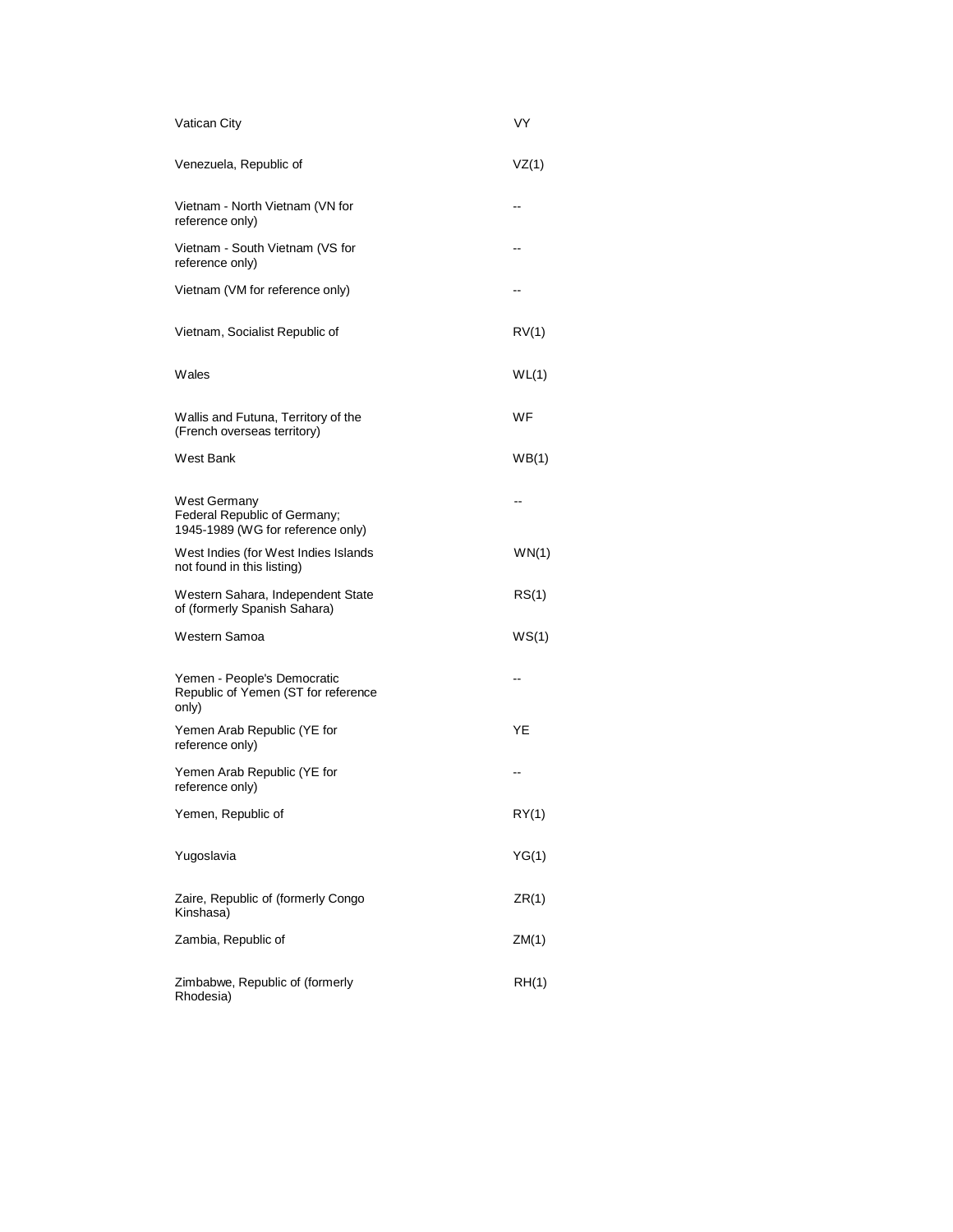\*The code US should be used in the following circumstances:

- To indicate the LIS of plates bearing the inscription "U.S. Government," U.S. military vehicle plates, and civilian aircraft of U.S. registration.

- To indicate the RES of boats that are U.S. Coast Guard documented United States vessels.
- Enter the code US in the MAK Field providing ALL of the following conditions exist:
	- \* The make of the firearm is unknown.
	- \* It was manufactured in the United States.
	- \* It is not a U.S. military-issued weapon as described in the NCIC 2000 Operating Manual.

- In Interstate Identification Index (III) records to indicate the POB of native Americans only when the actual state of birth is unknown.

#### **7.2 CTZ, LIS, MAK, OLS, POB, PLC, AND RES FIELD CODES FOR COUNTRIES/DEPENDENCIES/TERRITORIES, INDIAN NATIONS, MEXICAN STATES, PROVINCES, STATES, AND U.S. TERRITORIAL POSSESSIONS IN ALPHABETICAL ORDER BY CODE**

This listing assists users in defining CTZ, LIS, MAK, OLS, POB, PLC, and RES codes that may be part of an NCIC record. Codes may pertain to more than one entity, and entries do not necessarily reflect all available information. Additional information can be found in individual sections. Please note that C/D/T indicates that the location is a country/dependency/territory.

| Code      | Location                                     | Type                        |
|-----------|----------------------------------------------|-----------------------------|
| AA        | Albania                                      | C/D/T                       |
| AB        | Alberta                                      | Canadian Province           |
| <b>AC</b> | Africa--FOR REFERENCE ONLY                   |                             |
| <b>AD</b> | Andorra                                      | C/D/T                       |
| <b>AE</b> | Anguilla                                     | C/D/T                       |
| AF        | Afghanistan                                  | C/D/T                       |
| AG        | Aguascalientes                               | <b>Mexican State</b>        |
| AH        | Ashmore and Cartier Islands,<br>Territory of | C/D/T                       |
| AI        | Antigua and Barbuda                          | C/D/T                       |
| AJ        | Aruba                                        | C/D/T                       |
| AK        | Alaska                                       | U.S. State                  |
| <b>AL</b> | Alabama                                      | U.S. State                  |
| AM(1)     | American Samoa                               | U.S. Territorial Possession |
| AN        | Algeria                                      | C/D/T                       |
| AO        | Angola                                       | C/D/T                       |
| AP        | Armenia                                      | C/D/T                       |
| AQ        | Azores Islands                               | C/D/T                       |
| <b>AR</b> | Arkansas                                     | U.S. State                  |
| <b>AS</b> | Australia                                    | C/D/T                       |
| AS(2)     | American Samoa                               | U.S. Territorial Possession |
| AT        | Argentina                                    | C/D/T                       |
| AU        | Austria                                      | C/D/T                       |
| AV        | Azerbaiian                                   | C/D/T                       |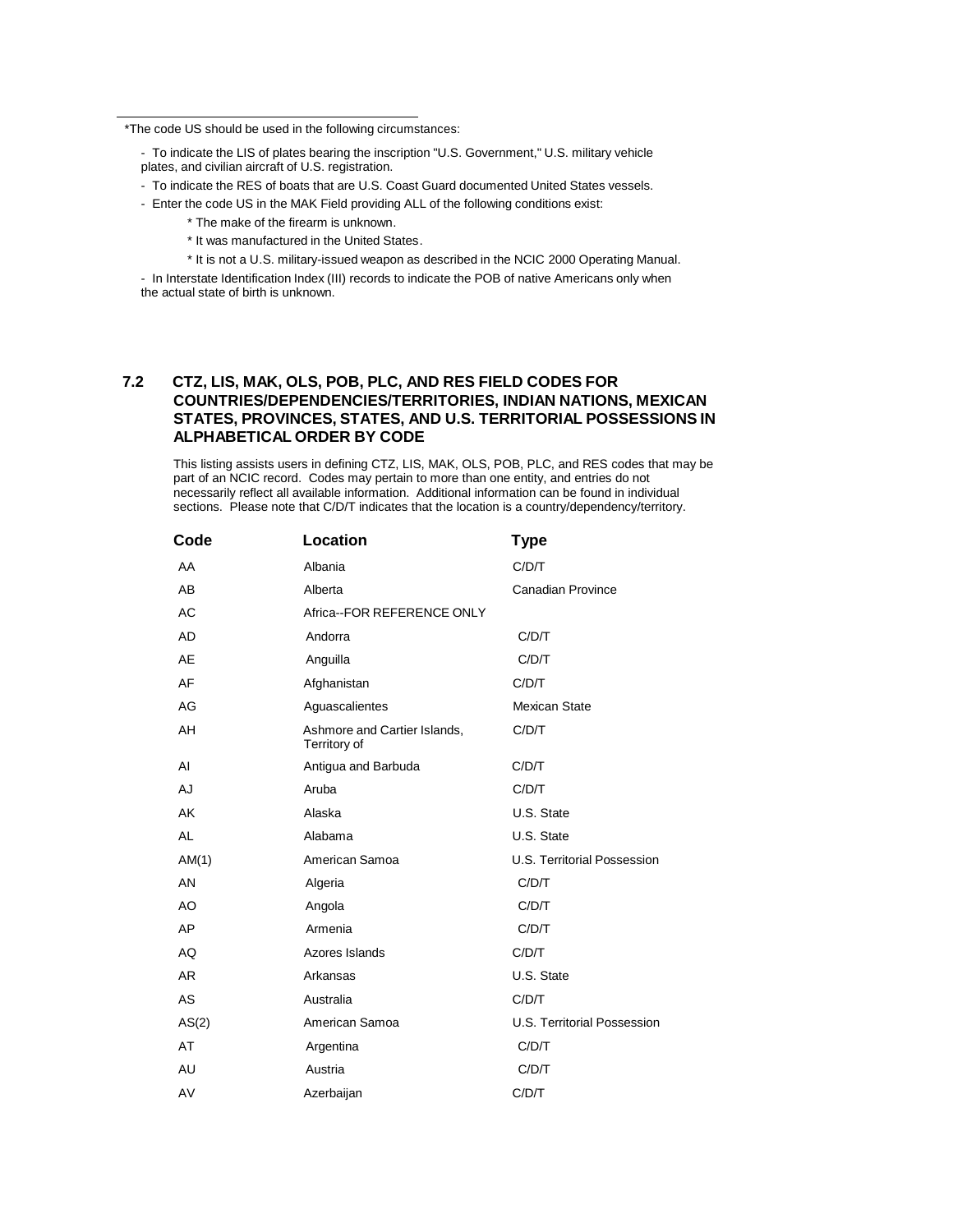| AW        | Saint Kitts-Nevis-Anguilla--FOR<br>RFFERENCE ONLY |                             |
|-----------|---------------------------------------------------|-----------------------------|
| АX        | Apache Tribe                                      | <b>Indian Nation</b>        |
| AY        | Antarctica--FOR REFERENCE<br>ONLY                 |                             |
| AZ        | Arizona                                           | U.S. State                  |
| BA        | Baja California (Northern Section)                | Mexican State               |
| ВB        | <b>Barbados</b>                                   | C/D/T                       |
| BС        | <b>British Columbia</b>                           | Canadian Province           |
| BD        | <b>Bahamas</b>                                    | C/D/T                       |
| ВE        | Bahrain/Bahrein                                   | C/D/T                       |
| ΒF        | Bassas Da India                                   | C/D/T                       |
| BG        | Belgium                                           | C/D/T                       |
| BH        | <b>Belize</b>                                     | C/D/T                       |
| BI        | Burundi                                           | C/D/T                       |
| BJ        | Baja California Sur (Southern<br>Section)         | Mexican State               |
| ΒK        | <b>Baker Island</b>                               | U.S. Territorial Possession |
| BL        | Bangladesh                                        | C/D/T                       |
| ВM        | Bermuda, Dependent Territory of                   | C/D/T                       |
| ΒN        | Bhutan                                            | C/D/T                       |
| BO        | <b>British Indian Ocean Territory</b>             | C/D/T                       |
| BP        | Bosnia and Herzegovina                            | C/D/T                       |
| BQ        | Bouvet Island                                     | C/D/T                       |
| BR.       | Burma                                             | C/D/T                       |
| BS        | Solomon Islands                                   | C/D/T                       |
| ВT        | Botswana                                          | C/D/T                       |
| BU        | <b>Bulgaria</b>                                   | C/D/T                       |
| BV        | <b>Bolivia</b>                                    | C/D/T                       |
| <b>BW</b> | <b>Balearic Islands</b>                           | C/D/T                       |
| ВX        | Brunei                                            | C/D/T                       |
| ΒY        | <b>Byelarus</b>                                   | C/D/T                       |
| BZ        | Brazil                                            | C/D/T                       |
| CA(1)     | California                                        | U.S. State                  |
| CВ        | Colombia, Republic of                             | C/D/T                       |
| СC        | Cuba, Republic of                                 | C/D/T                       |
| CD        | Canada                                            | C/D/T                       |
| CЕ        | Campeche                                          | <b>Mexican State</b>        |
| CF        | Chad                                              | C/D/T                       |
| CF(2)     | California                                        | U.S. State                  |
| СG        | Caroline Islands                                  | U.S. Territorial Possession |
| CН        | Chihuahua                                         | Mexican State               |
| CI        | Chiapas                                           | Mexican State               |
| CJ        | Cambodia                                          | C/D/T                       |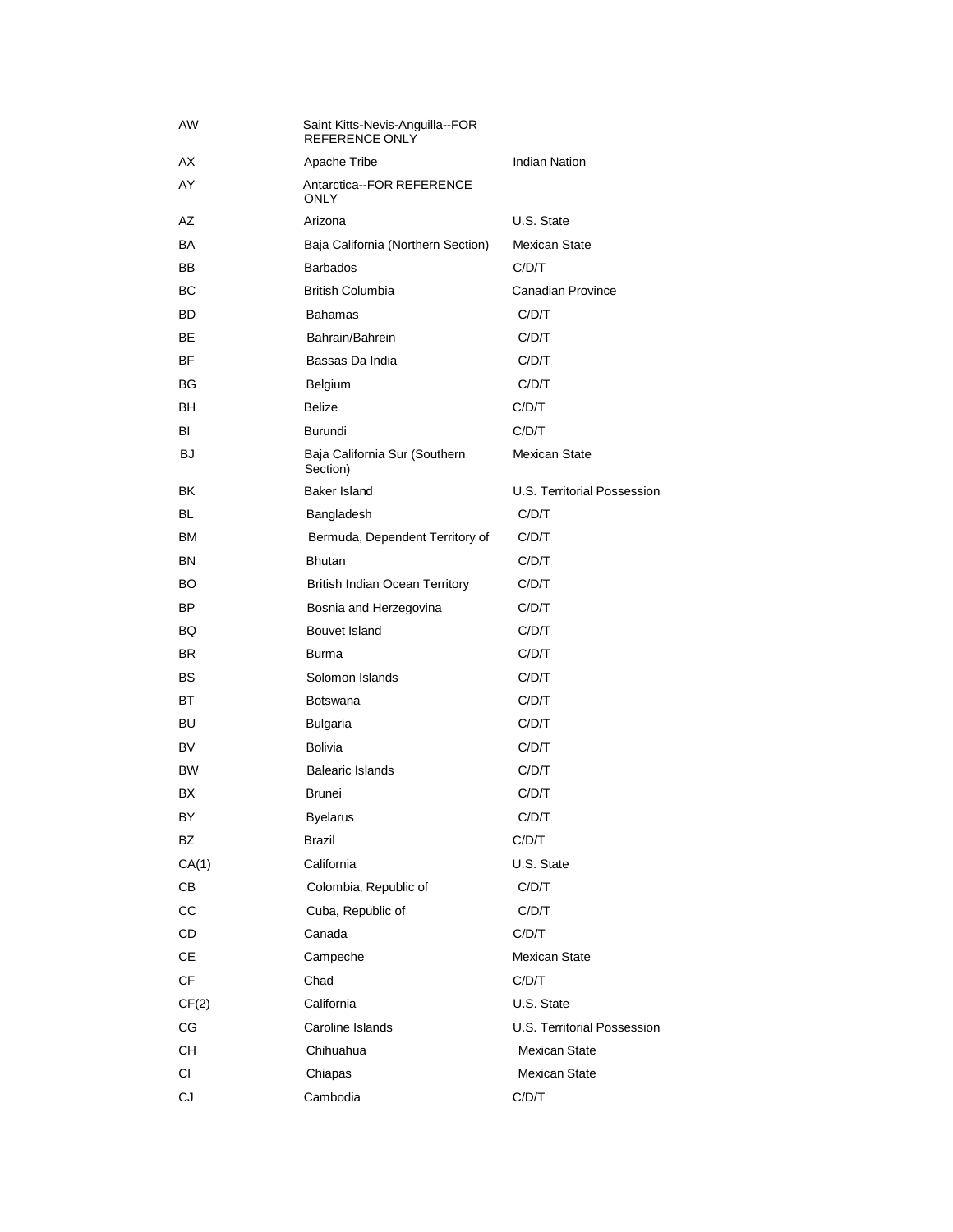| СK        | Caddo Tribe<br>Czechoslovakia--FOR<br>REFERENCE ONLY                                          | <b>Indian Nation</b>        |
|-----------|-----------------------------------------------------------------------------------------------|-----------------------------|
| СL        | Colima                                                                                        | <b>Mexican State</b>        |
| CL(2)     | Colorado                                                                                      | U.S. State                  |
| СM        | Cameroon                                                                                      | C/D/T                       |
| <b>CN</b> | China--FOR REFERENCE ONLY                                                                     |                             |
| CO(1)     | Colorado                                                                                      | U.S. State                  |
| СP        | Cayman Islands                                                                                | C/D/T                       |
| CQ        | Chile, Republic of                                                                            | C/D/T                       |
| CR        | Costa Rica, Republic of                                                                       | C/D/T                       |
| СS        | Cyprus, Republic of                                                                           | C/D/T                       |
| СT        | Connecticut                                                                                   | U.S. State                  |
| CU        | Coahuila                                                                                      | Mexican State               |
| СV        | Cape Verde Islands                                                                            | C/D/T                       |
| CW        | Central African Republic                                                                      | C/D/T                       |
| СX        | Congo--FOR REFERENCE ONLY                                                                     |                             |
| CY.       | Sri Lanka                                                                                     | C/D/T                       |
| CZ        | Canal Zone                                                                                    | U.S. Territorial Possession |
| DA        | Cheyenne & Arapaho Tribes                                                                     | <b>Indian Nation</b>        |
| DB        | Clipperton Island                                                                             | C/D/T                       |
| DC        | District of Columbia                                                                          | U.S. State                  |
| DD        | Cocos (Keeling) Islands, Territory<br>of                                                      | C/D/T                       |
| DE(1)     | Delaware                                                                                      | U.S. State                  |
| DF        | Distrito Federal (Mexico, D. F.)                                                              | Mexican State               |
| DG        | Comoros, Federal Islamic<br>Republic of                                                       | C/D/T                       |
| DH.       | Benin                                                                                         | C/D/T                       |
| DI        | Cook Islands                                                                                  | C/D/T                       |
| DJ        | Coral Sea Islands, Territory of                                                               | C/D/T                       |
| DK        | Denmark, Kingdom of                                                                           | C/D/T                       |
| DL        | Devil's Lake Sioux Tribe                                                                      | Indian Nation               |
| DL(2)     | Delaware                                                                                      | U.S. State DM               |
|           | Dominica                                                                                      | C/D/T                       |
| DN        | Djibouti, Republic of                                                                         | C/D/T                       |
| DO        | Durango                                                                                       | Mexican State               |
| DP        | <b>Comanche Nation</b>                                                                        | <b>Indian Nation</b>        |
| DR        | Dominican Republic                                                                            | C/D/T                       |
| DS        | Miami Tribe                                                                                   | Indian Nation               |
| DT        | Muscogee (Creek) Tribe                                                                        | <b>Indian Nation</b>        |
| DU        | Ducie Islands--FOR<br>REFERENCE ONLY (see<br>Pitcairn, Henderson, Ducie, and<br>Oeno Islands) | C/D/T                       |
| DV        | Seneca-Cayuga Tribes                                                                          | <b>Indian Nation</b>        |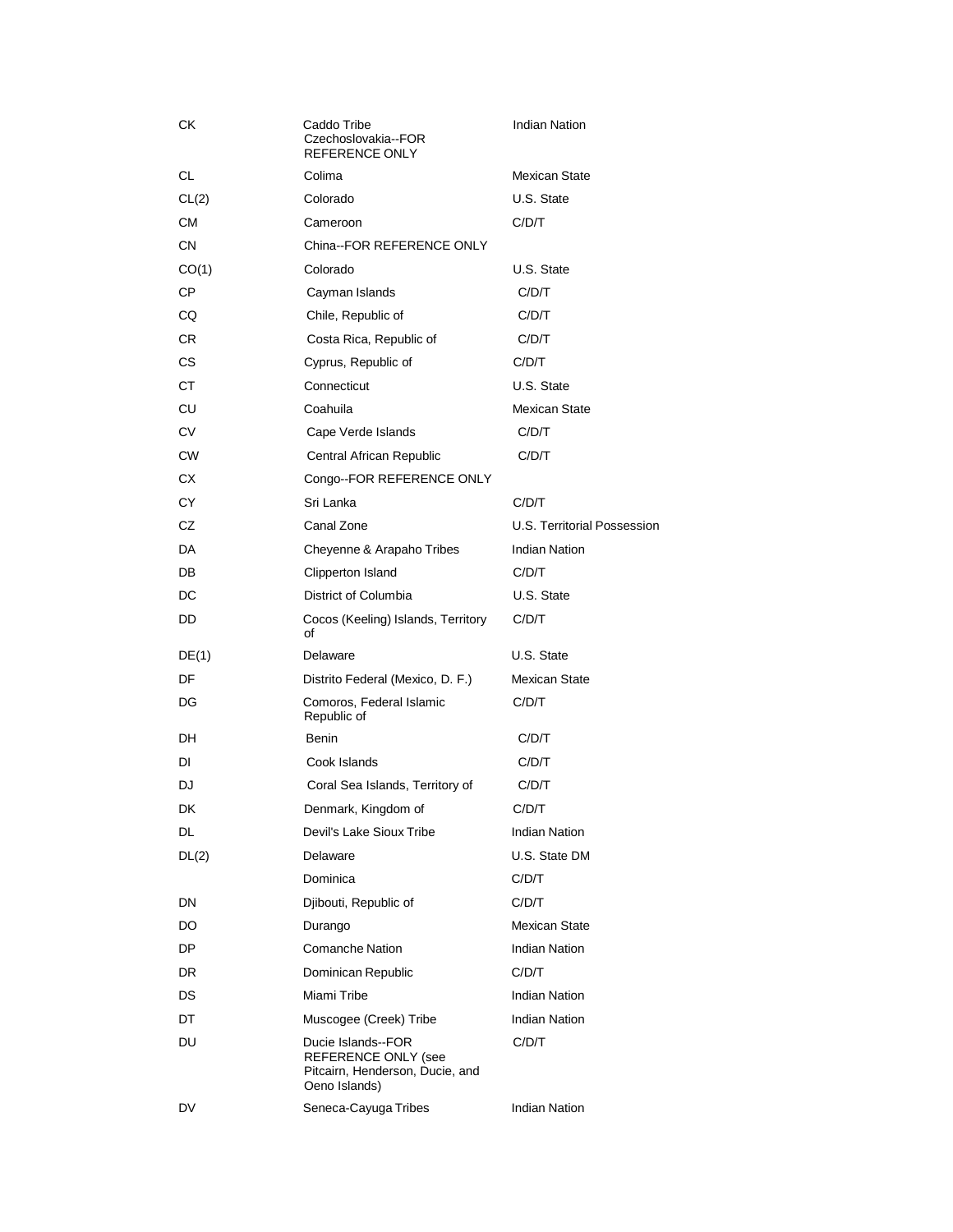| DW        | Citizen Band Pottawatomie Tribe                                                | <b>Indian Nation</b>        |
|-----------|--------------------------------------------------------------------------------|-----------------------------|
| EE        | Absentee Shawnee                                                               | <b>Indian Nation</b>        |
| EK        | <b>Equatorial Guinea</b>                                                       | C/D/T                       |
| EL        | El Salvador                                                                    | C/D/T                       |
| EM        | East Germany (German<br>Democratic Republic, 1945-<br>1989)-FOR REFERENCE ONLY |                             |
| EN        | England                                                                        | C/D/T                       |
| EO.       | Ethiopia                                                                       | C/D/T                       |
| ER.       | Europa Island                                                                  | C/D/T                       |
| ES.       | Estonia                                                                        | C/D/T                       |
| ET        | Eritrea                                                                        | C/D/T                       |
| EU        | Ecuador                                                                        | C/D/T                       |
| EY        | Egypt                                                                          | C/D/T                       |
| EZ        | Czech Republic                                                                 | C/D/T                       |
| FA        | <b>Islas Malvinas</b>                                                          | C/D/T                       |
|           | Falkland Islands, Colony of the                                                | C/D/T                       |
| FC        | Fond du Lac                                                                    | <b>Indian Nation</b>        |
| FD.       | Finland                                                                        | C/D/T                       |
| FG        | French Guiana                                                                  | C/D/T                       |
| FJ        | Fiji                                                                           | C/D/T                       |
| FL        | Florida                                                                        | U.S. State                  |
| <b>FN</b> | France                                                                         | C/D/T                       |
| FO.       | Faroe Islands                                                                  | C/D/T                       |
| FP.       | French Polynesia, Territory of                                                 | C/D/T                       |
| FR.       | French Southern and Antarctic<br>Lands, Territory of                           | C/D/T                       |
| FS        | <b>Federated States of Micronesia</b>                                          | C/D/T                       |
| <b>FX</b> | Sac & Fox                                                                      | <b>Indian Nation</b>        |
| GА        | Georgia                                                                        | U.S. State                  |
| GВ        | Gabon                                                                          | C/D/T                       |
| GC        | Greece                                                                         | C/D/T                       |
| GD        | Georgia (formerly Gruzinskaya)                                                 | C/D/T                       |
| GE        | Germany                                                                        | C/D/T                       |
| GF        | Guernsey, Bailiwick of                                                         | C/D/T                       |
| GG        | Ghana                                                                          | C/D/T                       |
| GI        | Guinea                                                                         | C/D/T                       |
| GJ        | Grenada                                                                        | C/D/T                       |
| GK        | Gambia, The                                                                    | C/D/T                       |
| GL        | Ellice and Gilbert Islands--FOR<br>REFERENCE ONLY                              |                             |
| GМ        | Guam                                                                           | U.S. Territorial Possession |
| GN        | Greenland                                                                      | C/D/T                       |
| GO        | Glorioso Islands                                                               | C/D/T                       |
|           |                                                                                |                             |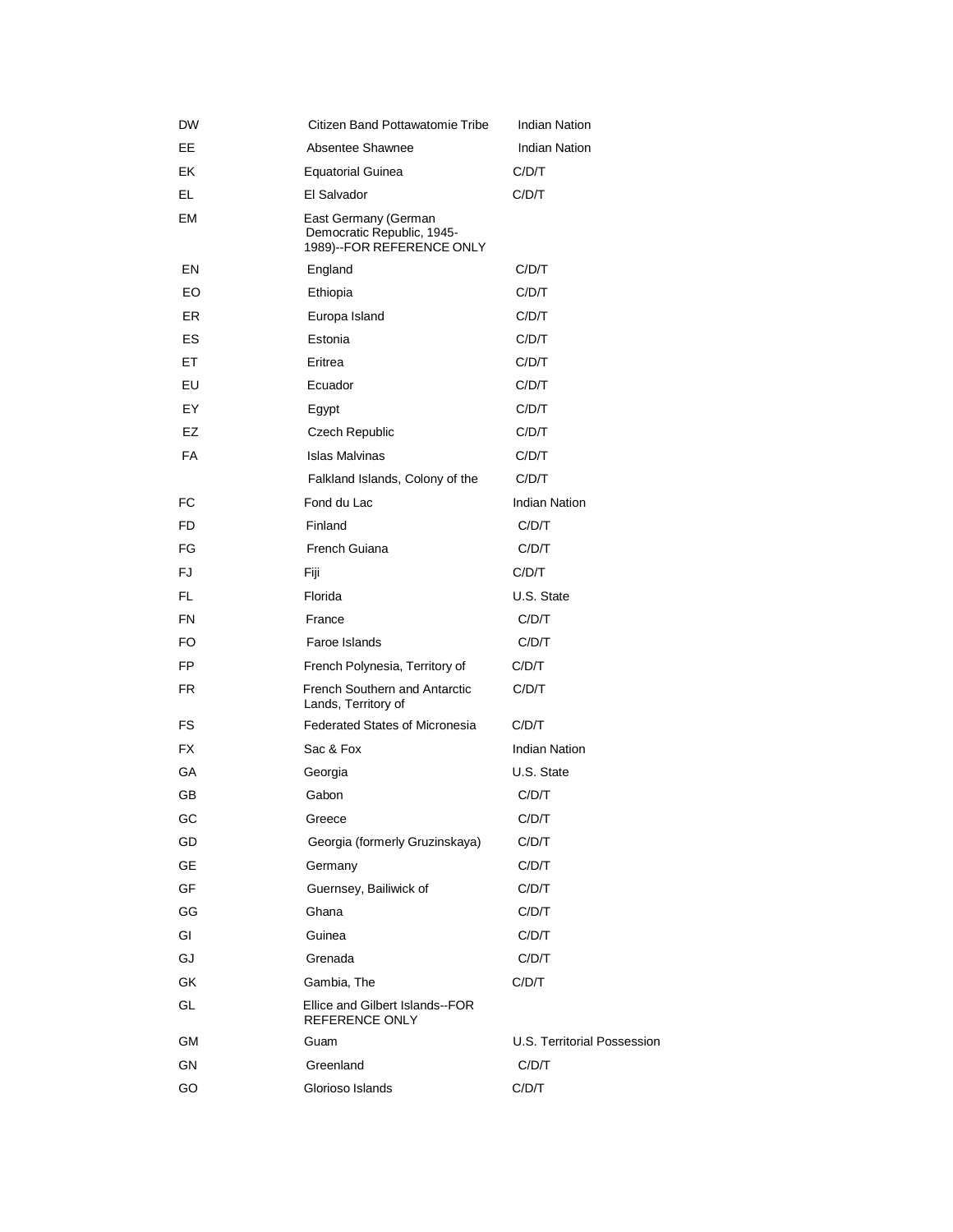| GР        | Guadeloupe, Department of                          | C/D/T                       |
|-----------|----------------------------------------------------|-----------------------------|
| <b>GR</b> | Guerrero                                           | Mexican State               |
| GS        | South Georgia and the South<br>Sandwich Islands    | C/D/T                       |
| GT        | Guatemala                                          | C/D/T                       |
| GU        | Guanajuato                                         | <b>Mexican State</b>        |
| GY        | Guyana                                             | $C/D/T$ GZ                  |
|           | Gaza                                               | C/D/T                       |
| HA(2)     | Hawaii                                             | U.S. State                  |
| HС        | Herzegovina--FOR REFERENCE<br><b>ONLY</b>          |                             |
| HD        | Honduras                                           | C/D/T                       |
| HE        | Heard Island and McDonald<br>Islands, Territory of | C/D/T                       |
| HI(1)     | Hawaii                                             | U.S. State                  |
| НK        | Hong Kong                                          | C/D/T                       |
| <b>HL</b> | Hidalgo                                            | Mexican State               |
| HN        | Vanuatu, Republic of                               | C/D/T                       |
| HO        | Howland Island                                     | U.S. Territorial Possession |
| HR.       | Christmas Island, Territory of                     | C/D/T                       |
| НS        | Saint Helena                                       | C/D/T                       |
| HТ        | Haiti                                              | C/D/T                       |
| HU        | Hungary                                            | C/D/T                       |
| IA        | lowa                                               | U.S. State                  |
| IB        | Isle of Man                                        | C/D/T                       |
| IC        | Iceland                                            | C/D/T                       |
| ID        | Idaho                                              | U.S. State                  |
| IE        | Ireland (does not include<br>Northern Ireland)     | C/D/T                       |
| Ш         | Sikkim                                             | C/D/T                       |
|           | India                                              | C/D/T                       |
| IL        | Illinois                                           | U.S. State                  |
| ΙM        | Madeira Islands                                    | C/D/T                       |
| IN        | Indiana                                            | U.S. State                  |
| IО        | Indonesia (now includes<br>Portuguese Timor)       | C/D/T                       |
| IQ        | Iraq                                               | C/D/T                       |
| IR.       | Iran                                               | C/D/T                       |
| IS        | Israel                                             | C/D/T                       |
| ΙT        | Italy (includes Sicily and Sardinia)               | C/D/T                       |
| IU        | <b>Niue</b>                                        | C/D/T                       |
| IW        | Iowa Tribe                                         | <b>Indian Nation</b>        |
| IX        | Menominee                                          | <b>Indian Nation</b>        |
| IY        | Cote d'Ivoire (Ivory Coast)                        | C/D/T                       |
| JA        | Japan                                              | C/D/T                       |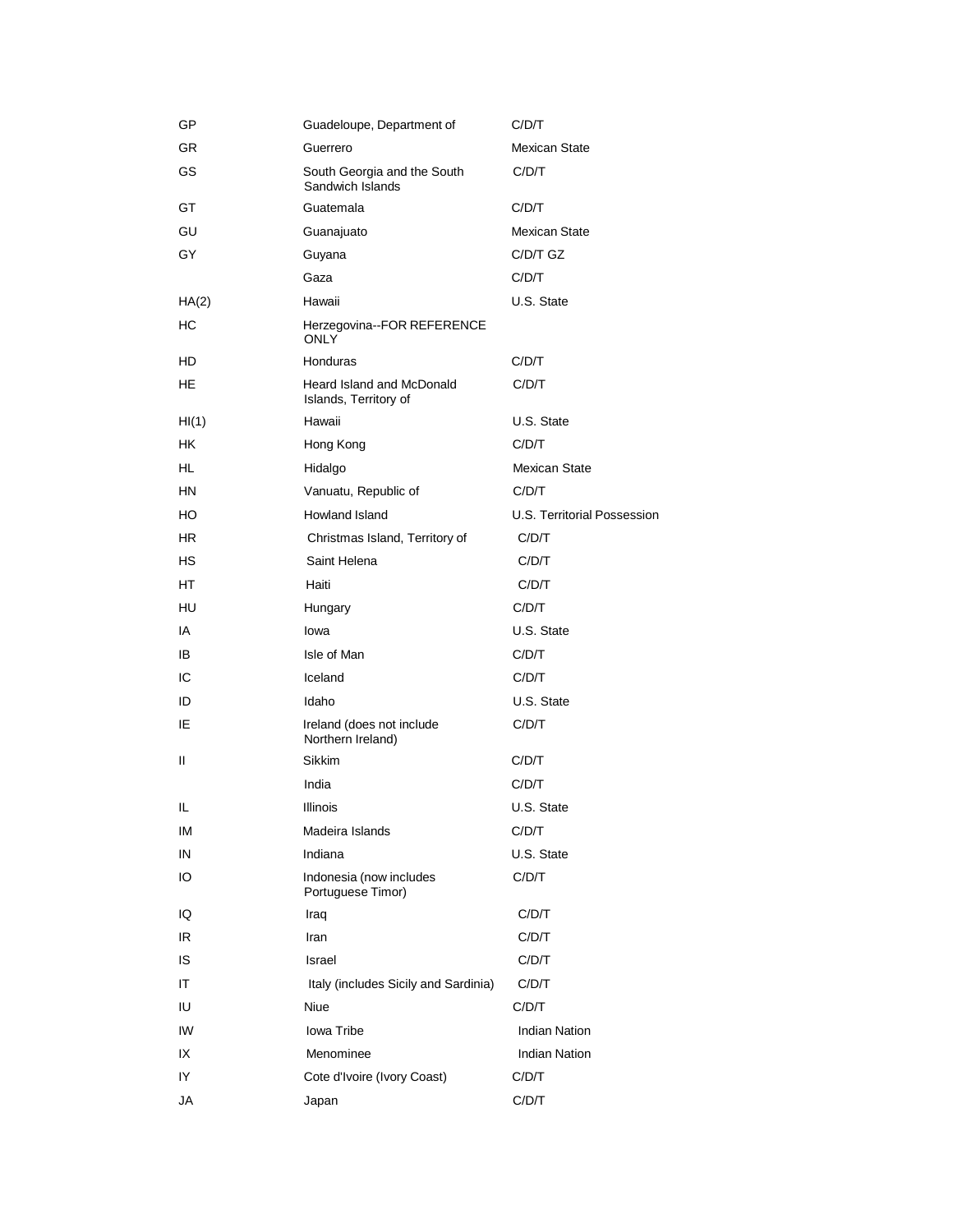| JE        | Jersey, Bailiwick of                                | C/D/T                       |
|-----------|-----------------------------------------------------|-----------------------------|
| JI        | Johnston Atoll                                      | U.S. Territorial Possession |
| JL        | Jalisco                                             | Mexican State               |
| JM        | Jamaica                                             | C/D/T                       |
| JN        | Jan Mayen                                           | C/D/T                       |
| JO        | Jordan                                              | C/D/T                       |
| JR        | Jarvis Island                                       | U.S. Territorial Possession |
| JU        | Juan de Nova Island                                 | C/D/T                       |
| KA(2)     | Kansas                                              | U.S. State                  |
| ΚB        | Kiribati                                            | C/D/T                       |
| КC        | Croatia                                             | C/D/T                       |
| KE        | Kenya                                               | C/D/T                       |
| KH        | Manahiki Island                                     | C/D/T                       |
| ΚI        | Kingman Reef                                        | U.S. Territorial Possession |
| ΚK        | Kickapoo Tribe                                      | <b>Indian Nation</b>        |
| ΚN        | North Korea                                         | C/D/T                       |
| KO.       | South Korea                                         | C/D/T                       |
| KP        | Shakopee                                            | <b>Indian Nation</b>        |
| KR.       | Korea--FOR REFERENCE ONLY                           |                             |
| KS(1)     | Kansas                                              | U.S. State                  |
| KT        | Kazakhstan                                          | C/D/T                       |
| KU        | Kuwait                                              | C/D/T                       |
| <b>KW</b> | Kiowa                                               | <b>Indian Nation</b>        |
| KY.       | Kentucky                                            | U.S. State                  |
| ΚZ        | Kyrgyzstan                                          | C/D/T                       |
| LA        | Louisiana                                           | U.S. State                  |
| LB        | Liberia                                             | C/D/T                       |
| LC        | Mille Lacs                                          | <b>Indian Nation</b>        |
| LD        | Moldova                                             | C/D/T                       |
| LE        | Lesotho                                             | C/D/T                       |
| LF        | Slovakia                                            | C/D/T                       |
| LH.       | Lithuania                                           | C/D/T                       |
| LL.       | Liechtenstein                                       | C/D/T                       |
| LL        | Leech Lake Band of Chippewa                         | <b>Indian Nation</b>        |
| LN.       | Lebanon                                             | C/D/T                       |
| LO        | Slovenia                                            | C/D/T                       |
| LP        | Lac du Flambeau - Band of Lake<br>Superior Chippewa | Indian Nation               |
| LS.       | Laos                                                | C/D/T                       |
| LT.       | Latvia                                              | C/D/T                       |
| LU        | Saint Lucia                                         | C/D/T                       |
| LX        | Luxembourg                                          | C/D/T                       |
| LY        | Libya                                               | C/D/T                       |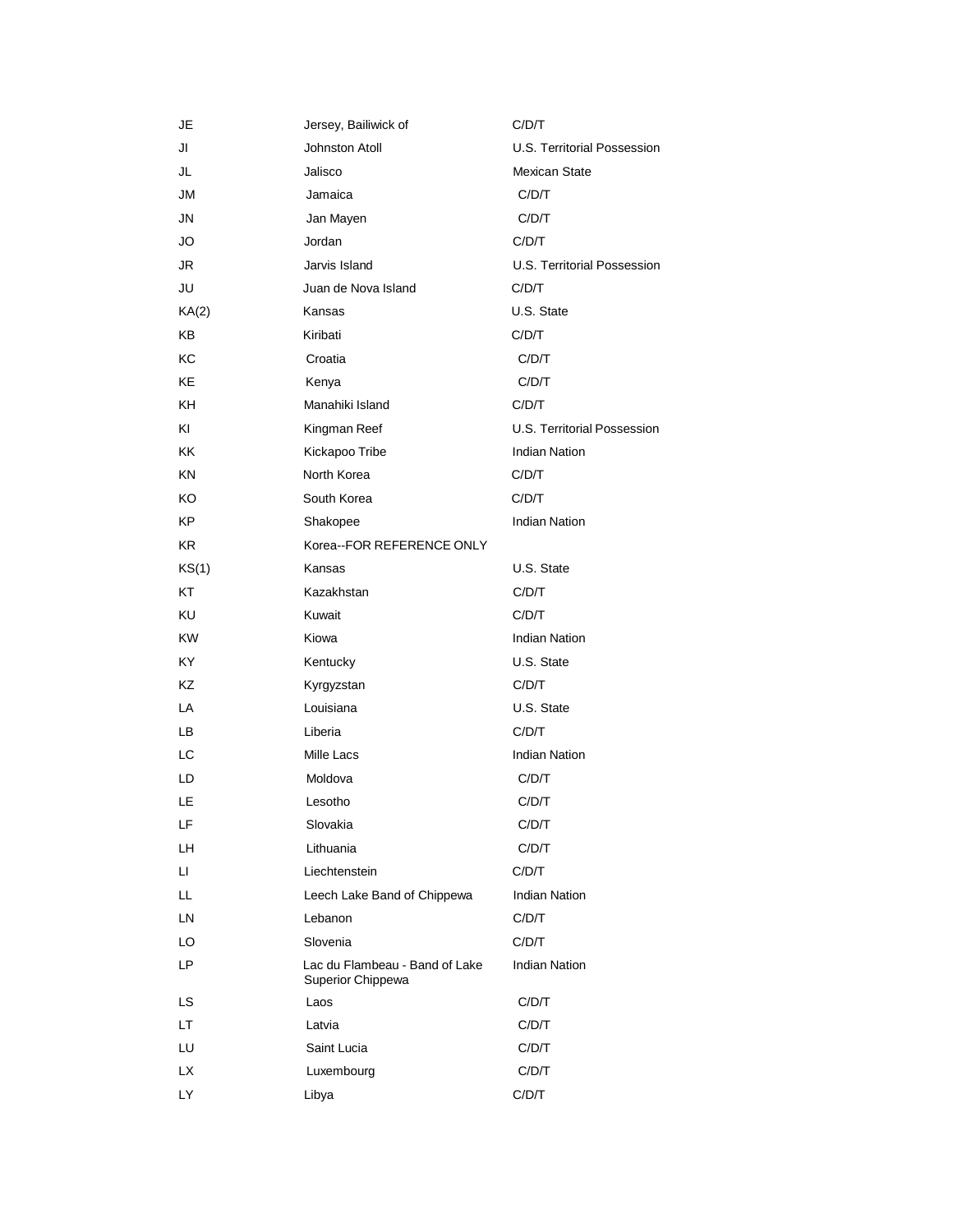| MA(1)     | Massachusetts                              | U.S. State                  |
|-----------|--------------------------------------------|-----------------------------|
| MВ        | Manitoba                                   | <b>Canadian Province</b>    |
| МC        | Michoacan                                  | Mexican State               |
| MC(2)     | Michigan                                   | U.S. State                  |
| <b>MD</b> | Maryland                                   | U.S. State                  |
| ME        | Maine                                      | U.S. State                  |
| MF        | Malawi                                     | C/D/T                       |
| МG        | Mongolia                                   | C/D/T                       |
| MH        | Marshall Islands                           | U.S. Territorial Possession |
| MI(1)     | Michigan                                   | U.S. State                  |
| MI(2)     | Mississippi                                | U.S. State                  |
| MJ        | Monaco                                     | C/D/T                       |
| <b>MK</b> | Mariana Islands                            | U.S. Territorial Possession |
| ML        | Mali                                       | C/D/T                       |
| <b>MM</b> | Mexico (use only when state is<br>unknown) | C/D/T                       |
| <b>MN</b> | Minnesota                                  | U.S. State                  |
| <b>MO</b> | Missouri                                   | U.S. State                  |
| MU        | Mauritania                                 | C/D/T                       |
| <b>MV</b> | <b>Maldives</b>                            | C/D/T                       |
| <b>MW</b> | Midway Islands                             | U.S. Territorial Possession |
| МX        | Mexico (State)                             | <b>Mexican State</b>        |
| MY        | Malta                                      | C/D/T                       |
| <b>MZ</b> | Malaysia                                   | C/D/T                       |
| <b>NA</b> | Nayarit                                    | Mexican State               |
| NB.       | Nebraska                                   | U.S. State                  |
| <b>NC</b> | North Carolina                             | U.S. State                  |
| <b>ND</b> | North Dakota                               | U.S. State                  |
| <b>NE</b> | Holland                                    | C/D/T                       |
|           | <b>Netherlands</b>                         | C/D/T                       |
| <b>NF</b> | Newfoundland (includes Labrador)           | Canadian Province           |
| ΝG        | Nigeria                                    | C/D/T                       |
| <b>NH</b> | New Hampshire                              | U.S. State                  |
| NI        | Northern Ireland                           | C/D/T                       |
| <b>NJ</b> | New Jersey                                 | U.S. State                  |
| <b>NK</b> | <b>New Brunswick</b>                       | Canadian Province           |
| <b>NL</b> | Nuevo Leon                                 | Mexican State               |
| <b>NM</b> | New Mexico                                 | U.S. State                  |
| <b>NN</b> | Niger                                      | C/D/T                       |
| <b>NO</b> | Papua New Guinea                           | C/D/T                       |
| NP        | Nepal                                      | C/D/T                       |
| <b>NQ</b> | New Caledonia                              | C/D/T                       |
| <b>NR</b> | Nauru                                      | C/D/T                       |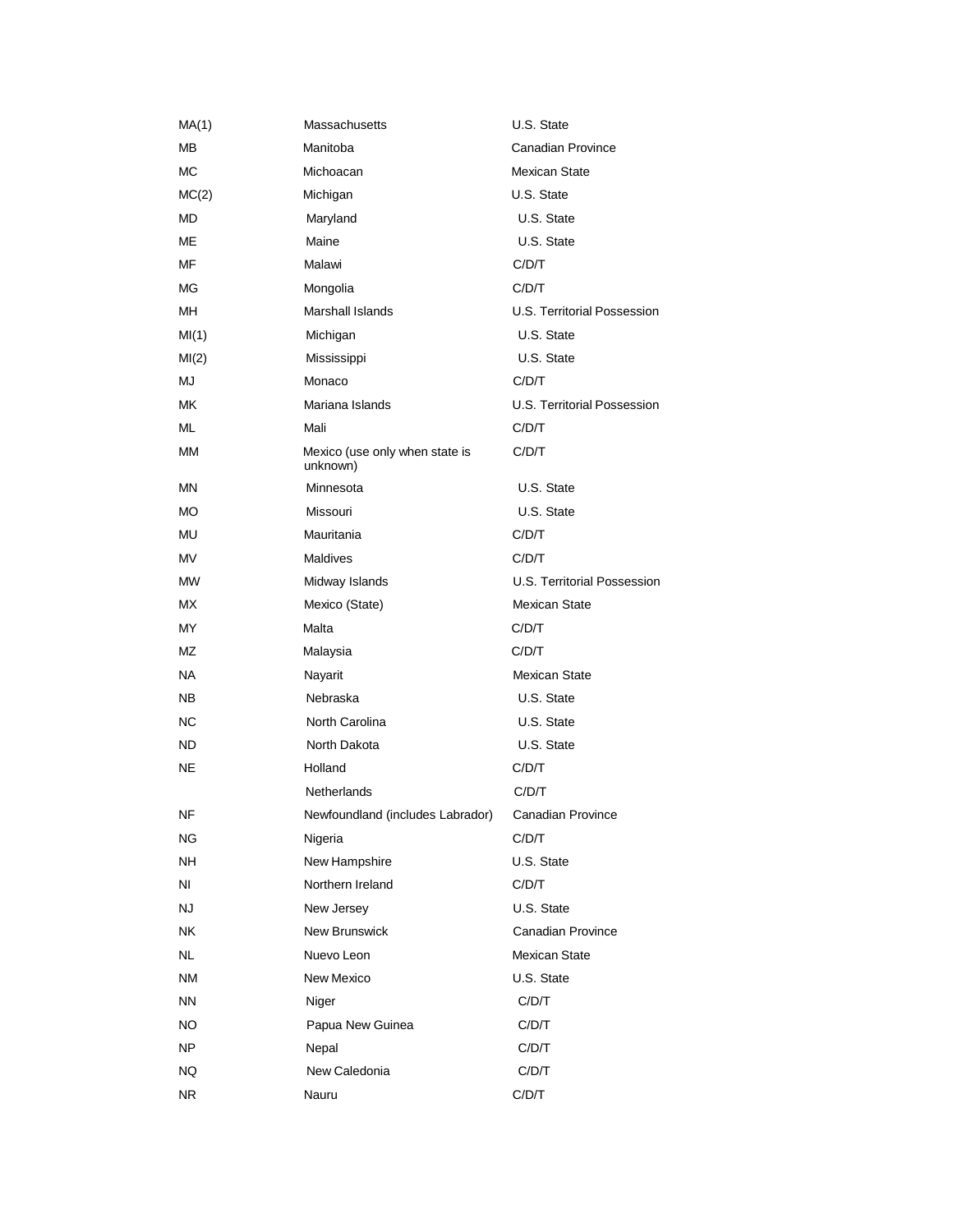| ΝS        | Nova Scotia                                               | <b>Canadian Province</b>    |
|-----------|-----------------------------------------------------------|-----------------------------|
| NT        | <b>Northwest Territories</b>                              | <b>Canadian Province</b>    |
| <b>NU</b> | Nicaragua                                                 | C/D/T                       |
| <b>NV</b> | Nevada                                                    | U.S. State                  |
| <b>NW</b> | Norway                                                    | C/D/T                       |
| NΧ        | Bonaire (Netherlands Antilles)                            | C/D/T                       |
|           | <b>Netherlands Antilles</b>                               | C/D/T                       |
|           | Curacao (Netherlands Antilles)                            | C/D/T                       |
| NY        | New York                                                  | U.S. State                  |
| NZ.       | New Zealand                                               | C/D/T                       |
| OA        | Oaxaca                                                    | Mexican State               |
| OС        | Macau                                                     | C/D/T                       |
| 0F        | Norfolk Island, Territory of                              | C/D/T                       |
| ОG        | <b>Osage Nation</b>                                       | <b>Indian Nation</b>        |
| OH        | Ohio                                                      | U.S. State                  |
| ΟI        | Okinawa                                                   | C/D/T                       |
| OK        | Oklahoma                                                  | U.S. State                  |
| <b>OM</b> | Oman                                                      | C/D/T                       |
| ON        | Ontario                                                   | Canadian Province           |
| OO        | Otoe-Missouria Tribe                                      | <b>Indian Nation</b>        |
| OR.       | Oregon                                                    | U.S. State                  |
| OS.       | Oglala Sioux                                              | <b>Indian Nation</b>        |
| ОT        | Oneida Tribe of Indians of<br>Wisconsin                   | <b>Indian Nation</b>        |
| PA        | Pennsylvania                                              | U.S. State                  |
| <b>PB</b> | Puebla                                                    | Mexican State               |
| РC        | Pitcairn, Henderson, Ducie, and<br>Oeno Islands           | C/D/T                       |
| PD        | Palau, Republic of                                        | C/D/T                       |
| РE        | Prince Edward Island                                      | <b>Canadian Province</b>    |
| PF        | Paracel Islands                                           | C/D/T                       |
| PG        | Guinea-Bissau                                             | C/D/T                       |
| PI        | Philippines                                               | C/D/T                       |
| <b>PK</b> | Pakistan                                                  | C/D/T                       |
| <b>PL</b> | Palmyra Atoll                                             | U.S. Territorial Possession |
| <b>PM</b> | Panama                                                    | C/D/T                       |
| <b>PN</b> | Ponca Tribe                                               | <b>Indian Nation</b>        |
| PO.       | Poland                                                    | C/D/T                       |
| PQ.       | Quebec                                                    | <b>Canadian Province</b>    |
| <b>PR</b> | Puerto Rico                                               | U.S. Territorial Possession |
| <b>PS</b> | Saint Pierre and Miquelon,<br>Territorial Collectivity of | C/D/T                       |
| <b>PT</b> | Portugal                                                  | C/D/T                       |
| PU        | Peru                                                      | C/D/T                       |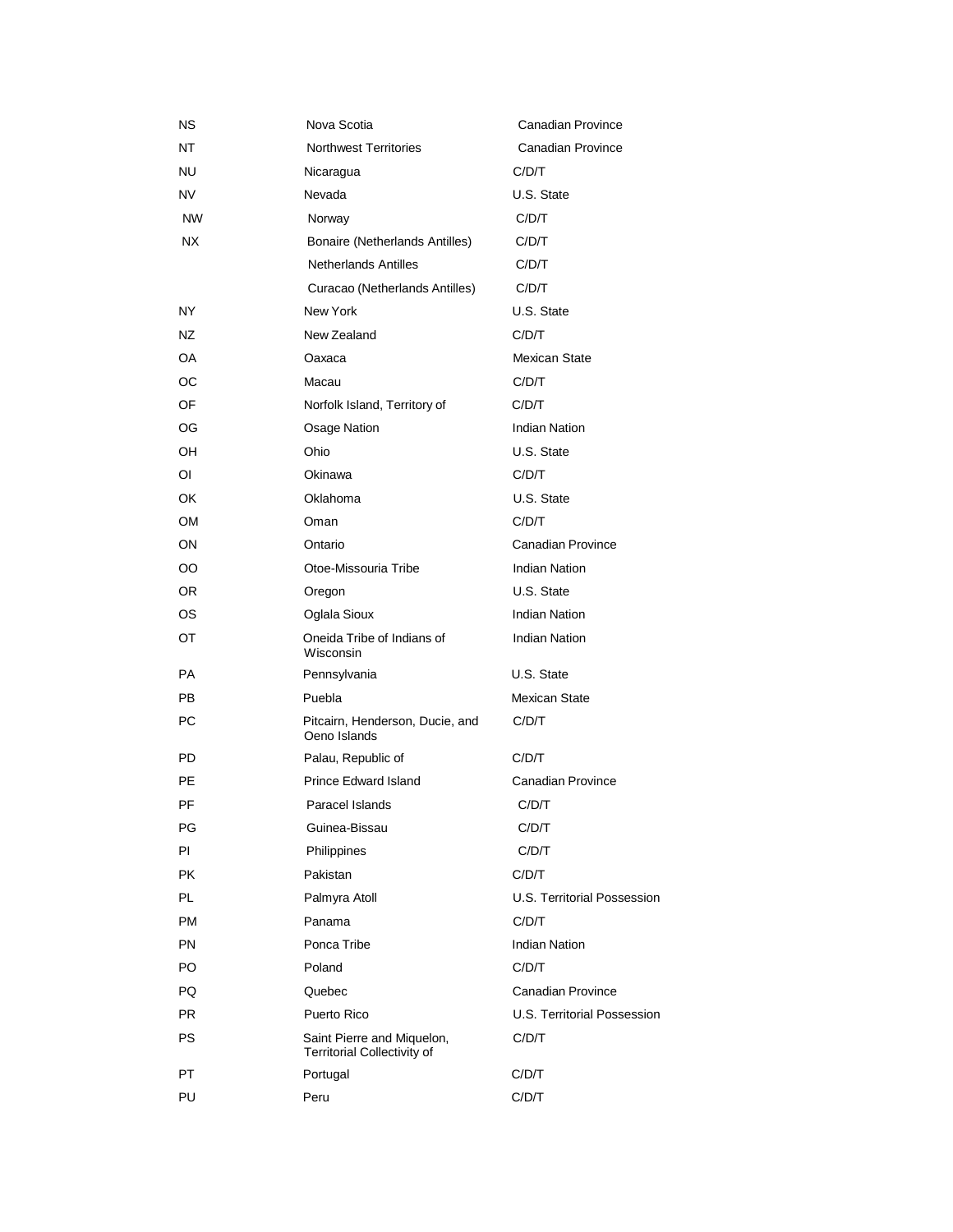| PV        | Paraguay                                                     | C/D/T                    |
|-----------|--------------------------------------------------------------|--------------------------|
| <b>PW</b> | Pawnee Tribe                                                 | <b>Indian Nation</b>     |
| QA        | Qatar                                                        | C/D/T                    |
| QR        | Quintana Roo                                                 | Mexican State            |
| QU        | Queretaro                                                    | <b>Mexican State</b>     |
| <b>RA</b> | Russia                                                       | C/D/T                    |
| <b>RB</b> | Republic of Congo, Brazzaville                               | C/D/T                    |
| RC        | People's Republic of China                                   | C/D/T                    |
| <b>RE</b> | Reunion, Department of                                       | C/D/T                    |
| RF        | <b>Russian Federation</b>                                    | C/D/T                    |
| RG        | Gibraltar                                                    | C/D/T                    |
| RH        | Zimbabwe, Republic of                                        | C/D/T                    |
| RI        | Rhode Island                                                 | U.S. State               |
| RL        | <b>Red Lake</b>                                              | <b>Indian Nation</b>     |
| <b>RR</b> | Montserrat                                                   | C/D/T                    |
| <b>RS</b> | Western Sahara, Independent<br>State of                      | C/D/T                    |
| RU        | Romania/Rumania                                              | C/D/T                    |
| <b>RV</b> | Socialist Republic of Vietnam                                | C/D/T                    |
| <b>RW</b> | Rwanda                                                       | C/D/T                    |
| <b>RY</b> | Republic of Yemen                                            | C/D/T                    |
| SA        | Sierre Leone                                                 | C/D/T                    |
| SB        | Saudi Arabia                                                 | C/D/T                    |
| SC        | South Carolina                                               | U.S. State               |
| SD        | South Dakota                                                 | U.S. State               |
| SE        | Seychelles                                                   | C/D/T                    |
| SF        | South Africa                                                 | C/D/T                    |
| SG        | Senegal                                                      | C/D/T                    |
| <b>SH</b> | San Marino                                                   | C/D/T                    |
| SI        | Sinaloa                                                      | <b>Mexican State</b>     |
| SJ        | Namibia (South-West Africa)                                  | C/D/T                    |
| SK        | Seminole Nation<br>Sikkim (See India)--FOR<br>REFERENCE ONLY | Indian Nation            |
| SL        | San Luis Potosi                                              | Mexican State            |
| <b>SM</b> | Somalia                                                      | C/D/T                    |
| <b>SN</b> | Saskatchewan                                                 | <b>Canadian Province</b> |
| SO        | Sonora                                                       | Mexican State            |
| <b>SP</b> | Spain                                                        | C/D/T                    |
| SQ        | Sweden                                                       | C/D/T                    |
| SR        | Singapore                                                    | C/D/T                    |
| SS        | Scotland                                                     | C/D/T                    |
| <b>ST</b> | People's Democratic Republic of<br>Yemen--FOR REFERENCE ONLY |                          |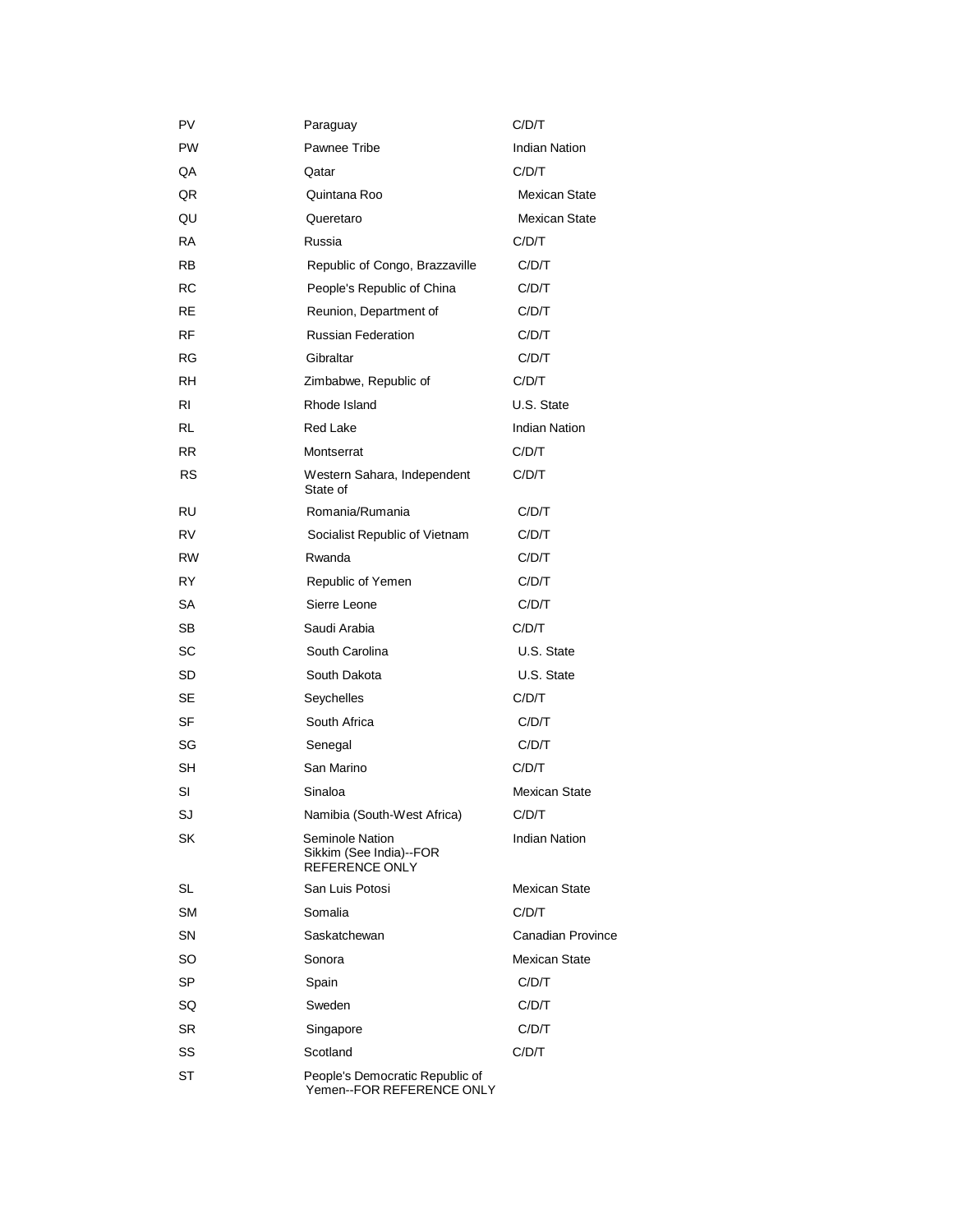| SU        | Sudan                                                                                                   | C/D/T                |
|-----------|---------------------------------------------------------------------------------------------------------|----------------------|
| SV        | Svalbard                                                                                                | C/D/T                |
| SW        | Swaziland                                                                                               | C/D/T                |
| SX        | <b>Russia--FOR REFERENCE</b><br>ONLY<br>Soviet Union--FOR REFERENCE<br>ONLY<br>USSR--FOR REFERENCE ONLY |                      |
| SY        | Syria                                                                                                   | C/D/T                |
| SZ        | Switzerland                                                                                             | C/D/T                |
| TA        | Tamaulipas                                                                                              | Mexican State        |
| ТB        | Tabasco                                                                                                 | Mexican State        |
| ТC        | United Arab Emirates (formerly<br>Trucial States)                                                       | C/D/T                |
| TD        | Trust Territory of the Pacific<br>Islands                                                               | C/D/T                |
| TЕ        | Spratly Islands                                                                                         | C/D/T                |
| TF        | Tuamotu Archipelago                                                                                     | C/D/T                |
| TG        | Tonga                                                                                                   | C/D/T                |
| TН        | Thailand                                                                                                | C/D/T                |
| TI        | Portuguese Timor (now included in<br>Indonesia)--FOR REFERENCE<br><b>ONLY</b>                           |                      |
| TJ        | Tajikistan                                                                                              | C/D/T                |
| ТK        | Tokelau                                                                                                 | C/D/T                |
| TL        | Tlaxcala                                                                                                | <b>Mexican State</b> |
| TM        | Tromelin Island (French<br>possession)                                                                  | C/D/T                |
| TN        | Tennessee                                                                                               | U.S. State           |
| TO        | Togo                                                                                                    | C/D/T                |
| TP        | Sao Tome and Principe                                                                                   | C/D/T                |
| TQ        | Tongareva                                                                                               | C/D/T                |
| TR        | <b>Turks and Caicos Islands</b>                                                                         | C/D/T                |
| TS        | Nevis and Saint Christopher<br>(Saint Kitts)                                                            | C/D/T                |
| TT        | <b>Trinidad and Tobago</b>                                                                              | C/D/T                |
| TU        | Tunisia                                                                                                 | C/D/T                |
| TV        | Tuvalu                                                                                                  | C/D/T                |
| <b>TW</b> | Taiwan, Republic of China                                                                               | C/D/T                |
| ТX        | Texas                                                                                                   | U.S. State           |
| <b>TY</b> | Turkey                                                                                                  | C/D/T                |
| TZ        | Tanzania, United Republic of                                                                            | C/D/T                |
| UA        | United Arab Republic (code as<br>Egypt)--FOR REFERENCE ONLY                                             |                      |
| UC        | Turtle Mountain Band of Chippewa                                                                        | <b>Indian Nation</b> |
| UG        | Uganda                                                                                                  | C/D/T                |
| UK        | Ukraine                                                                                                 | C/D/T                |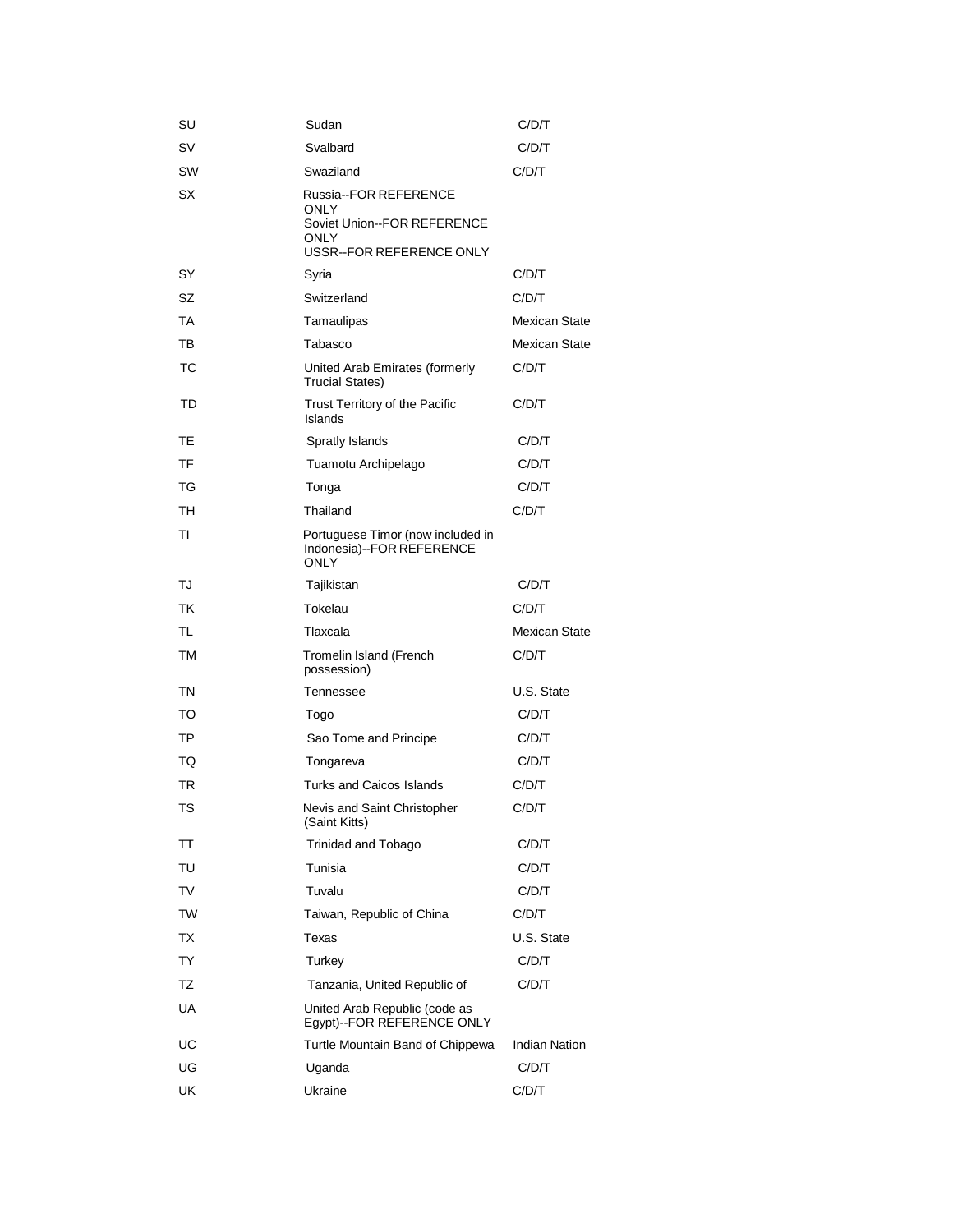| UM        | <b>Mauritius</b>                                                                       | C/D/T                       |
|-----------|----------------------------------------------------------------------------------------|-----------------------------|
| UR.       | Turkmenistan                                                                           | C/D/T                       |
| US        | United States of America (USA)                                                         | C/D/T                       |
| UT        | Utah                                                                                   | U.S. State                  |
| UV        | <b>Burkina Faso</b>                                                                    | C/D/T                       |
| UY        | Uruguay                                                                                | C/D/T                       |
| UZ        | Uzbekistan, Republic of                                                                | C/D/T                       |
| VA        | Virginia                                                                               | U.S. State                  |
| VB        | <b>British Virgin Islands</b>                                                          | C/D/T                       |
| VC        | Veracruz                                                                               | Mexican State               |
| VI        | Virgin Islands (U.S.)                                                                  | U.S. Territorial Possession |
| VL        | Navassa Island                                                                         | U.S. Territorial Possession |
| VM        | Vietnam--FOR REFERENCE<br>ONLY                                                         |                             |
| VN        | North Vietnam--FOR<br>REFERENCE ONLY                                                   |                             |
| VS        | South Vietnam--FOR<br>REFERENCE ONLY                                                   |                             |
| VT        | Vermont                                                                                | U.S. State                  |
| VV        | Saint Vincent and the Grenadines                                                       | C/D/T                       |
| <b>VY</b> | Vatican City                                                                           | C/D/T                       |
| VZ        | Venezuela, Republic of                                                                 | C/D/T                       |
| WA(1)     | Washington                                                                             | U.S. State                  |
| WB.       | West Bank                                                                              | C/D/T                       |
| <b>WD</b> | Wyandotte Tribe                                                                        | <b>Indian Nation</b>        |
| WE        | <b>White Earth</b>                                                                     | <b>Indian Nation</b>        |
| WF        | Wallis and Futuna, Territory of                                                        | C/D/T                       |
| WG        | West Germany (Federal Republic<br>of Germany, 1945-1989)--FOR<br><b>REFERENCE ONLY</b> |                             |
| WI(1)     | Wisconsin                                                                              | U.S. State                  |
| WK        | Wake Island                                                                            | U.S. Territorial Possession |
| WL        | Wales                                                                                  | C/D/T                       |
| <b>WN</b> | West Indies-for West Indies<br>Islands not listed                                      | C/D/T                       |
| WN(2)     | Washington                                                                             | U.S. State                  |
| WS        | Western Samoa                                                                          | C/D/T                       |
| WS(2)     | Wisconsin                                                                              | U.S. State                  |
| <b>WT</b> | Wichita Tribe                                                                          | <b>Indian Nation</b>        |
| WV        | West Virginia                                                                          | U.S. State                  |
| WY.       | <b>Wyoming</b>                                                                         | U.S. State                  |
| XX        | Unknown Place of Birth                                                                 |                             |
| YΕ        | Yemen Arab Republic--FOR<br><b>REFERENCE ONLY</b>                                      |                             |
| YG        | Yugoslavia                                                                             | C/D/T                       |
| YO        | Mayotte                                                                                | C/D/T                       |